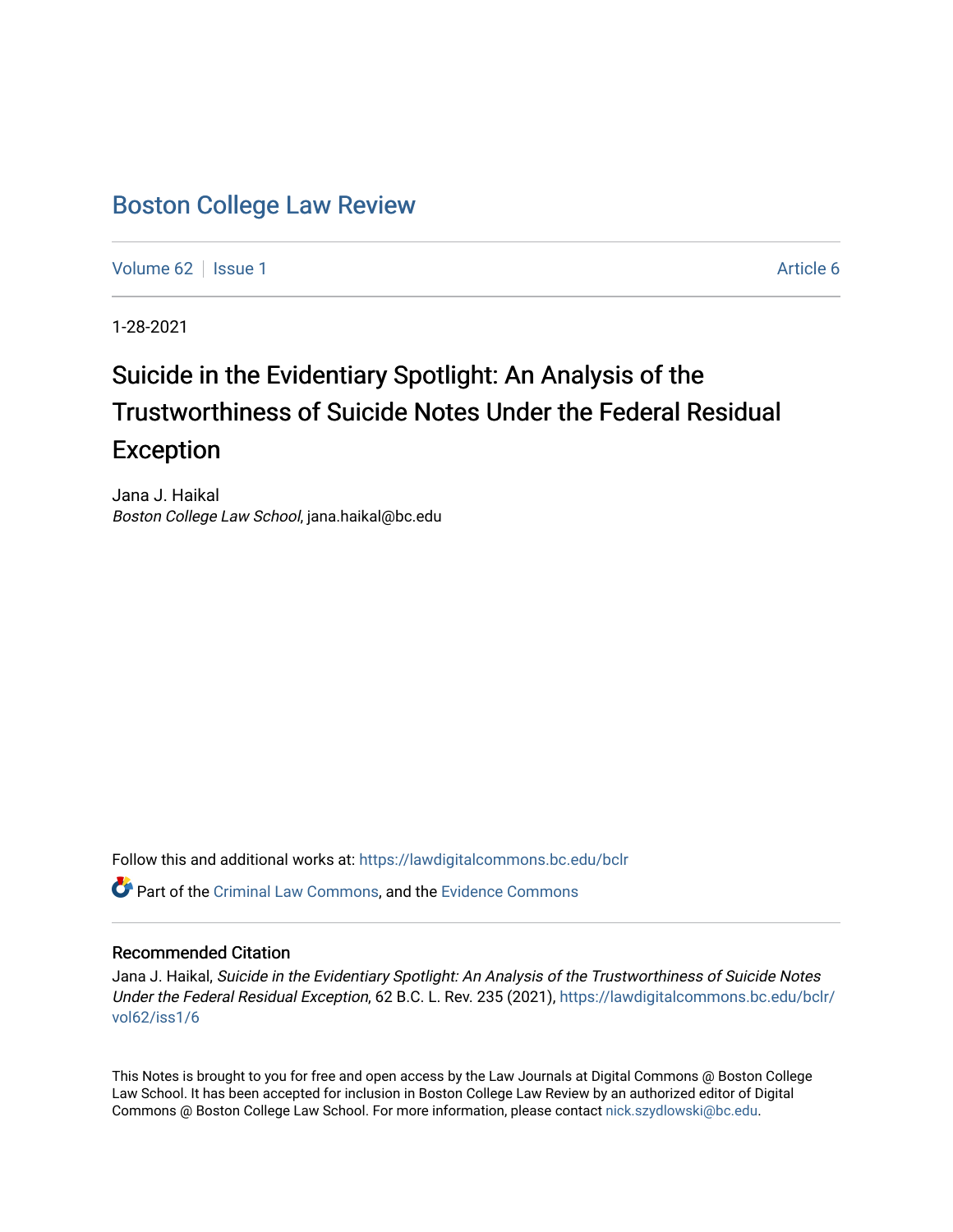## **SUICIDE IN THE EVIDENTIARY SPOTLIGHT: AN ANALYSIS OF THE TRUSTWORTHINESS OF SUICIDE NOTES UNDER THE FEDERAL RESIDUAL EXCEPTION**

**Abstract:** Suicide is a leading cause of death in the twenty-first century. Individuals who take their own lives occasionally leave behind suicide notes. Although rare, these suicide notes are sometimes offered into evidence under the federal residual exception, an exception to the evidentiary rule against hearsay. A court must then decide whether a suicide note is admissible under this exception. In 2019, changes to the federal residual exception went into effect. To be admissible under the new standard, a hearsay statement must be trustworthy and possess probative value. Additionally, the offering party must give notice to the opposing party of its intention to offer the statement into evidence before or during a trial hearing. There is currently no case law analyzing the admissibility of a suicide note under this exception since the 2019 amendment. Precedent indicates that most courts conduct only a cursory analysis before deeming a suicide note to be inadmissible for lacking sufficient guarantees of trustworthiness, the first requirement of the residual exception. The judges in these courts, however, fail to consider psychological research and additional case law, wherein courts in detail review the trustworthiness of suicide notes under the dying declaration exception. These both offer beneficial insight about suicide notes and their trustworthiness. The precedent of cursory analysis is problematic because suicide notes have the potential to influence the outcome of criminal cases, exculpating or inculpating defendants. This Note argues for meaningful admissibility analyses via a three-part balancing test that incorporates psychological research and case law to assess more accurately the trustworthiness of a suicide note under the residual exception.

#### <span id="page-1-1"></span>**INTRODUCTION**

Imagine you are cleaning your older sister's apartment.<sup>[1](#page-1-0)</sup> She took her life last week after battling depression and substance abuse for many years. You suddenly stumble upon a two-page suicide note addressed to you and hidden in

<span id="page-1-0"></span> <sup>1</sup> This is a hypothetical situation, but there are documented accounts of similar stories. *See generally* Michael Gold, *Stephanie Parze: Ex-Boyfriend Confessed to Her Killing in Suicide Note*, N.Y. TIMES (Jan. 27, 2020), https://www.nytimes.com/2020/01/27/nyregion/stephanie-parze-body-found. html [https://perma.cc/6XSH-3SYM] (explaining that the victim's ex-boyfriend, who previously used violence against her, admitted to her murder in his suicide note); Alex Johnson, *Brother's Suicide Note Confession Frees Man After 15 Years in Prison for Murder*, NBC NEWS (Dec. 9, 2015), https:// www.nbcnews.com/news/us-news/brothers-suicide-note-confession-frees-man-after-15-years-prisonn477301 [https://perma.cc/9S5Y-432T] (explaining that a man's suicide note, which confessed to raping and killing a girl, ultimately freed his brother who was in prison for those crimes).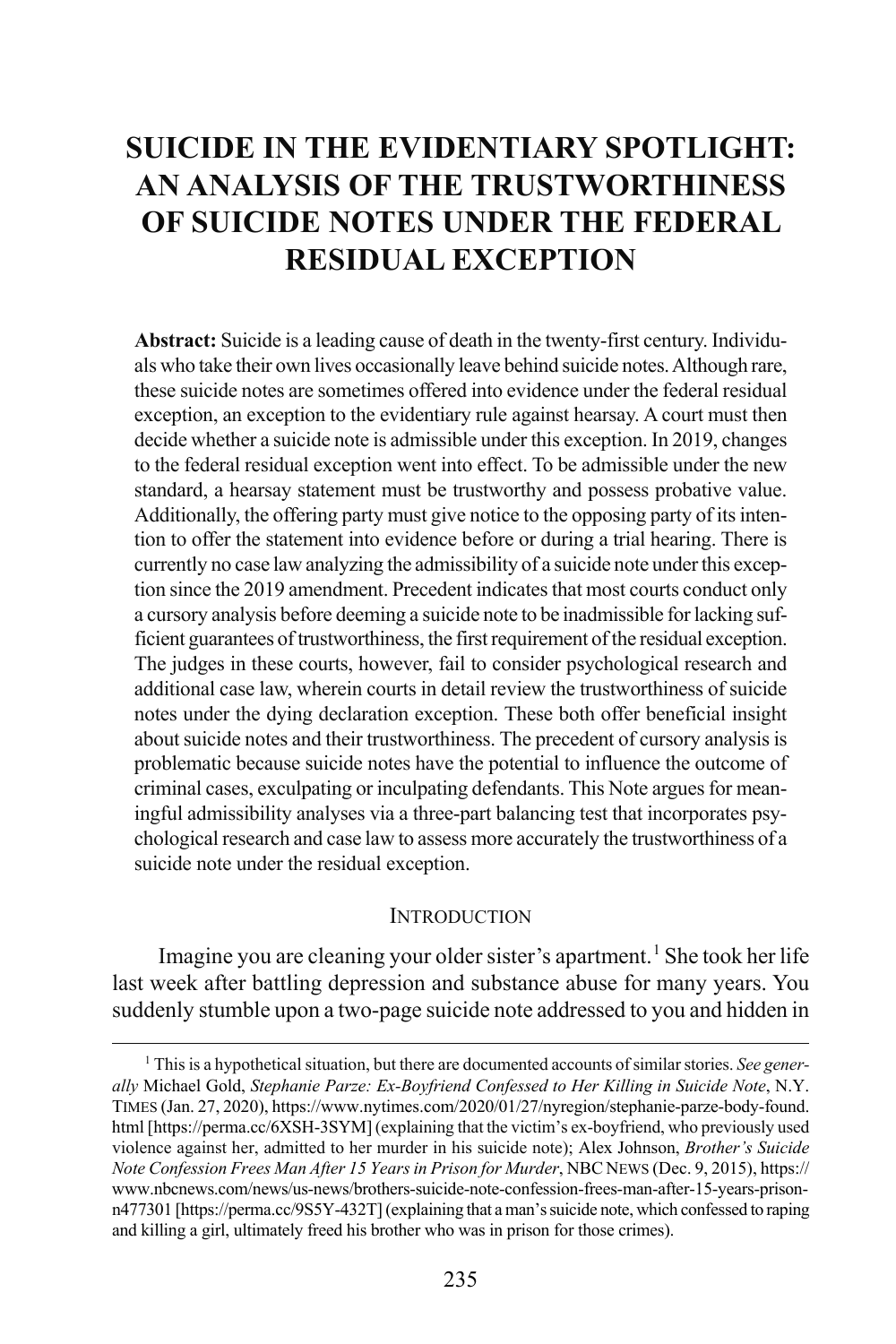a secret compartment of her desk drawer. In the note, your sister tells you how much she loves you and that she is sorry for killing herself. As you continue reading, she confesses to killing her boyfriend, even though his best friend is currently on trial for the murder. You are astonished. You know that your sister and her ex-boyfriend always fought and that she occasionally used violence against him, but you never expected that she would kill him. Then you realize that if what the note says is true, an innocent man could go to jail for a crime that he did not commit. *So, how do you know that your sister's suicide note is trustworthy*? This is the most troublesome question that courts face when litigants seek to admit suicide notes into evidence under the federal residual exception.[2](#page-2-0)

In 2019, in *United States v. Hammers*, the United States Court of Appeals for the Tenth Circuit attempted to answer that question.<sup>[3](#page-2-1)</sup> The defendant, Buck Leon Hammers, was the "Superintendent of the Grand-Goodland Public School District in Grant, Oklahoma."<sup>[4](#page-2-2)</sup> The government charged Hammers with conspiracy to commit fraud and embezzle school finances.<sup>[5](#page-2-3)</sup> The government also charged Hammers's secretary, Pamela Keeling, as a co-conspirator.<sup>[6](#page-2-4)</sup> Shortly after the government brought charges, Keeling committed suicide.<sup>[7](#page-2-5)</sup>

<span id="page-2-1"></span><sup>3</sup> *Hammers*, 942 F.3d at 1011 (examining whether the suicide note was admissible under the federal residual exception).

<span id="page-2-2"></span><sup>4</sup> *Id.* at 1007. Hammers became the Superintendent in 2001 of the "Grant Schools." *Id.* In 2009, the "Grant Schools" merged with the "Goodland School District, creating the Grant-Goodland Public School District." *Id.*

<span id="page-2-3"></span><sup>5</sup> *Id.* at 1014 (explaining that the government charged Hammers and Pamela Keeling, his secretary, with conspiring "to commit bank fraud and embezzle federal program funds"); *see* 18 U.S.C. § 371 (noting that when at least two individuals conspire to defraud the United States or one of its agencies, each individual shall be fined, imprisoned, or both); *id.* § 1349 (stating that an individual who conspires to commit an offense "shall be subject to the same penalties as those prescribed for the offense"). The school district's auditing firm first noticed deficiencies in several audits in 2011, and consequently suspected fraud. *Hammers*, 942 F.3d at 1008. The firm also noticed deficiencies in 2012, 2013, and 2014. *Id.* By 2014, the auditors noticed purchases totaling \$386,211, but there were no actual invoices. *Id.* The auditors reviewed checks issued to vendors and determined that a school official endorsed the checks and cashed them at the same bank shortly afterwards. *Id.* The auditing firm reported its findings to the U.S. Department of Education Office of Inspector General Investigation Services. *Id.* In 2016, the U.S. Department of Education Office of Inspector General Investigation Services executed a search warrant for the Grand-Goodland Public School District and seized multiple documents. *Id.* at 1007–08. The school board then suspended both Hammers and Keeling because of their suspected involvement in the fraud scheme. *Id.* at 1008.

<span id="page-2-4"></span><sup>6</sup> *Hammers*, 942 F.3d at 1007.

<span id="page-2-5"></span><sup>7</sup> *Id.* at 1008.

<span id="page-2-0"></span> <sup>2</sup> *E.g.*, United States v. Hammers, 942 F.3d 1001, 1010–12 (10th Cir. 2019) (explaining that the defendant argued the suicide note was admissible under the Federal Rule of Evidence 807 (Rule 807), also known as the residual exception, but noting "the note did not offer guarantees of trustworthiness," and thus the note was inadmissible); *see* FED. R. EVID. 807(a)(1) (noting that the first requirement of the amended residual exception is that "the statement is supported by sufficient guarantees of trustworthiness").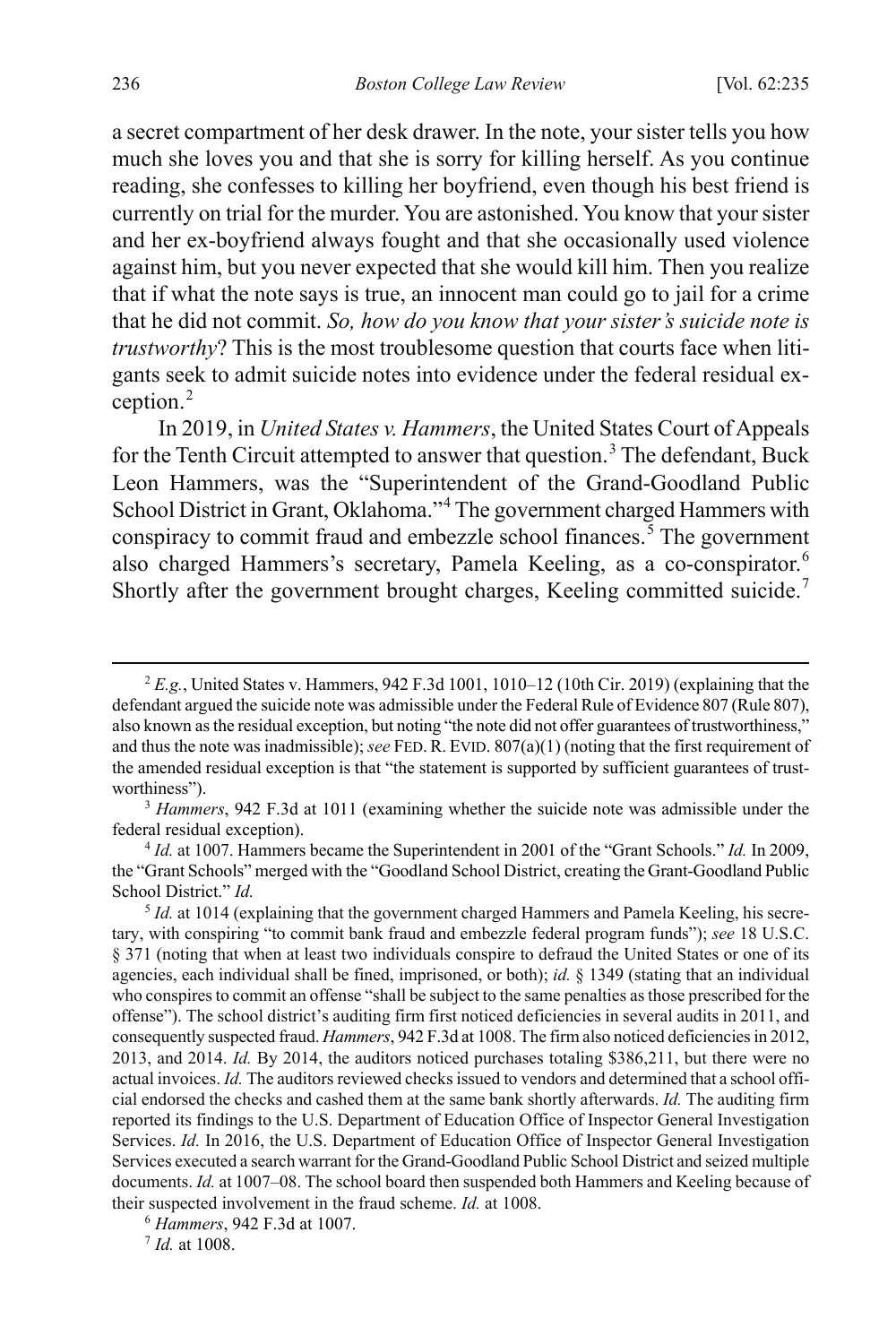Keeling, however, left behind a suicide note. $8$  In her note addressed to the school district, she revealed her intention to take full responsibility for the fraud scheme and to deny Hammers's involvement.<sup>[9](#page-3-2)</sup>

In 2018, prior to Hammers's trial, the government moved to exclude the suicide note, arguing that it was inadmissible hearsay.<sup>[10](#page-3-3)</sup> The United States District Court for the Eastern District of Oklahoma granted the government's mo-tion.<sup>[11](#page-3-4)</sup> The case proceeded to trial, and a jury convicted Hammers.<sup>[12](#page-3-5)</sup> In 2019, Hammers appealed to the United States Court of Appeals for the Tenth Circuit, arguing that the district court erred in excluding the suicide note because it was admissible under the federal residual exception.<sup>[13](#page-3-6)</sup> The Tenth Circuit disagreed with Hammers and upheld the district court's ruling.<sup>[14](#page-3-7)</sup> According to the Tenth Circuit, the suicide note was inadmissible under the residual exception because it was not sufficiently trustworthy, and therefore failed the first requirement of the exception.[15](#page-3-8) The Tenth Circuit reasoned that Hammers had a close relationship with Keeling, which likely motivated her to clear his name, and that Keel-

<span id="page-3-0"></span>8 *Id.*

<span id="page-3-2"></span><span id="page-3-1"></span><sup>9</sup> *Id.* Keeling left other suicide notes addressed to her family, but the suicide note addressed to the school district was the only one at issue in the case. *Id.*

<span id="page-3-3"></span><sup>10</sup> *Id.* In response to the government's motion, Hammers argued that the note was admissible either as a statement against interest or under the federal residual exception. *Id.*; *see* FED. R. EVID. 804(b)(3) (explaining that for a hearsay statement to be admissible, the declarant must be unavailable, the statement must be contrary to the declarant's interest, and the statement must be supported by assurances of trustworthiness if offered in a criminal case against the declarant); FED. R. EVID. 807 (2011) (amended 2019) (indicating that for a hearsay statement to be admissible it must be trustworthy, evidence of a material fact, more probative than any other evidence, serve the interests of justice, and the offering party must give notice to the opposing party). The U.S. District Court for the Eastern District of Oklahoma found that the suicide note was not against Keeling's interest or supported by circumstances assuring its trustworthiness, so it was inadmissible under either hearsay exception. *Hammers*, 942 F.3d at 1008–09. The district court reconsidered the issue at trial, but it confirmed the exclusion of the suicide note. *Id.* at 1008.

<sup>11</sup> *Hammers*, 942 F.3d at 1007.

<sup>12</sup> Plaintiff/Appellee's Supplemental Index at 20, 23–26, 39, *id.* (No. 18-7051). 13 Appellant's Opening Brief at 26, *Hammers*, 942 F.3d 1001 (No. 18-7051). Hammers argued

<span id="page-3-6"></span><span id="page-3-5"></span><span id="page-3-4"></span>that the district court erred in excluding the suicide note as a statement against interest before arguing it was admissible under the residual exception. *Id.* at 21. This scenario is common in other cases, but this Note's focus is on the admissibility of statements under the federal residual exception. *See infra* notes [14–](#page-3-0)[231](#page-38-0) and accompanying text.

<sup>14</sup> *Hammers*, 942 F.3d at 1012.

<span id="page-3-8"></span><span id="page-3-7"></span><sup>15</sup> *Id.* at 1011 (citing FED. R. EVID. 807 (2011) (amended 2019)). In 2019, the U.S. Court of Appeals for the Tenth Circuit applied the equivalence standard, which is no longer the trustworthiness standard under the amended residual exception. *See id.* (describing the residual exception's requirements prior to its 2019 amendment); *see also* FED. R. EVID. 807(a)(1) (stipulating that the first requirement of the residual exception is that "the statement is supported by sufficient guarantees of trustworthiness"); *infra* note[s 58](#page-11-0)[–75](#page-14-0) and accompanying text (describing the requirements of the current federal residual exception, one of which is trustworthiness). To meet the equivalence standard, a statement must "carry 'equivalent' circumstantial guarantees of trustworthiness" as to any one of the other hearsay exceptions. FED.R.EVID. 807 advisory committee's note to 2019 amendment (explaining the equivalence standard but then noting its problems).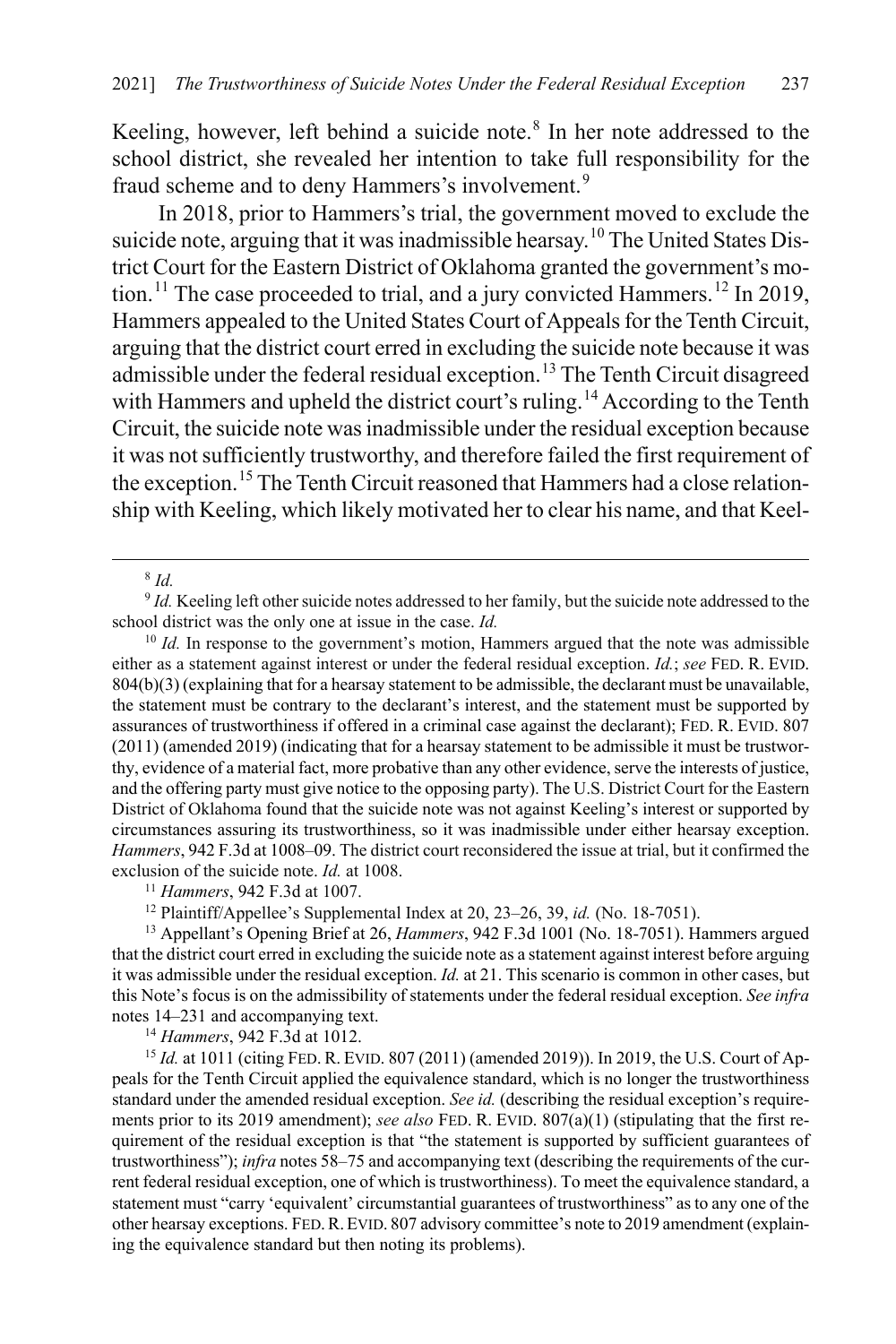ing's participation in a fraud scheme cast doubt on her ability to tell the truth.<sup>[16](#page-4-0)</sup> The court ultimately affirmed Hammers's conviction, despite the presence of a key piece of exculpatory evidence.<sup>[17](#page-4-1)</sup>

<span id="page-4-4"></span>*Hammers* illustrates the most common misapplication of the residual ex-ception to suicide notes.<sup>[18](#page-4-2)</sup> In exercising this flawed interpretation, many other courts have similarly reasoned that suicide notes are not sufficiently trustwor-thy and therefore fall outside of the scope of the residual exception.<sup>[19](#page-4-3)</sup> These

<span id="page-4-0"></span><sup>16</sup> *Hammers*, 942 F.3d at 1011–12. Hammers argued that a suicide note written willingly and close to the time of one's death is trustworthy because the nearness of death removes any motivation to lie. *Id.* at 1012. The Tenth Circuit held that the district court's findings were supported by the record and the law. *Id.* The Tenth Circuit also held that the suicide note was inadmissible as a statement against interest. *Id.* at 1011 (citing FED. R. EVID. 804(b)(3)). Reviewing the requirements of a statement against interest, the Tenth Circuit first reasoned that Keeling was unavailable because she committed suicide. *Id.* at 1010. Second, the Tenth Circuit determined that her suicide note was not against her interest because she committed suicide, which indicated that she never intended to be alive long enough to face criminal liability. *Id.* at 1010–11. Finally, the court explained that her suicide note was not corroborated by guarantees of trustworthiness because committing suicide implied a tainted state of mind, defrauding the school districted portrayed her as untrustworthy, and having a close relationship with Hammers encouraged her to clear his name. *Id.* at 1011.

<span id="page-4-1"></span><sup>17</sup> See id. at 1008, 1019 (affirming Hammers's conviction even though Keeling took all the credit for defrauding the school district in her suicide note and she specifically wrote that Hammers was not involved); *see also* A.A. Leenaars, *Suicide Notes in the Courtroom*, 6 J.CLINICAL FORENSIC MED. 39, 41 (1999) (describing two cases involving suicide notes that were invaluable pieces of evidence).

<span id="page-4-2"></span><sup>18</sup> See Hammers, 942 F.3d at 1011–12 (explaining in two paragraphs out of nineteen pages while referring to no research and only one case discussing suicide notes—that the defendant's secretary's suicide note was inadmissible under the residual exception because the note lacked trustworthiness but recognizing the "persuasive" argument that suicide might remove a motivation to lie).

<span id="page-4-3"></span><sup>19</sup> *See* United States v. Esmurria, No. 02-1556-cr, 2006 U.S. App. LEXIS 13513, at \*2, \*5–6 (2d Cir. May 26, 2006) (reasoning that the statements in the suicide note were not equivalently trustworthy to be admissible on appeal for a "drug-related offense[]" because the writer of the suicide note was a co-defendant, "did not fear the negative consequences . . . of . . . making a false statement, . . . [and] had an incentive to lie" because he was the defendant's "brother-in-law and . . . was responsible for bringing [the defendant] into the conspiracy"); United States v. Angleton, 269 F. Supp. 2d 878, 881– 82, 891 (S.D. Tex. 2003) (reasoning that the statements in the five suicide notes, confessing to the murder at question, were not sufficiently trustworthy because the writer of the note was the defendant's brother, wrote the "jail notes" in his cell, and committed suicide during his defendant-brother's trial); Commonwealth v. Pope, 491 N.E.2d 240, 241, 244 (Mass. 1986) (reasoning that the statements in the suicide note, confessing to a killing for which the defendant "was tried and convicted . . . as an accessory . . . to the murder . . . and for unlawfully carrying a firearm" were not equivalently trustworthy to be admissible because "the Commonwealth adduced no evidence concerning the time and circumstances in which the note was written"); State v. Brown, 752 P.2d 204, 205–06, 207 (Mont. 1988) (reasoning that the statements in the suicide note, apologizing for involving the defendant who helped smuggle a pistol into the writer's state prison, were not sufficiently trustworthy under Montana's residual exception because the note "contained no direct statement implicating [the defendant]," "d[id] not mention the pistol, plan, or the delivery," and only "infer[red] some possible role in the conspiracy"). Although in 1988, in *State v. Brown*, the Supreme Court of Montana applied the residual exception found in Montana's Rules of Evidence, Montana's rule is like the trustworthiness requirement of the pre-amended federal residual exceptions. 752 P.2d at 205–06, 207. *Compare* FED. R. EVID. 803(24) (1975) (transferred 1997) ("A statement not specifically covered by any of the foregoing exceptions but having equivalent circumstantial guarantees of trustworthiness . . . ."), *and id.* R. 804(b)(5) (transferred 1997) (same), *with* MONT.R. EVID. 803(24) (1977) (exempting from the hear-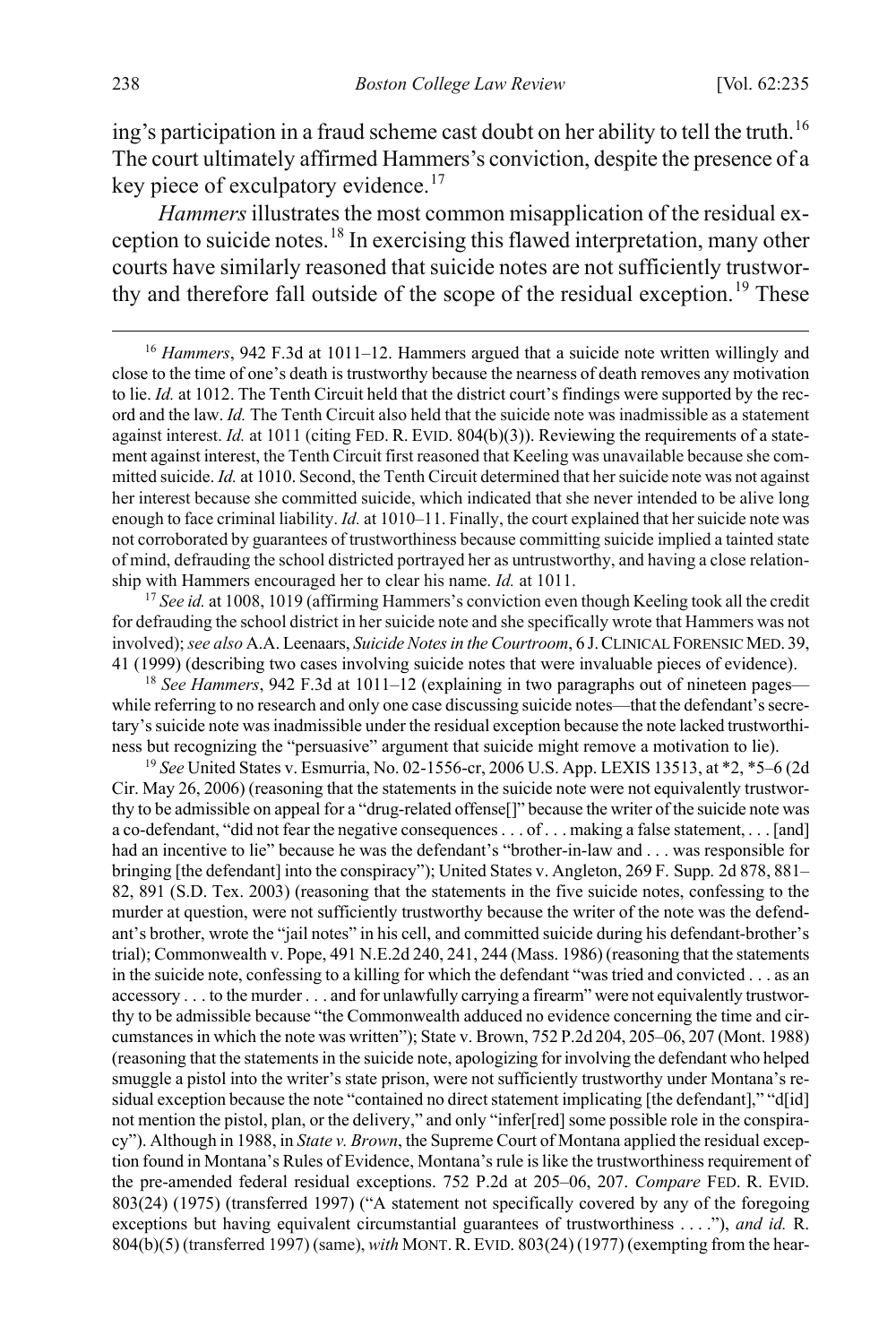courts generally provide minimal explanation regarding why the suicide notes are, in fact, untrustworthy.[20](#page-5-0) Importantly, nearly all courts fail to consider psy-chological research and other case law analyzing suicide notes.<sup>[21](#page-5-1)</sup> Justice and fairness are values enshrined in the Federal Rules of Evidence.<sup>[22](#page-5-2)</sup> Justice and fairness mandate that courts engage in thoughtful analyses of the trustworthiness of suicide notes, including thorough reviews of relevant research and precedent.<sup>[23](#page-5-3)</sup>

This Note embarks on the task of evaluating the trustworthiness require-ment under the federal residual exception in the context of suicide notes.<sup>[24](#page-5-4)</sup> Part I discusses the residual exception and its 2019 amendment, psychological research analyzing suicide notes, and case law involving the admissibility of sui-cide notes under the residual exception.<sup>[25](#page-5-5)</sup> Part II reviews arguments regarding the trustworthiness of a suicide note under the dying declaration exception, where courts have been more willing to review the trustworthiness element, and through additional psychological research.<sup>[26](#page-5-6)</sup> Part III posits a three-part balancing standard for judges to use when deciding whether a suicide note achieves the trustworthiness requirement of the residual exception.<sup>[27](#page-5-7)</sup>

 $\overline{a}$ 

say exclusion rule statements made by declarants who are available as witnesses, even if the statements are "not specifically covered by any of the [stated] exceptions" if there are "comparable circumstantial guarantees of trustworthiness"), *and id.* R. 804(b)(5) (same).

<span id="page-5-0"></span><sup>20</sup> *See, e.g.*, *Hammers*, 942 F.3d at 1011–12 (explaining that Keeling's suicide note was not trustworthy in two paragraphs); *Angleton*, 269 F. Supp. 2d at 891 (noting that the circumstances under which the suicide notes were written were not trustworthy in one paragraph, but failing to list those circumstances); *Pope*, 491 N.E.2d at 244 (explaining that the suicide note was not trustworthy in two sentences because the Commonwealth did not provide evidence indicating "the time and circumstances in which th[e] note was written").

<span id="page-5-1"></span><sup>21</sup> *See, e.g.*, *Hammers*, 942 F.3d at 1011–12 (citing to no research examining suicide notes and referring to only one case that discussed the admissibility of a suicide note under the residual exception); *Angleton*, 269 F. Supp. 2d at 891 (citing to no studies reviewing suicide notes or prior precedent discussing their admissibility); *Pope*, 491 N.E.2d at 244 (same).

<span id="page-5-2"></span><sup>22</sup> *See* FED. R. EVID. 102 (explaining that two goals of the Federal Rules of Evidence are "to administer every proceeding fairly" and secure a "just determination").

<sup>23</sup> *See infra* note[s 198](#page-33-0)[–231](#page-38-0) and accompanying text.

<span id="page-5-4"></span><span id="page-5-3"></span><sup>&</sup>lt;sup>24</sup> See infra note[s 28–](#page-6-0)[231](#page-38-0) accompanying text. For a court to admit a suicide note under the residual exception, the note must fulfill all the requirements of the residual exception: trustworthiness, more probative than other evidence that could be admissible on that same point, and notice to the nonoffering party. FED.R. EVID. 807. This Note's focus, however, is on the trustworthiness requirement. *See infra* note[s 28](#page-6-0)[–231](#page-38-0) and accompanying text.

<span id="page-5-5"></span><sup>25</sup> *See infra* note[s 28–](#page-6-0)[139 a](#page-24-0)ccompanying text.

<span id="page-5-6"></span><sup>26</sup> *See infra* note[s 140](#page-24-1)[–197](#page-33-1) accompanying text.

<span id="page-5-7"></span><sup>27</sup> *See infra* note[s 198](#page-33-0)[–231](#page-38-0) accompanying text.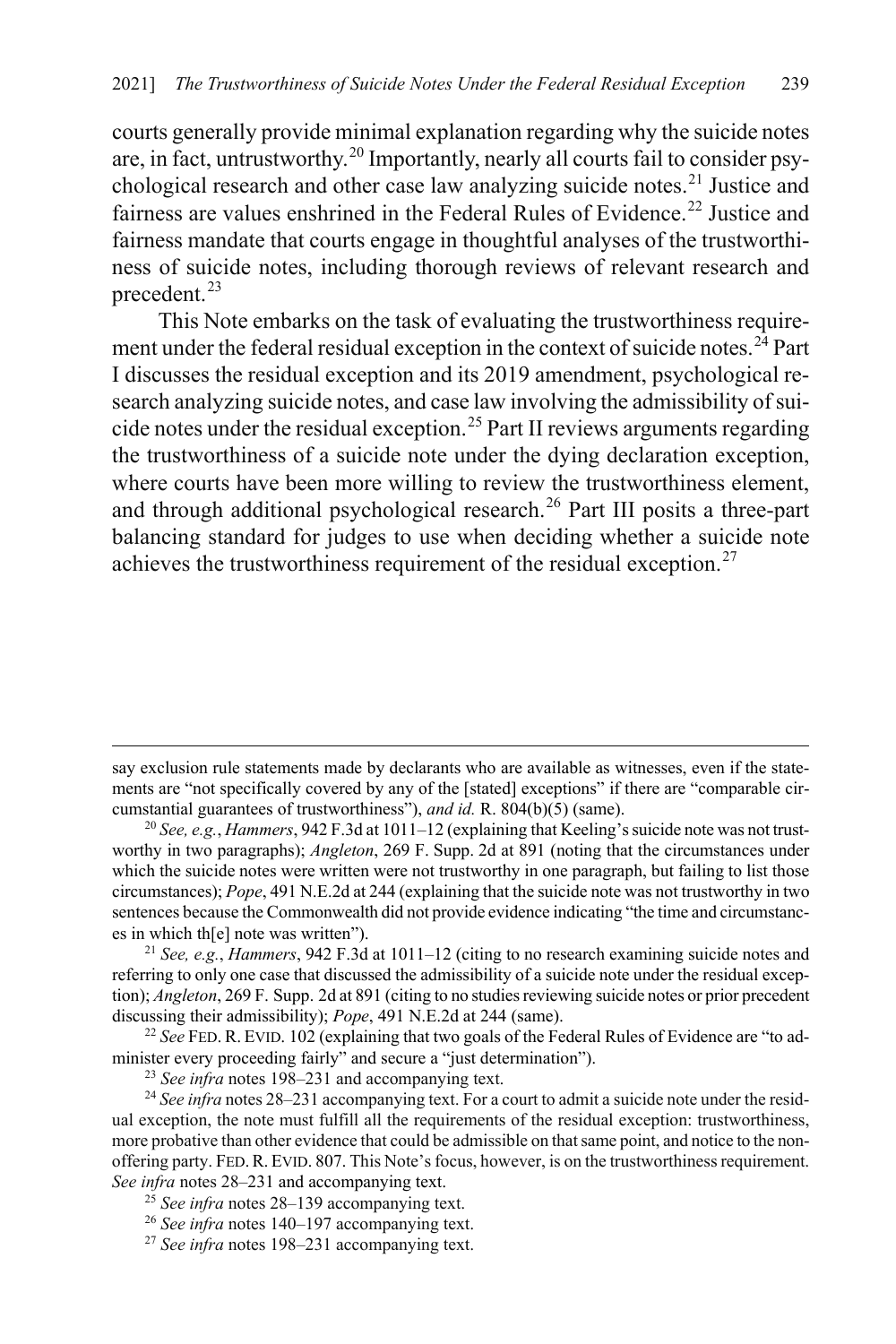## <span id="page-6-9"></span><span id="page-6-0"></span>I. THE ADMISSIBILITY OF SUICIDE NOTES UNDER THE FEDERAL RESIDUAL EXCEPTION

Research suggests that suicide rates in the United States have continuously increased over the past twenty years.[28](#page-6-1) Some studies suggest that technology contributes to this rise, specifically in adolescents, but even with additional forums to communicate with others, only a modest percentage of those com-mitting suicide leave behind notes.<sup>[29](#page-6-2)</sup> When offered to prove the truth of the statements contained within them, suicide notes are considered hearsay, which is typically inadmissible.<sup>[30](#page-6-3)</sup> Nevertheless, these notes are occasionally admitted into evidence under Federal Rule of Evidence 807 (Rule 807), also known as the residual exception.<sup>[31](#page-6-4)</sup> This Part provides an overview of the federal residual exception, suicide notes, and case law representing the intersection of the two.<sup>[32](#page-6-5)</sup> Section A summarizes the rule against hearsay, its exceptions, and his-torical forms and applications of the exception.<sup>[33](#page-6-6)</sup> Section B then examines the act of suicide and suicide notes and discusses psychological research analyzing the authenticity of suicide notes.<sup>[34](#page-6-7)</sup> Section C discusses case law involving the admissibility of suicide notes under the federal residual exception.<sup>[35](#page-6-8)</sup>

<span id="page-6-1"></span> <sup>28</sup> Holly Hedegaard et al., *Suicide Mortality in the United States, 1999–2017*, 330 NCHS DATA BRIEF, Nov. 2018, at 1 (finding that the "age-adjusted suicide rate increased 33% from 10.5 per 100,000 standard population to 14.0" from 1999 to 2017).

<span id="page-6-2"></span><sup>29</sup> *See* Julie Cerel et al., *Who Leaves Suicide Notes? A Six-Year Population-Based Study*, 45 SUI-CIDE &LIFE-THREATENING BEHAV. 326, 328 (2015) (finding that approximately 18% of individuals who committed suicide in Kentucky left behind a suicide note); Markham Heid, *Depression and Suicide Rates Are Rising Sharply in Young Americans, New Report Says. This May Be One Reason Why*, TIME (Mar. 14, 2019), https://time.com/5550803/depression-suicide-rates-youth/ [https://perma.cc/ J939-A7QD] (relying on one study that found "among young people, rates of suicidal thoughts, plans and attempts all increased significantly, and in some cases more than doubled, between 2008 and 2017" and explaining this is likely due to "heavy technology use," such as using smartphones, poorly affecting mental health). Additionally, suicide notes may take the form of written notes, e-mails, texts, voicemails, videos, or something else. Cerel et al., *supra*, at 326.

<span id="page-6-3"></span><sup>30</sup> *See* FED. R. EVID. 801(c) (explaining hearsay is an out-of-court statement that "the declarant [(speaker)] does not make while testifying at the current trial or hearing," which the "party offers to prove the truth of the matter asserted in the statement").

<span id="page-6-6"></span><span id="page-6-5"></span><span id="page-6-4"></span><sup>31</sup> *See, e.g.*, United States v. Hammers, 942 F.3d 1001, 1011 (10th Cir. 2019) (explaining that the defendant argued that the suicide note was admissible under the federal residual exception). *See generally* FED. R. EVID. 807 ("Residual Exception").

<sup>32</sup> *See infra* note[s 36–](#page-7-0)[139](#page-24-0) accompanying text.

<sup>33</sup> *See infra* note[s 37–](#page-7-1)[85](#page-15-0) and accompanying text.

<span id="page-6-7"></span><sup>34</sup> *See infra* note[s 86–](#page-16-0)[117](#page-21-0) and accompanying text.

<span id="page-6-8"></span><sup>35</sup> *See infra* note[s 118](#page-21-1)[–139](#page-24-0) and accompanying text.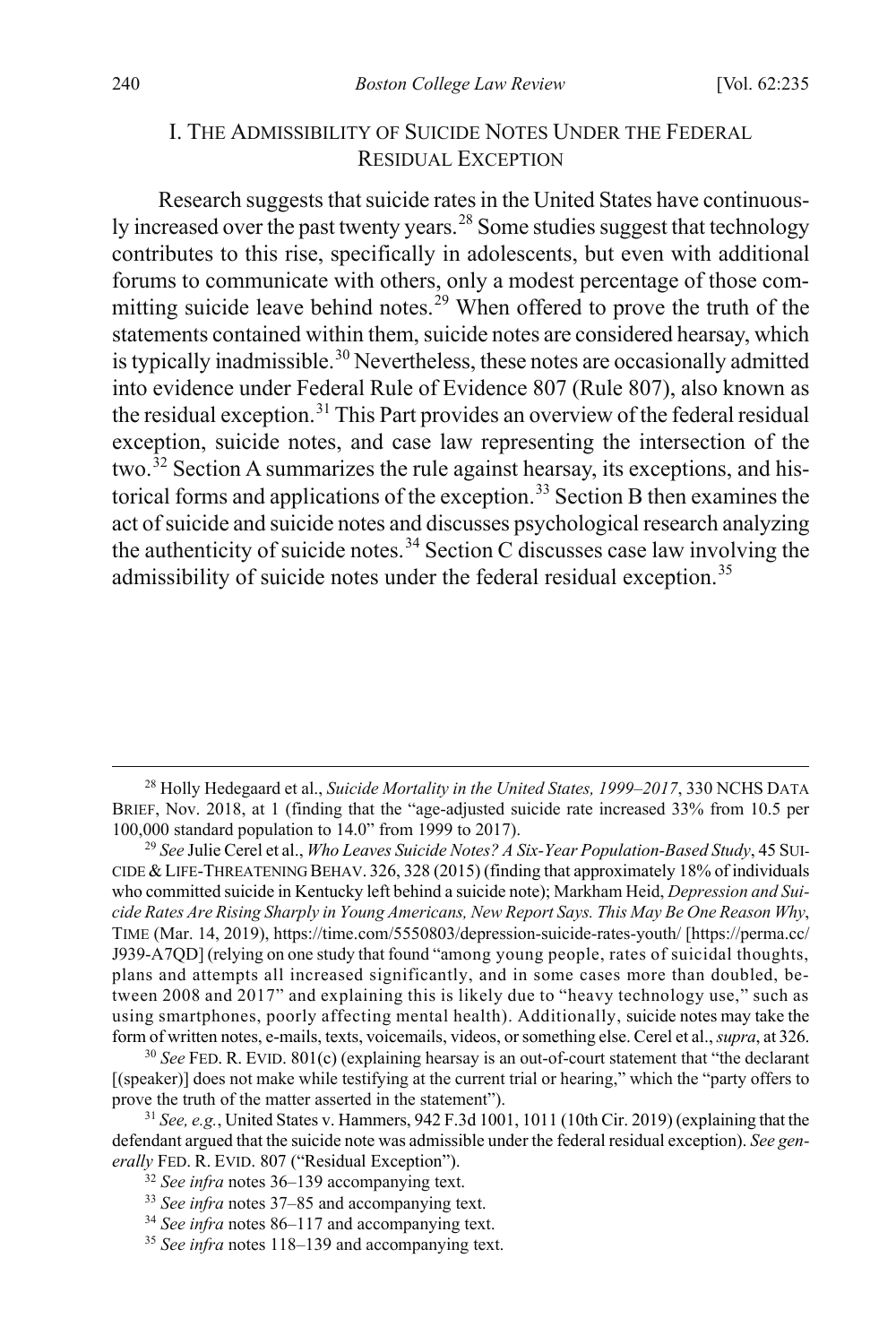#### <span id="page-7-1"></span><span id="page-7-0"></span>*A. Rule Against Hearsay and Its Exceptions*

Hearsay is one of the most complicated concepts in the Federal Rules of Evidence.[36](#page-7-3) Subsection 1 of this Section describes the rules explaining hearsay and its admissibility.<sup>[37](#page-7-4)</sup> Subsection 2 presents an overview of the federal residual exception, beginning with its enactment and through its current amend-ment.<sup>[38](#page-7-5)</sup> Subsection 3 then describes the changes to the residual exception, amended in 2019, and one case analyzing the admissibility of hearsay evidence under the amended residual exception.<sup>[39](#page-7-6)</sup>

## 1. Hearsay Evidence and the Exceptions That Can Make It Admissible

<span id="page-7-2"></span>Hearsay is defined as an out-of-court statement offered for the truth of the matter asserted.<sup>[40](#page-7-7)</sup> A statement includes an assertion that is oral or written, in addition to nonverbal conduct if the declarant intended it to be an assertion.<sup>[41](#page-7-8)</sup> The declarant is the person who conveys the out-of-court-statement.<sup>[42](#page-7-9)</sup> Although under Federal Rule of Evidence 802 (Rule 802) hearsay is ordinarily inadmissible, statements that fall within one or more enumerated exceptions

<sup>39</sup> *See infra* note[s 58–](#page-11-0)[85](#page-15-0) accompanying text.

<span id="page-7-7"></span><span id="page-7-6"></span><span id="page-7-5"></span><span id="page-7-4"></span><sup>40</sup> FED.R. EVID. 801(c) (defining hearsay). *United States v. Brown* is an example of a case involving inadmissible hearsay. 548 F.2d 1194, 1197 (5th Cir. 1977). The defendant appealed from his tax fraud conviction and claimed that the U.S. District Court for the District of Florida wrongfully admitted hearsay evidence. *Id.* During trial, the government introduced an Internal Revenue Service (IRS) agent's testimony who stated "that between 90% and 95% of about 160 returns prepared by defendant contained overstated itemized deductions." *Id.* at 1199. The jury likely heavily relied on the agent's testimony when making its finding. *Id.* at 1200. On appeal, the U.S. Court of Appeals for the Fifth Circuit reasoned that the agent's testimony was inadmissible hearsay because she based it directly on out-of-court statements from each taxpayer that she interviewed. *Id.* at 1205. The Fifth Circuit reasoned that the defendant possessed no opportunity to cross-examine the taxpayers, so the jury could not adequately examine the trustworthiness of the agent's statements. *Id.* The Fifth Circuit held that "a clearer case of hearsay testimony would be difficult to imagine," so it reversed and remanded the case.

<span id="page-7-8"></span>*Id.* at 1205–06.<br><sup>41</sup> FED. R. EVID. 801(a) (defining hearsay statement). The following categories of statements are not hearsay: a witness-declarant's prior statement if the statement meets one of the three subcategories, or a statement of a party-opponent offered against the party who made the statement if it meets one of the five subcategories. *Id.* R. 801(d). Statements that are admissible under these categories are not hearsay. *See id.* R. 801(d)(1) (explaining that the declarant who testifies "is subject to crossexamination about a prior statement"); *id.* R. 801(d)(2) advisory committee's note to 1972 proposed rules (indicating that a statement of a party-opponent is based on adversarial fairness).

<span id="page-7-9"></span> $42$  *Id.* R. 801(b) (defining declarant).

<span id="page-7-3"></span> <sup>36</sup> *See* Matthew Barakat, *AP Explains: What's Wrong with Hearsay Evidence in Congress?*, AP NEWS (Nov. 15, 2019), https://apnews.com/article/1c7e4526345148d292fef46e7da9e701 [https:// web.archive.org/web/20201107020429/https://apnews.com/article/1c7e4526345148d292fef46e 7da9e701] (explaining hearsay is generally "inadmissible at a trial,' but then "[t]here are more than [twenty] exceptions to the general rule barring hearsay" wherein the court permits the admission of hearsay). 37 *See infra* note[s 40–](#page-7-2)[48](#page-8-0) and accompanying text.

<sup>38</sup> *See infra* note[s 49–](#page-9-0)[57](#page-10-0) accompanying text.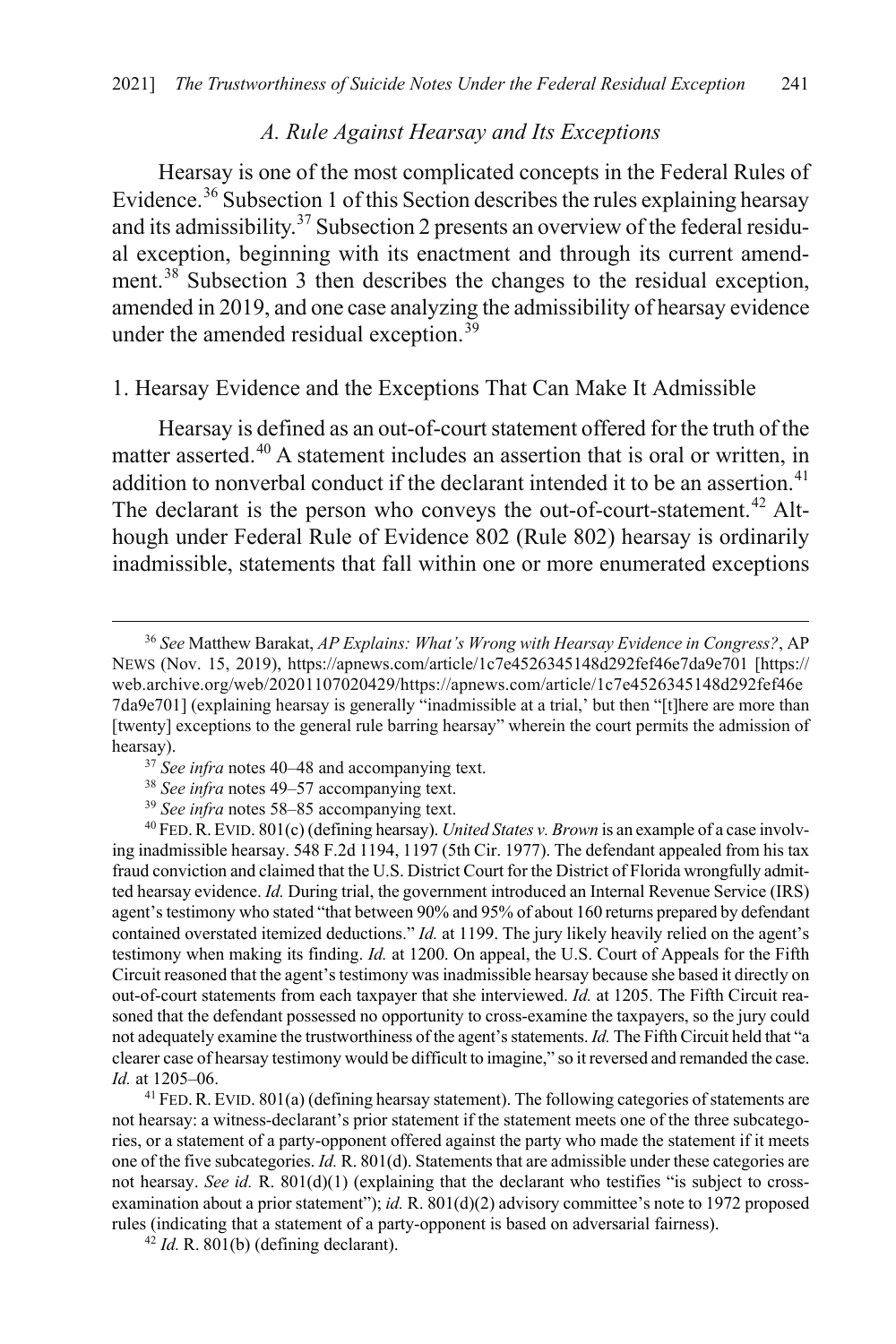<span id="page-8-8"></span><span id="page-8-1"></span>may be admitted substantively.<sup>43</sup> There are three different classifications of hearsay exceptions.[44](#page-8-3) First, Federal Rule of Evidence 803 (Rule 803) contains twenty-three exceptions, each of which is independent of the declarant's avail-ability to testify in court.<sup>[45](#page-8-4)</sup> Second, Federal Rule of Evidence 804 (Rule 804) contains five exceptions, each of which may apply only when the declarant is unavailable to testify.<sup>[46](#page-8-5)</sup> Finally, the residual exception, Rule 807, is independ-ent of the declarant's availability to testify in court.<sup>[47](#page-8-6)</sup> The Advisory Committee for the Federal Rules of Evidence noted that a party offering hearsay evidence should first try to offer it under Rule 803 or Rule 804 before proceeding to of-fer it under the residual exception.<sup>[48](#page-8-7)</sup>

<span id="page-8-2"></span><span id="page-8-0"></span> 43 *See id.* R. 802 (excluding hearsay evidence unless it is admissible through a federal statute, the Federal Rules of Evidence, or a rule prescribed by the U.S. Supreme Court); *id.* R. 803 (describing twenty-three exceptions to the rule against admitting hearsay); *id.* R. 804 (describing five exceptions to the rule against admitting hearsay if the declarant is unavailable); *id.* R. 807 (describing one exception to the rule against admitting hearsay that is to be used "even if the statement is not admissible" under Federal Rule of Evidence 803 (Rule 803) or Federal Rule of Evidence (Rule 804)). Federal Rule of Evidence 802's (Rule 802) ban on admitting hearsay evidence suggests a preference for first-hand knowledge unless it meets one of the hearsay exceptions. G. Michael Fenner, *The Residual Exception to the Hearsay Rule: The Complete Treatment*, 33 CREIGHTON L. REV. 265, 265 (2000). If a declarant's hearsay statement is admitted under one of the enumerated exceptions, that "declarant's credibility may be attacked, and then supported, by any evidence that would be admissible for those purposes if the declarant had testified as a witness" such as an "inconsistent statement." FED. R. EVID. 806.

<span id="page-8-3"></span><sup>44</sup> *See* FED.R. EVID. 803 (noting that there are twenty-three different exceptions to the prohibition against hearsay); *id.* R. 804 (noting that there are five exceptions when the declarant is unavailable to the prohibition against hearsay); *id.* R. 807 (describing one exception to the rule against admitting hearsay that is to be used "even if the statement is not admissible" under Rule 803 or Rule 804).

<span id="page-8-4"></span><sup>45</sup> *See id.* R. 803 (describing twenty-three types of admissible hearsay statements that are exceptions to the rule against admitting hearsay); *id.* R. 803 advisory committee's note to 1972 proposed rules (noting that the application of Rule 803 does not depend on the availability of the declarant). The Advisory Committee justified the admissibility of these statements based upon their trustworthiness. *See id.* (explaining why evidence is admissible under Rule 803 exceptions); *see also* Liesa L. Richter, *Goldilocks and the Rule 803 Hearsay Exceptions*, 59 WM.&MARY L.REV. 897, 904 (2018) (explaining that Rule 803 hearsay exceptions "enjoy inherent reliability").

<span id="page-8-5"></span><sup>46</sup> *See* FED.R. EVID. 804 (describing first that a declarant is considered unavailable if a privilege applies, the declarant refuses to appear, the declarant has no memory, the declarant is dead or ill, or the proponent cannot procure the declarant's attendance, and then noting five hearsay exceptions if the declarant is unavailable). The Advisory Committee justified the admissibility of these statements based on necessity, given that the declarant is unavailable, and because of the statement's trustworthiness. *See id.* R. 804 advisory committee's note to 1972 proposed rules (suggesting a preference for hearsay of a specified quality over no evidence at all); Richter, *supra* note [45,](#page-8-1) at 904–05 (explaining that Rule 804 exceptions rest on both reliability and necessity because the declarant is unavailable to testify).

<span id="page-8-6"></span><sup>47</sup> See FED. R. EVID. 807 (specifying no requirement that the declarant be unavailable). A hearsay statement is unlikely to be excluded by the court if it fulfills all elements of the residual exception). *See id.*

<span id="page-8-7"></span><sup>48</sup> *Id.* R. 807 advisory committee's note to 2019 amendment (noting that a party should proceed to use the residual exception when offering a hearsay statement "if it is apparent that the hearsay could [not] be admitted under another exception").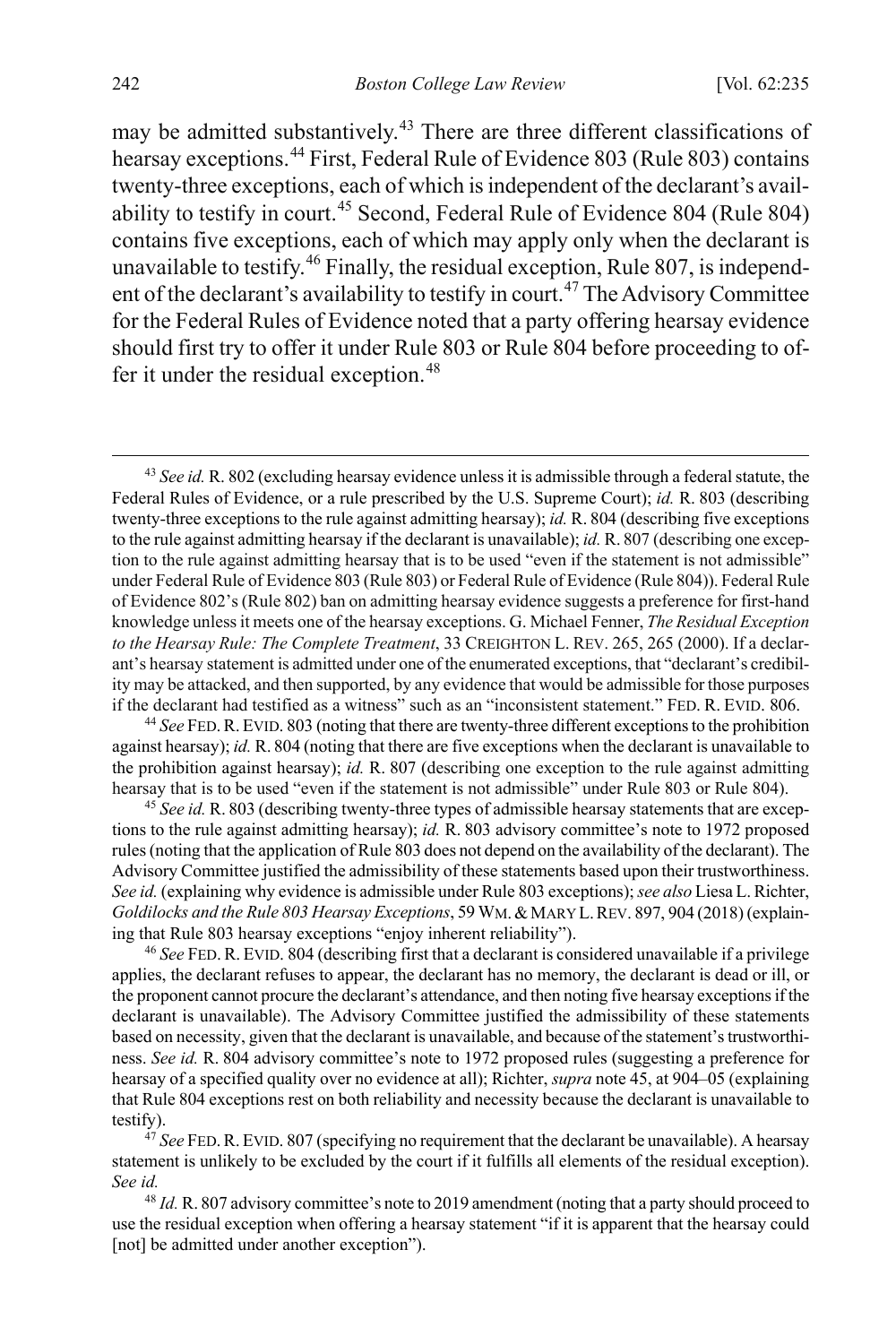#### 2. The History of the Residual Exception

<span id="page-9-0"></span>Congress enacted the residual exception with the intention of allowing hearsay when a court decides that the evidence is trustworthy, material, probative, and necessary.[49](#page-9-1)Since the exception's enactment, hearsay evidence is now admitted in ad hoc situations. For example, a court admitted investigator notes about customer conversations with salespeople to prove a lack of product con-fusion,<sup>[50](#page-9-2)</sup> and a different court admitted a suicide note to prove a conspiracy to commit murder.<sup>[51](#page-9-3)</sup> Without the residual exception's ability to admit hearsay statements in obscure situations, the enumerated exceptions in Rules 803 and 804 would become overly flexible and thus less precise in admitting such reli-able, relevant, and necessary hearsay statements.<sup>[52](#page-9-4)</sup>

<span id="page-9-6"></span>When Congress enacted the Federal Rules of Evidence in 1975, both Rule 803 and Rule 804 contained identical residual exceptions.<sup>[53](#page-9-5)</sup> Congress intended

<span id="page-9-2"></span><sup>50</sup> Deere & Co. v. FIMCO Inc., 260 F. Supp. 3d 830, 837, 839, 844 (W.D. Ky. 2017) (concluding that the investigator's notes of the salespersons' out-of-court statements describing their customers' lack of confusion presented an "exceptional circumstance" in which the residual exception's requirements were met and its use was appropriate).

<span id="page-9-3"></span><sup>51</sup> People v. Miller (*Miller I*), No. 233018, 2003 WL 21465338, at \*1–2 (Mich. Ct. App. June 24, 2003) (per curiam) (concluding that the suicide note, offered to prove a conspiracy between the defendant and the suicide victim to murder the defendant's husband, was admissible under the residual exception), *habeas corpus granted conditionally sub nom.*, Miller v. Stovall, 573 F. Supp. 2d 964 (E.D. Mich. 2008), *habeas corpus denied*, No. 05–73447, 2012 WL 3151541 (E.D. Mich. 2012), *aff'd*, 742 F.3d 642 (6th Cir. 2014). The out-of-court statements described in these situations satisfied the residual exception's requirements, but it does not mean that these types of statements always will. *See* Fenner, *supra* not[e 43,](#page-8-8) at 302 (concluding that a court admits a hearsay statement only when it determines that each element of the residual exception is met).

<span id="page-9-4"></span>52 Fenner, *supra* note [43,](#page-8-8) at 265–66 (suggesting that the residual exception is an expression of plasticity). Although a statement may not fit within a hearsay exception, the residual exception allows the admittance of out-of-court statements that meet its requirements, thus keeping both the hearsay definition and its exceptions intact. *Id.*

<span id="page-9-5"></span><sup>53</sup> *See* FED. R. EVID. 803(24) (1975) (transferred 1997); *id.* R. 804(b)(5) (transferred 1997). The text of both Rule  $803(24)$  and  $804(b)(5)$  in 1975 were as follows:

Other Exceptions.—A statement not specifically covered by any of the foregoing exceptions but having equivalent circumstantial guarantees of trustworthiness, if the court determines that (A) the statement is offered as evidence of a material fact; (B) the statement is more probative on the point for which it is offered than any other evidence which the proponent can procure through reasonable efforts; and (C) the general purposes of these rules and the interests of justice will best be served by admission of the statement into evidence. However, a statement may not be admitted under this excep-

<span id="page-9-1"></span> <sup>49</sup> *See* United States v. Tome, 61 F.3d 1446, 1452 (10th Cir. 1995) (explaining that courts must use careful discretion when admitting evidence under the residual exception or else risk destruction of the hearsay rule); United States v. Vigoa, 656 F. Supp. 1499, 1504 (D.N.J. 1987), *aff'd*, 857 F.2d 1467 (3d Cir. 1988) (indicating that the purpose of the residual exception is "to admit otherwise excludable hearsay arising under such exceptional circumstances that it has not been anticipated by any of the four enumerated 804(b) exceptions"); *see also* Victor Gold, *The Three Commandments of Amending the Federal Rules of Evidence*, 85 FORDHAM L. REV. 1615, 1616–17 (2017) (noting that both the House Committee on the Judiciary and the Senate Judiciary Committee intended the residual hearsay exception to be used in rare instances).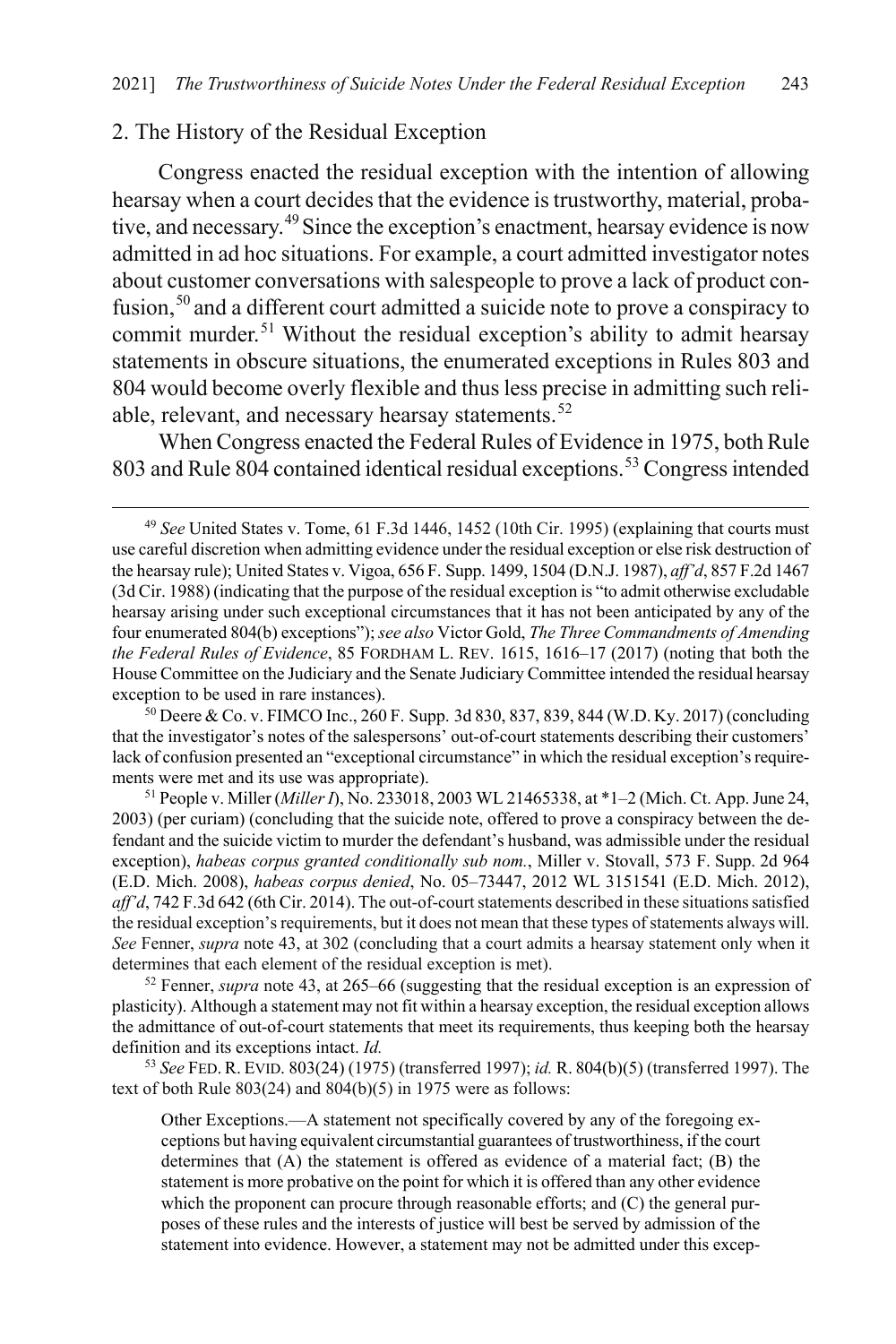this redundancy to demonstrate that the residual exception was complementary to the other exceptions under Rule 803 and Rule 804.<sup>[54](#page-10-1)</sup> Both rules provided that a hearsay statement may be admitted when it has circumstantial indicators of trustworthiness equivalent to those of another hearsay exception.<sup>[55](#page-10-2)</sup>

In 1997, Congress combined the Rule 803 and Rule 804 residual exceptions into one rule—Rule 807—but did not change the substance of the general exception.<sup>[56](#page-10-3)</sup> Since 1997, the Advisory Committee proposed two amendments to the residual exception, which became effective in 2011 and 2019.<sup>[57](#page-10-4)</sup>

<span id="page-10-0"></span> tion unless the proponent of it makes known to the adverse party sufficiently in advance of the trial or hearing to provide the adverse party with a fair opportunity to prepare to meet it, his intention to offer the statement and the particulars of it, including the name and address of the declarant.

<span id="page-10-4"></span>*Id.* R. 803(24) (1975) (transferred 1997); *id.* R. 804(b)(5) (transferred 1997). In 1975 and until 1997, the only difference between the residual exceptions was that Rule 804(b)(5)'s residual exception was solely applicable when the declarant, as a witness, met one of the five categories of unavailability. *See id.* R. 804 (noting that these hearsay exceptions only apply when the declarant is unavailable). For example, in 1995, in *United States v. Tome*, the defendant appealed a conviction of aggravated sexual abuse alleging that his child's statements to a caseworker about his sexual abuse failed to meet the requirements of Rule 803(24). 61 F.3d at 1446, 1451–52. The U.S. Court of Appeals for the Tenth Circuit first reasoned that the child's statements to her caseworker were trustworthy because the caseworker was "trained and experienced" in dealing with child abuse victims, the interview consisted of "non-leading questions," and the child described the abuse in detail. *Id.* at 1453. On the other hand, the court also found that the child's statements were significantly untrustworthy because the conversation was not spontaneous, the interview did not occur close in time to the abuse, and the child could have lied because she wanted to live with her mother. *Id.* Therefore, the court concluded that, given the totality of the circumstances, the statements failed the trustworthiness requirement of Rule 803(24), and were deemed inadmissible hearsay. *Id.* at 1453. Additionally, in 1987, in *United States v. Vigoa*, the government filed a motion to admit grand jury testimony of an unavailable witness. 656 F. Supp. at 1499. The U.S. District for the District of New Jersey held that the grand jury testimony fit squarely within a specific hearsay exception, so it could not qualify under Rule 804(b)(5). *Id.* at 1504. Despite this, the court performed a residual exception analysis on the hearsay statement examining its trustworthiness. *Id.* at 1506. The court reasoned that the witness gave only yes or no answers to leading questions, his motivation to lie remained unclear, the official Federal Bureau of Investigation (FBI) reports merely restated the witness's story, there was only one corroborating witness who recanted part of his statement, and only one possible FBI observation readily tied the defendant to the crime. *Id.* at 1506–07, 1509. Therefore, the court concluded that the grand jury testimony failed the trustworthiness requirement of Rule 804(b)(5), and was inadmissible hearsay. *Id.* at 1509. Accordingly, both *Tome* and *Vigoa* demonstrate that in analyzing a hearsay statement under either residual exception of Rule 803(24) or Rule 804(b)(5), the trustworthiness analysis is the same. *See Tome*, 61 F.3d at 1451–52 (considering a hearsay statement under the residual exception when the declarant was available); *Vigoa*, 656 F. Supp. at 1509 (analyzing a hearsay statement under the residual exception when the declarant was unavailable).

<span id="page-10-1"></span><sup>54</sup> *See* Gold, *supra* not[e 49,](#page-9-0) at 1616–17 (explaining that debates among the Advisory Committee, the House Committee on the Judiciary, and the Senate Judiciary Committee informed the placement and language of the residual exception in both Rule 803 and Rule 804).

<sup>55</sup> FED. R. EVID. 803(24) (1975) (transferred 1997); *id.* R. 804(b)(5) (transferred 1997).

<span id="page-10-3"></span><span id="page-10-2"></span><sup>56</sup> *See* FED.R. EVID. 807 advisory committee's note to 1997 rule ("The contents of Rule 803(24) and Rule 804(b)(5) have been combined and transferred to a new Rule 807."); Gold, *supra* not[e 49,](#page-9-0) at 1617 (noting that although the residual exception became its own rule, its connection to Rule 803 and Rule 804 remained in place with the continued use of the equivalent standard of trustworthiness). *See*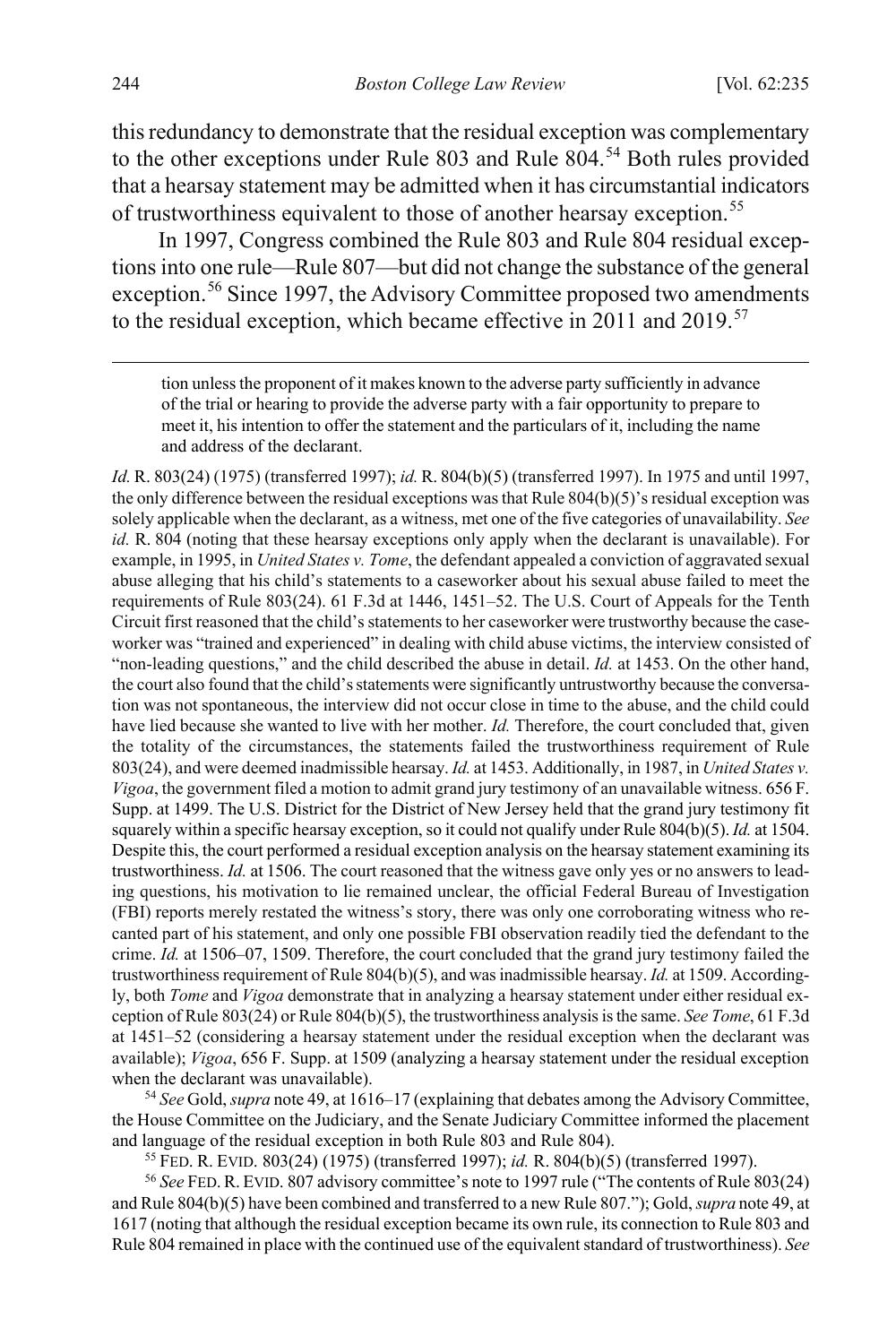#### 3. The Amended Residual Exception

<span id="page-11-0"></span>The Advisory Committee's 2019 changes to the residual exception nota-bly altered its requirements.<sup>[58](#page-11-1)</sup> To begin, the Advisory Committee clarified that part (a) of the residual exception applies to hearsay statements that are general-ly inadmissible under a Rule 803 or Rule 804 exception.<sup>[59](#page-11-2)</sup> The Advisory Committee noted that a party offering a hearsay statement may argue that because the statement is a "near-miss" of one of the other hearsay exceptions, it should still be admitted under the residual exception.<sup>[60](#page-11-3)</sup> A statement nearly misses an exception under Rule 803 or Rule 804 by satisfying most but not all requirements of either exception.<sup>[61](#page-11-4)</sup>

*(a) In General.* Under the following conditions, a hearsay statement is not excluded by the rule against hearsay even if the statement is not admissible under a hearsay exception in Rule 803 or 804:

**(1)** the statement is supported by sufficient guarantees of trustworthiness—after considering the totality of circumstances under which it was made and evidence, if any, corroborating the statement; and

**(2)** it is more probative on the point for which it is offered other than any other evidence that the proponent can obtain through reasonable efforts.

*(b) Notice.* The statement is admissible only if the proponent gives an adverse party reasonable notice of the intent to offer the statement—including its substance and the declarant's name—so that the party has a fair opportunity to meet it. The notice must be provided in writing before the trial or hearing—or in any form during the trial or hearing of the court, for good cause, excuses a lack of earlier notice.

#### FED. R. EVID. 807.

 $\overline{a}$ 

<span id="page-11-3"></span> $60$  FED. R. EVID. 807 advisory committee's note to 2019 amendment (authorizing a court to engage in a "near-miss" analysis).

<span id="page-11-4"></span><sup>61</sup> *See* Gold, *supra* note [49,](#page-9-0) at 1623–24 (describing the near-miss problem). An example of the near-miss problem is when grand jury testimony is offered against the defendant in a subsequent criminal case. Fenner, *supra* not[e 43,](#page-8-8) at 271. All the requirements of the former testimony exception are met, except that the party against whom the statement is offered did not have the opportunity to crossexamine the declarant. *Id.*; *see* FED. R. EVID. 804(b)(1) (noting that the requirements of the former testimony exception are that the declarant is unavailable, the declarant gave testimony "as a witness at a trial, hearing, or lawful deposition," and the testimony is offered against a party who had "an opportunity and similar motive to develop it by direct, cross-, or redirect examination"). Additionally, the

*generally* FED. R. EVID. 807 (2011) (amended 2019) (stating that a hearsay statement must have "equivalent circumstantial guarantees of trustworthiness").

<sup>&</sup>lt;sup>57</sup> FED. R. EVID. 807 advisory committee's note to 2011 amendment ("These changes are intended to be stylistic only."); *id.* R. 807 advisory committee's note to 2019 amendment ("Rule 807 has been amended to fix a number of problems that the courts have encountered in applying it.").

<span id="page-11-1"></span><sup>58</sup> *See id.* R. 807 advisory committee's note to 2019 amendment (noting that the residual exception's amendment includes changes to the trustworthiness requirement, the notice requirement, and the deletion of the requirements that the statement is evidence of a material fact and serves the interests of justice). 59 *Compare id.* R. 807(a) ("[A] hearsay statement is not excluded by the rule against hearsay even

<span id="page-11-2"></span>if the statement is *not admissible* under a hearsay exception . . . ." (emphasis added)), *with* FED. R. EVID.  $807(a) (2011)$  (amended  $2019$ ) ("[A] hearsay statement is not excluded by the rule against hearsay even if the statement is not *specifically covered* by a hearsay exception . . . ." (emphasis added)). As of December 1, 2019, the amended residual exception provides: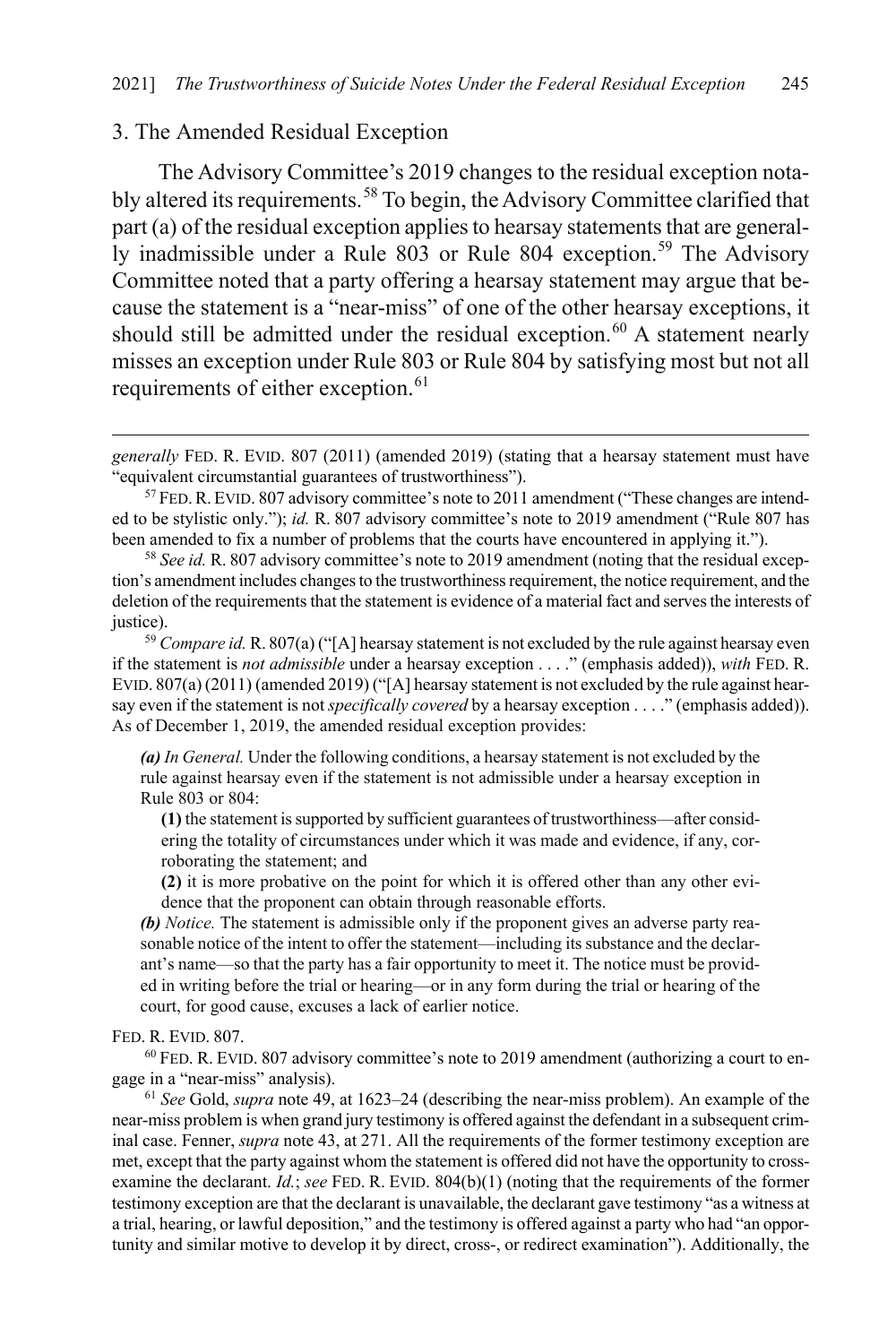<span id="page-12-0"></span>The amended residual exception also demands that a hearsay statement fulfill three requirements to be admissible: it must be trustworthy, probative, and preceded by notice to opposing counsel.<sup>[62](#page-12-1)</sup> Prior to the 2019 amendment, the residual exception required that a statement contain assurances of trustwor-thiness equivalent to those of another hearsay exception.<sup>[63](#page-12-2)</sup> The amended rule, however, discarded this standard because of its difficult application and incon-sistent results.<sup>[64](#page-12-3)</sup> Part (a)(1) of the residual exception now states that a hearsay statement must be endorsed by assurances of trustworthiness.<sup>[65](#page-12-4)</sup> The Advisory Committee noted that courts should apply this new standard by reviewing the circumstances encompassing the actual making of the statement and any inde-

<span id="page-12-1"></span> $^{62}$  *See* FED. R. EVID. 807(a)(1) (describing the trustworthiness requirement); *id.* R. 807(a)(2) (describing the probative value requirement); *id.* R. 807(b) (describing the notice requirement).

<span id="page-12-2"></span> $63$  FED. R. EVID.  $807(a)(1)$  (2011) (amended 2019) (providing that "a hearsay statement is not excluded" if "the statement has equivalent circumstantial guarantees of trustworthiness"). The residual exception previously required courts to compare the offered hearsay statement's trustworthiness to another hearsay exception. Daniel J. Capra, *Expanding (or Just Fixing) the Residual Exception to the Hearsay Rule*, 85 FORDHAM L.REV. 1577, 1581–82 (2017). The trustworthiness of statements that are admissible under Rule 804 are less trustworthy than Rule 803 because the declarant is unavailable in the former. *Id.* Courts could choose to compare the trustworthiness of the offered hearsay to other Rule 803 and Rule 804 hearsay exceptions that have varying strengths of reliability depending on whether the court wanted to admit the evidence. *Id.* at 1582–83. Consequently, the equivalence standard led to inconsistent results. *Id.* at 1582.

<span id="page-12-3"></span><sup>64</sup> *See* FED.R. EVID. 807 advisory committee's note to 2019 amendment (noting that the equivalence standard failed to guide courts because the Rule 803 and Rule 804 hearsay exceptions offered "different types of guarantees of reliability, of varying strength" that a court could choose to use); Capra, *supra* not[e 63,](#page-12-0) at 1582–83 (explaining that applications of the residual exception prior to the 2019 amendment lacked consistency among courts).

<span id="page-12-4"></span> $65$  FED. R. EVID.  $807(a)(1)$  (providing that a court can admit a hearsay statement if, in addition to satisfying other requirements, it "is supported by sufficient guarantees of trustworthiness").

 $\overline{a}$ 

Advisory Committee suggested that courts faced with near-miss situations should analyze why the hearsay statement failed to meet the particular exception's requirements. FED.R. EVID. 807 advisory committee's note to 2019 amendment (noting a court should consider whether a statement is a nearmiss when ruling on admissibility). By recognizing that the near-miss problem may be part of the analysis, the Advisory Committee might be suggesting first that the residual exception is flexible enough to deal with new situations that the other hearsay exceptions do not address. *See* Fenner, *supra*  not[e 43,](#page-8-8) at 271–72 (discussing the majority approach to the near-miss problem). The Advisory Committee might also be suggesting that the lines between the other categorial hearsay exceptions are not perfect. *See id.* at 272 ("The residual exception and the other exceptions are not mutually exclusive.").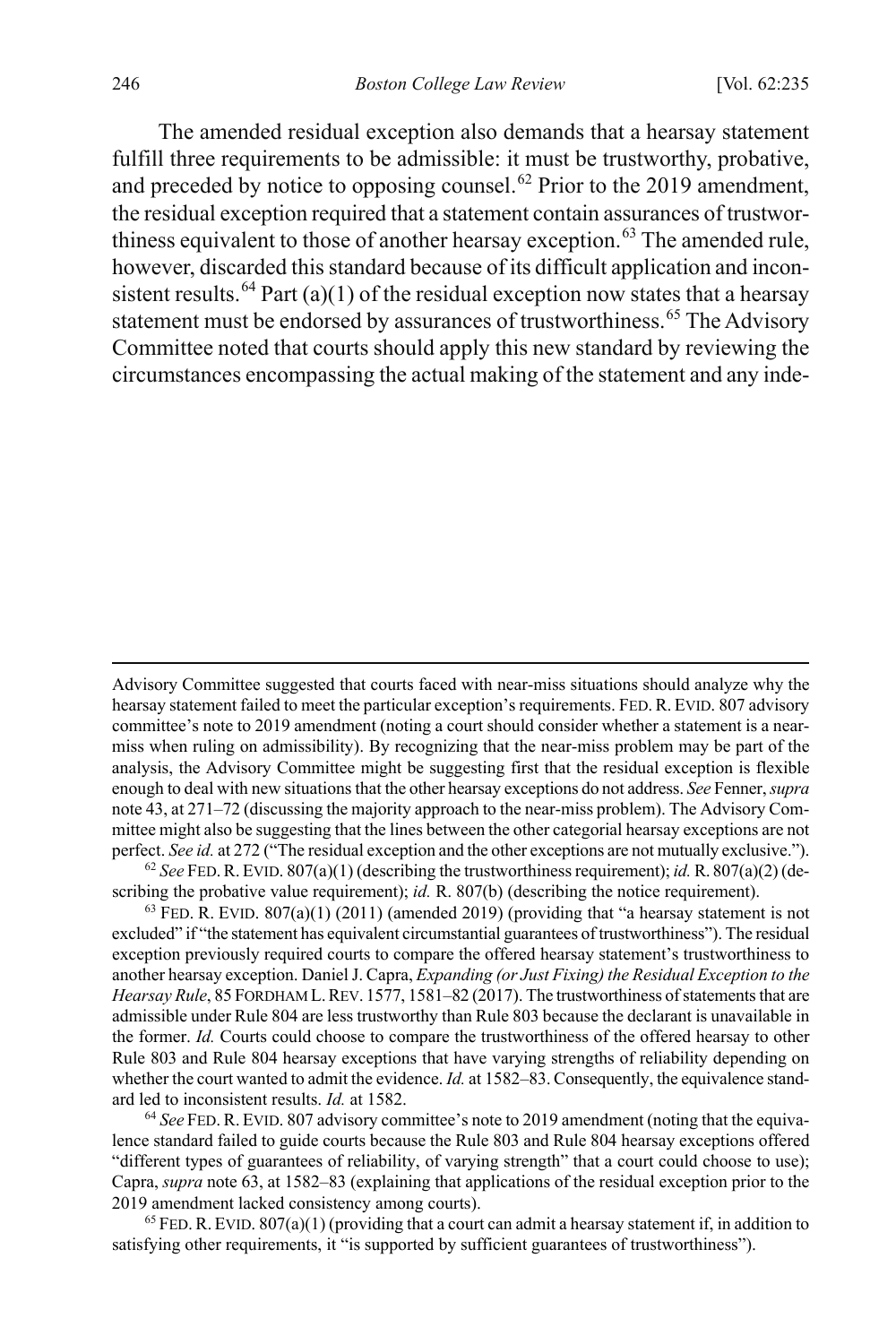<span id="page-13-6"></span>pendent evidence that corroborates it.<sup>[66](#page-13-0)</sup> A court's goal in this evaluation is to ascertain whether the declarant is likely telling the truth. $67$ 

Regarding the second requirement, the amended residual exception still requires an assessment of the hearsay statement's probative value under part  $(a)(2)$ .<sup>[68](#page-13-2)</sup> The Advisory Committee suggested that this is a necessary inquiry intended to prevent parties from using the residual exception as a tool to un-dermine Rule 803 and Rule 804.<sup>[69](#page-13-3)</sup> In deciding whether the evidence fulfills the probative element, the court must ask whether the proffered hearsay statement is the best available evidence on that point.<sup>[70](#page-13-4)</sup> If the court determines that there is other evidence that illuminates a certain objective in the same way or more efficiently, the proffered evidence fails the probative requirement and is not necessary to admit.<sup>[71](#page-13-5)</sup>

<span id="page-13-0"></span><sup>&</sup>lt;sup>66</sup> Id. R. 807 advisory committee's note to 2019 amendment (explaining how a court should apply the trustworthiness requirement to a hearsay statement). In assessing the trustworthiness requirement, the Advisory Committee noted that a court may not exclude a hearsay statement based on the credibility of a witness describing the declarant's hearsay statement. *Id.* Instead, the focus should be on the circumstances surrounding the statement. *Id.* Additionally, the Advisory Committee determined that requiring courts to consider corroborating evidence, instead of giving courts the option to consider it, creates a uniform approach among the courts. *Id.* The Advisory Committee finally noted that the existence of corroborating evidence is not dispositive, but rather goes toward "the strength and quality of that evidence." *Id.*

<span id="page-13-1"></span><sup>67</sup> Capra, *supra* not[e 63,](#page-12-0) at 1584. Corroborating evidence assists the court in deciding whether the declarant is likely telling the truth. *Id.* In criminal cases, when a court determines that a hearsay statement fulfills the trustworthiness requirement, the court must still determine whether the hearsay statement satisfies the requirements of the Confrontation Clause of the Sixth Amendment. FED. R. EVID. 807 advisory committee's note to 2019 amendment; *see* U.S. CONST. amend. VI. Under the Confrontation Clause, criminal defendants possess a constitutional right "to be confronted with the witnesses against" them. U.S.CONST. amend. VI. The "testimonial" hearsay statement of a declarant who does not testify at trial is inadmissible unless the declarant is unavailable to testify and the defendant at least had an opportunity to cross-examine the declarant at some point. Ohio v. Clark, 135 S. Ct. 2173, 2179 (2015) (citing Crawford v. Washington, 541 U.S 36, 54 (2004)). A statement is testimonial if the declarant's purpose was to create "an out-of-court substitute for trial testimony." *Id.* at 2183 (quoting Michigan v. Bryant, 562 U.S. 344, 358 (2011)).

<span id="page-13-2"></span><sup>68</sup> *See* FED. R. EVID. 807(a)(2) (providing that "a hearsay statement is not excluded" if, in addition to satisfying other requirements, it is "more probative on the point for which it is offered than any other evidence that the proponent can obtain through reasonable efforts"); *id.* R. 807 advisory committee's note to 2019 amendment (noting that the Advisory Committee stressed keeping the probative requirement).

<span id="page-13-3"></span><sup>&</sup>lt;sup>69</sup> Id. R. 807 advisory committee's note to 2019 amendment (explaining that the probative requirement's goal is to prevent the erosion of other hearsay exceptions).

<span id="page-13-4"></span><sup>70</sup> Capra, *supra* not[e 63,](#page-12-0) at 1585 (explaining that a court compares the proffered evidence with other evidence that could prove the truth of the matter asserted).

<span id="page-13-5"></span><sup>71</sup> *See id.* at 1585–86 (citing Larez v. City of Los Angeles, 946 F.2d 630, 641–44 (9th Cir. 1991)) (explaining that in *Larez v. City of Los Angeles*, the U.S. Court of Appeals for the Ninth Circuit held that newspaper accounts, which were sufficiently trustworthy, were inadmissible under the residual exception because the reporters were available to testify). The probative requirement thus is a "best evidence requirement." *Id.* at 1586. It also gives a court discretionary authority "to *hypothesize* other sources of evidence that can be used to prove the point." *Id.* at 1589.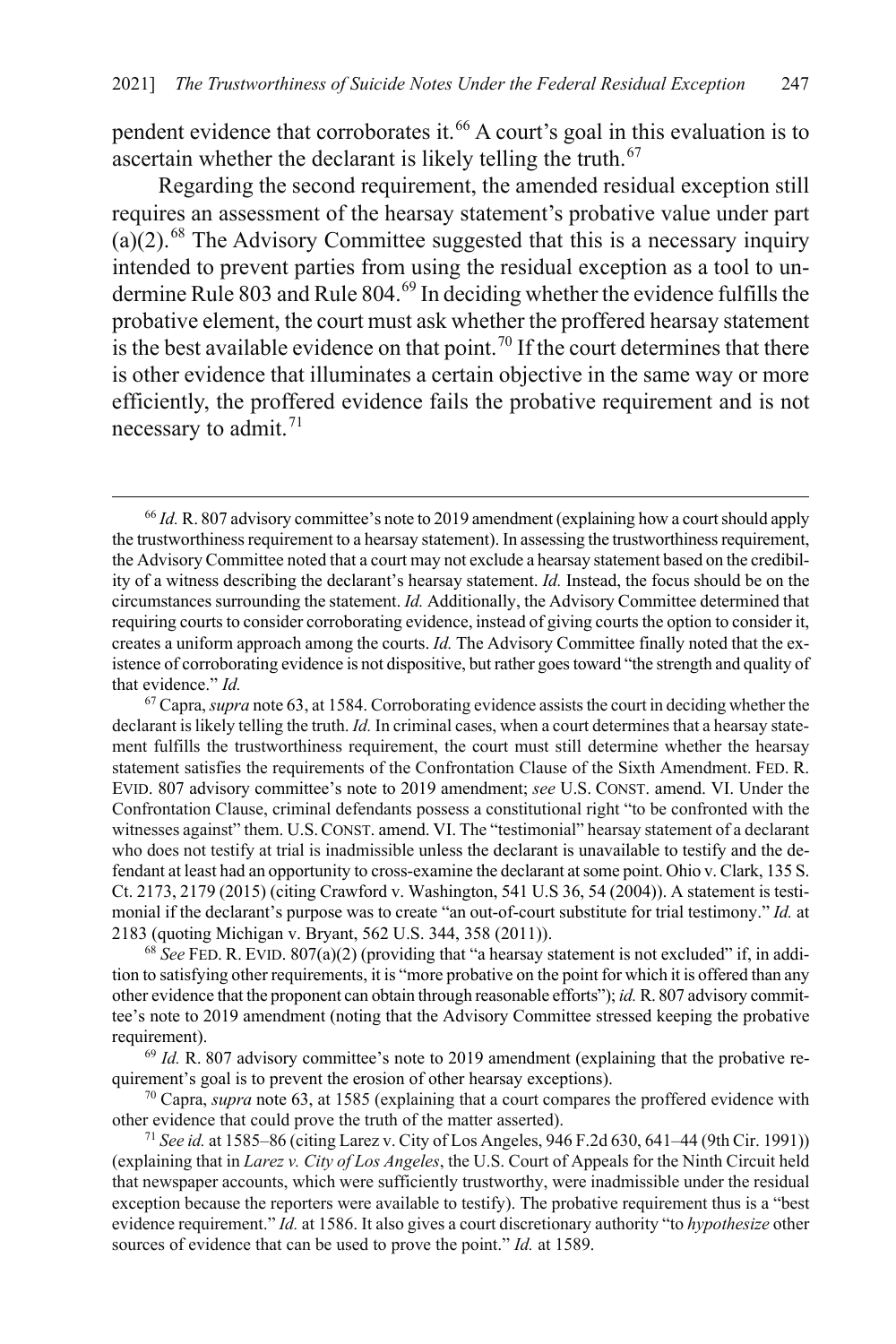Finally, under part (b), the amended residual exception now states that before a trial or hearing, unless excused by good cause, the offering party must provide the other party with notice in writing of the substance of the statement and the name of the declarant.<sup>[72](#page-14-1)</sup> This provides them with a fair chance to coun-ter the statement.<sup>[73](#page-14-2)</sup> The good cause exception is an additional safeguard to prevent against misuse of the exception because it is only available in limited sce-narios.<sup>[74](#page-14-3)</sup> Finally, the amended residual exception no longer requires that a hearsay statement concern a material fact or that its admission furthers the ends of justice.<sup>[75](#page-14-4)</sup>

<span id="page-14-0"></span>There is little case law analyzing the amended rule.<sup>[76](#page-14-5)</sup> In 2019, however, the United States District Court for the District of Idaho applied the amended

<span id="page-14-3"></span><span id="page-14-2"></span><sup>74</sup> *Id.* ("For example, the proponent may not become aware of the existence of the hearsay statement until after the trial begins, or the proponent may plan to call a witness who without warning becomes unavailable during trial, and the proponent might then need to resort to residual hearsay."). Additionally, the requirement of written notice was also added with the intention of providing a reliable written record. *See id.* (illustrating that requiring notice in writing assures certainty and quells any arguments that may occur about whether a party received notice). Furthermore, the amended residual exception preserves the requirement under part (b) that a non-offering party receive notice so that the party has a fair chance to oppose the evidence. *Id.* Finally, the amended residual exception no longer requires that the offering party state the declarant's address, a senseless task according to the Advisory Committee. *Id.*

<span id="page-14-4"></span><sup>75</sup> *Compare id.* (noting that two requirements were deleted), *with* FED. R. EVID. 807(a) (2011) (amended 2019) (providing that if, in addition to satisfying other requirements, "the [hearsay] statement is offered as evidence of a material fact" and "admitting it will best serve the purposes of these rules and the interests of justice" can be admissible). Notably, the Advisory Committee indicated that these requirements were eliminated because they are present in other Federal Rules of Evidence. *See*  FED. R. EVID. 807 advisory committee's note to 2019 amendment (noting that the deleted requirements are found in Federal Rules of Evidence 102 and 401); *see also id.* R. 102 ("These rules should be construed so as to administer every proceeding fairly, eliminate unjustifiable expense and delay, and promote the development of evidence law, to the end of ascertaining the truth and securing a just determination."); *id.* R. 401 (explaining that evidence is relevant when it makes a material fact either more or less likely to be true than without the evidence). Prior to the December 2019 amendment, other scholars recognized that the relevance requirement is already mandated, and that the justice requirement adds nothing. *E.g.*, Fenner, *supra* note [43,](#page-8-8) at 270 (recognizing that prior to the 2019 amendment, the residual exception could be analyzed based on three requirements: trustworthiness, probative value, and notice).

<span id="page-14-5"></span><sup>76</sup> *See, e.g.*, Grunig v. Johnson & Johnson, No. 18-cv-00111, 2019 U.S. Dist. LEXIS 217487, at \*14 (D. Idaho Dec. 16, 2019) (applying the federal residual exception's amended requirements to determine whether a hearsay statement was admissible); *see also* Gold, *supra* not[e 49,](#page-9-0) at 1621 (explaining that amending a broad concept like the trustworthiness requirement disrupts the effect of precedent based on the residual exception's previous trustworthiness standard).

<span id="page-14-1"></span> <sup>72</sup> *Compare* FED. R. EVID. 807(b) (indicating that the proponent of the hearsay evidence must give written notice to the opposing party "of the intent to offer the statement," which includes the substance of the statement and name of the declarant, to assure "the party has a fair opportunity to meet it," unless good cause excuses notice), *with* FED.R.EVID. 807(b) (2011) (amended 2019) ("The statement is admissible only if, before the trial or hearing, the proponent gives an adverse party reasonable notice of the intent to offer the statement and its particulars, including the declarant's name and address, so that the party has a fair opportunity to meet it.").

<sup>&</sup>lt;sup>73</sup> FED. R. EVID. 807 advisory committee's note to 2019 amendment.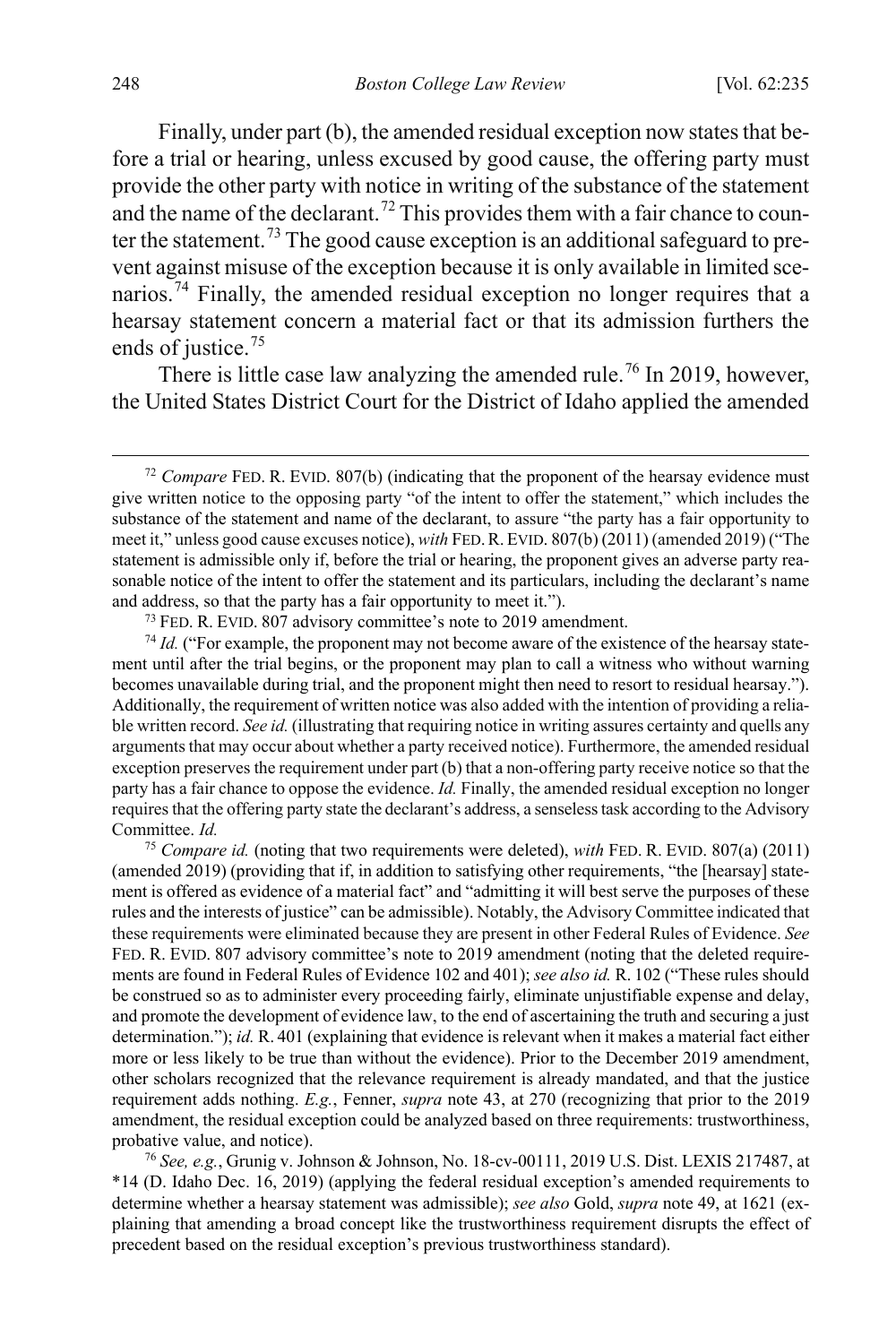residual exception in *Grunig v. Johnson & Johnson*. [77](#page-15-1) One of the plaintiffs in *Grunig* endured a hernia repair surgery in which his doctor used surgical mesh, manufactured by the defendants, to repair his hernia.<sup>[78](#page-15-2)</sup> A few years later, a different doctor diagnosed that plaintiff with a bowel obstruction caused by the surgical mesh adhering to bands of tissue.<sup>[79](#page-15-3)</sup> The plaintiffs, the patient and his wife, then sued the defendants in federal district court.<sup>[80](#page-15-4)</sup> The defendants asked the court to strike from the record an affidavit submitted by the plaintiffs in response to the defendants' motion for summary judgment as inadmissible hearsay.[81](#page-15-5) In response, the plaintiffs argued that the affidavit met the requirements of the residual exception. $82$ 

The section of the affidavit at issue detailed a phone conversation between the plaintiffs' son and the doctor that performed the hernia repair that took place at a time after the surgery. $83$  The court concluded that the doctor's statements were not supported by sufficient indicators of trustworthiness because neither direct nor circumstantial evidence corroborated the doctor's statements.<sup>84</sup> The court therefore held that the statements failed to meet the trustworthiness requirement of the amended federal residual exception and thus granted the defendants' motion to strike.<sup>[85](#page-15-9)</sup>

<sup>81</sup> *Grunig*, 2019 U.S. Dist. LEXIS 217487, at \*6.

<span id="page-15-6"></span><span id="page-15-5"></span> $82$  *Id.* at \*11 (citing FED. R. EVID. 807). The plaintiff also argued that the affidavit was admissible under the present sense impression exception. *Id.* (citing FED. R. EVID. 803(1)) (indicating for a statement to be admissible under the present sense impression exception, it must be made almost contemporaneously after a declarant perceives an event). The admittance theory for the present sense impression exception is that a declarant who makes a statement while or close to when the event is happening negates "the likelihood of deliberate of conscious representation." FED. R. EVID. 803(1) advisory committee's note to 1972 proposed rules. Additionally, a party can examine as a witness the declarant or, if applicable, the non-declarant about the circumstances surrounding the statement. *Id.*

<span id="page-15-7"></span>83 *Grunig*, 2019 U.S. Dist. LEXIS 217487, at \*9–10. The affidavit alleged that the doctor recounted the entanglement of the hernia mesh during the surgery, and that over time the mesh became "layered." *Id.*

<span id="page-15-8"></span><sup>84</sup> *Id.* at \*16. The U.S. District Court for the District of Idaho emphasized that the statements were not trustworthy because the doctor did not recall the phone call, the record did not demonstrate when the phone call took place, the doctor testified he would have used different language when describing the circumstances of the hernia repair surgery, and it would have been impossible to have more than a single layer of mesh. *Id.* at \*14–16. The court also recognized that the plaintiff's doctor testified at trial, but his testimony would not have fixed any hearsay problems because it did not support the plaintiff's statements. *Id.* at \*16.

<span id="page-15-9"></span><sup>85</sup> *Id.* at \*16. The court also determined that the conversation contained in the affidavit did not meet the present sense impression exception because no evidence demonstrated that the conversation was close enough in time to the completion of the plaintiff's surgery. *Id.* at \*12–13.

<span id="page-15-1"></span> <sup>77</sup> *Grunig*, 2019 U.S. Dist. LEXIS 217487, at \*14 (analyzing hearsay statements under the amended residual exception).<br><sup>78</sup> *Id.* at \*1–3. No problems occurred during this surgery. *Id.* at \*3–4.

<span id="page-15-0"></span>

<sup>&</sup>lt;sup>79</sup> *Id.* at \*4–5. The doctor then removed the surgical mesh to fix the bowel obstruction. *Id.* at \*5.

<span id="page-15-4"></span><span id="page-15-3"></span><span id="page-15-2"></span><sup>80</sup> Complaint & Demand for Jury Trial at 1, *id.* (No. 18-cv-00111). The plaintiffs alleged that the defendants were "jointly and severally liable" for the defective manufacturing of the surgical mesh as well as "vicariously liable" for the actions of the defendants' employees. *Id.* at \*3.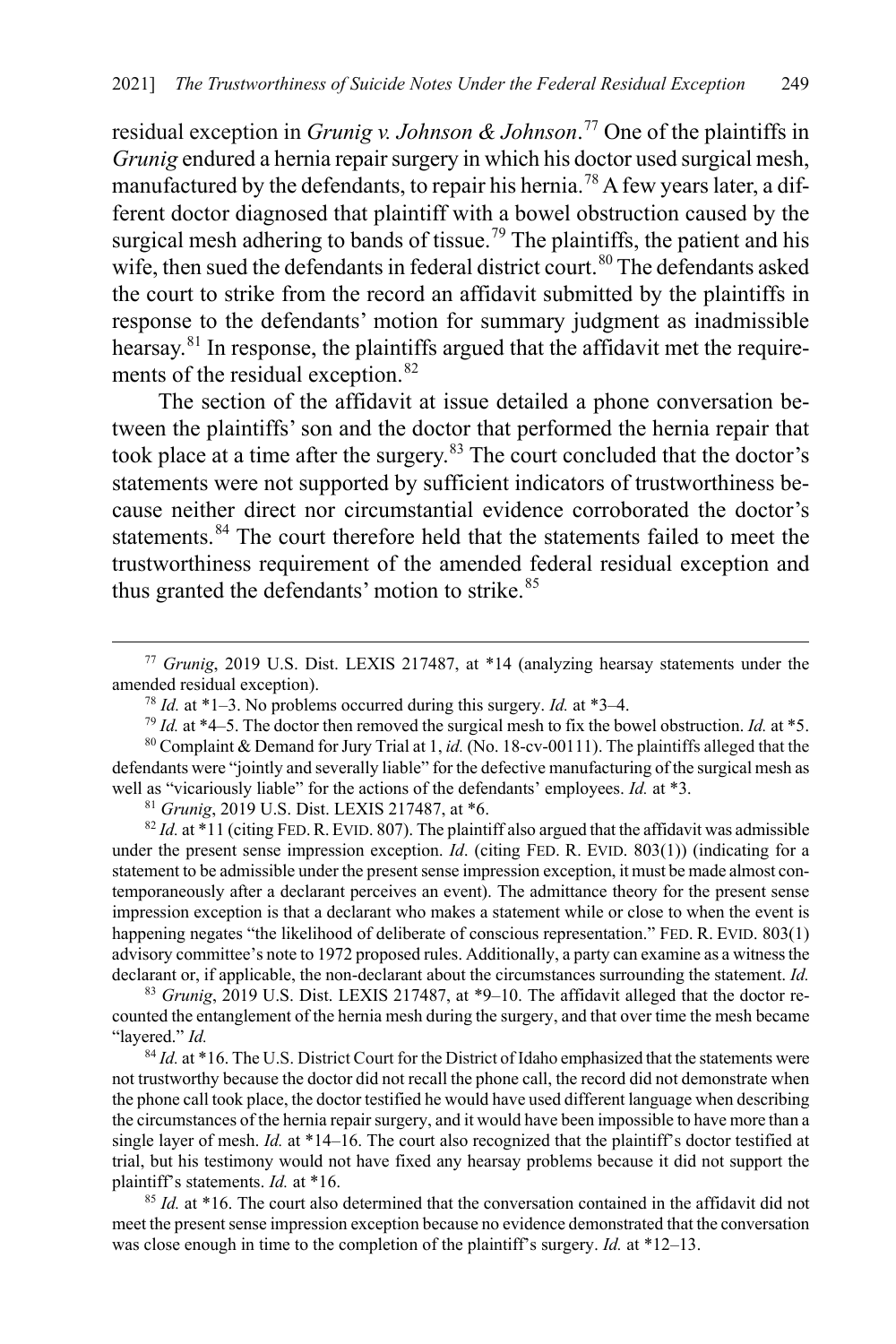#### <span id="page-16-9"></span><span id="page-16-8"></span><span id="page-16-0"></span>*B. Suicide Notes and What They Indicate About Their Authors*

Suicide is defined as an intentional self-injurious action that results in the end of one's life.<sup>[86](#page-16-1)</sup> The unfortunate reality of suicide rates in the United States is that they have increased by nearly thirty-three percent since  $1999$ .<sup>[87](#page-16-2)</sup> A cause for greater concern is the fact that, in 2016, suicide became the second leading cause of death for Americans age ten to thirty-four, as well as the fourth lead-ing cause of death for Americans age thirty-five to fifty-four.<sup>[88](#page-16-3)</sup> Depression is the most prevalent underlying cause of suicide.<sup>[89](#page-16-4)</sup> Scholars continue to study suicide with the goal of better understanding it and quelling its rise, but there are still significant gaps in the research.<sup>[90](#page-16-5)</sup> Suicide notes, however, are a form of data that have allowed researchers to learn more about the complexities of sui- $cide.91$  $cide.91$ 

A modest percentage of individuals who commit suicide leave behind sui-cide notes, although scholars dispute the precise percentage.<sup>[92](#page-16-7)</sup> A suicide note is

<span id="page-16-2"></span><sup>87</sup> *See* Hedegaard et al., *supra* not[e 28,](#page-6-0) at 1 (finding that the "age-adjusted suicide rate increased 33% from 10.5 per 100,000 standard population to 14.0" from 1999 to 2017). According to a 2013 statistic, nearly every fourteen minutes, an individual in the United States commits suicide. *Analyzing the Language of Suicide Notes to Help Save Lives*, NPR: TALK OF THE NATION (May 15, 2013), https://www.npr.org/2013/05/15/184232472/analyzing-the-language-of-suicide-notes-to-help-savelives [https://perma.cc/52VX-JK8D].

<span id="page-16-3"></span><sup>88</sup> Hedegaard et al., *supra* not[e 28,](#page-6-0) at 1 (describing the age brackets wherein suicide is a leading cause of death). Suicide is also a primary cause of death in local jails and state prisons. Venus Chui, Note, *Correcting Correctional Suicide: Qualified Immunity and the Hurdles to Comprehensive Inmate Suicide Prevention*, 59 B.C. L. REV. 1397, 1411 (2018). This is likely due to separation from loved ones, a lack of control, the trauma of being detained, and living in an authoritarian setting. *Id.*

<span id="page-16-4"></span><sup>89</sup> *See* Drew Coster & David Lester, *Last Words: Analysis of Suicide Notes from an RECBT Perspective: An Exploratory Study*, 31 J. RATIONAL-EMOTIVE COGNITIVE-BEHAV. THERAPY 136, 147 (2013) (analyzing genuine suicide notes and concluding that the most common emotional category present was depression); *Risk Factors & Warning Signs*, AM. FOUND. FOR SUICIDE PREVENTION, https://afsp.org/risk-factors-and-warning-signs [https://perma.cc/4RBP-J9CF] (suggesting that the most prevalent mental health condition associated with suicide is untreated or undiagnosed depres-

<span id="page-16-5"></span>sion).90 *See* Leenaars, *supra* not[e 17,](#page-4-4) at 39 (explaining that there are few scientific studies on suicide notes).

<span id="page-16-6"></span><sup>91</sup> *See* LEENAARS, *supra* not[e 86,](#page-16-0) at 31 (explaining that analyzing suicide notes has been a helpful tool to learn more about suicide because it provides a snapshot of that suicidal person's life "so that some essential essences . . . can be reasonably inferred"). Other alternatives researchers have used to study suicide include, "statistics, third-party interviews," and attempted suicide. *Id.*

<span id="page-16-7"></span><sup>92</sup> *Compare* Cerel et al., *supra* note [29,](#page-6-9) at 328 (concluding that only 18% of individuals who committed suicide in Kentucky left behind suicide notes), *with* Toshiki Shioiri et al., *Incidence of Note-Leaving Remains Constant Despite Increasing Suicide Rates*, 59 PSYCHIATRY & CLINICAL

<span id="page-16-1"></span> <sup>86</sup> Bart Desmet & Véronique Hoste, *Emotion Detection in Suicide Notes*, 40 EXPERT SYS. WITH APPLICATIONS 6351, 6351 (2013) (defining suicide). Suicide can be differentiated from attempted suicide, which is when an individual tries to commit suicide but that attempt does not result in an individual's death. ANTOON A. LEENAARS, SUICIDE NOTES: PREDICTIVE CLUES AND PATTERNS 27 (1988) (comparing suicide with attempted suicide). The act of attempted suicide is generally to change one's behavior, whereas the goal of suicide is to end one's life. *Id.*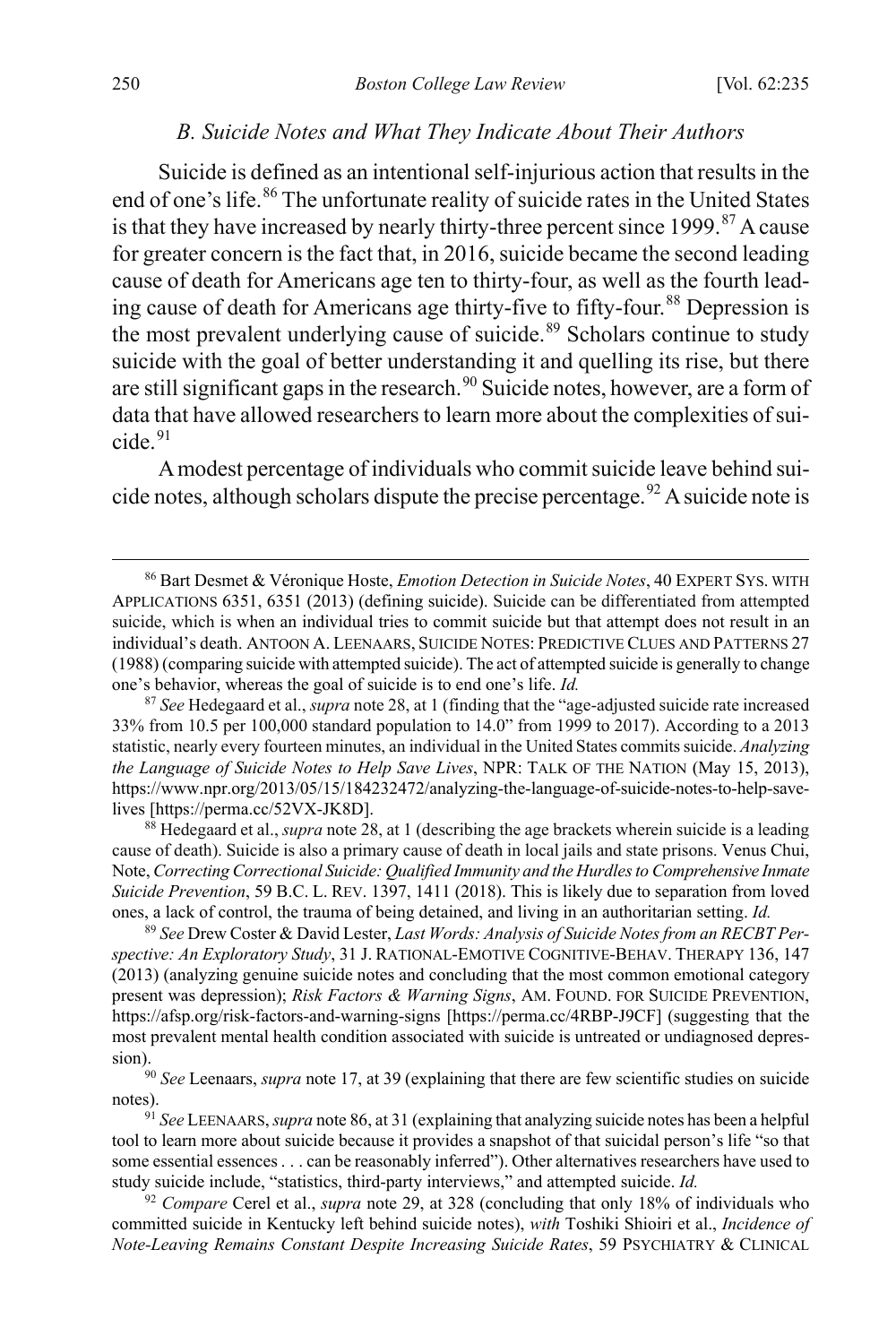<span id="page-17-11"></span><span id="page-17-10"></span>likely one of the last pieces of personal information left by the individual who committed suicide.<sup>[93](#page-17-3)</sup> The notes often provide unique insight into what the in-dividual was thinking at the time that person wrote the note.<sup>[94](#page-17-4)</sup> Research regard-ing who might leave a suicide note is fairly inconclusive.<sup>[95](#page-17-5)</sup> Some studies suggests that gender, the suicide method, living alone, and a history of suicide threats may help predict whether an individual is likely to write a suicide note.<sup>[96](#page-17-6)</sup> Other research suggests that there are no meaningful differences in demographics or circumstances between individuals who write suicide notes and those who do not.<sup>[97](#page-17-7)</sup>

<span id="page-17-2"></span><span id="page-17-1"></span><span id="page-17-0"></span>There is also a significant amount research that has dissected the genuineness of these notes.<sup>98</sup>A genuine suicide note is a real note that is actually left behind by the individual who committed suicide.<sup>[99](#page-17-9)</sup> This differs from a simulated note, which is a note written by an individual as if that person made plans to

 $\overline{a}$ 

<span id="page-17-5"></span><sup>95</sup> *See infra* note[s 96](#page-17-0)[–97](#page-17-1) and accompanying text (comparing data on individuals who commit suicide and the circumstances under which they do so); *see also* Timothy T. Lau, *Reliability of Dying Declaration Hearsay Evidence*, 55 AM. CRIM. L. REV. 373, 392 (2018) (suggesting that there is no consensus among scholars regarding how gender and education, along with other demographic indicators, contribute to the act of note-leaving). 96 *See* Valerie J. Callanan & Mark S. Davis, *A Comparison of Suicide Note Writers with Suicides* 

<span id="page-17-6"></span>*Who Did Not Leave Notes*, 39 SUICIDE & LIFE-THREATENING BEHAV. 558, 565–66 (2009) (noting that individuals who left suicide notes were less likely to have made prior suicide attempts or committed suicide by hanging, but it was likelier these individuals lived alone); Belinda Carpenter et al., *Who Leaves Suicide Notes? An Exploration of Victim Characteristics and Suicide Method of Completed Suicides in Queensland*, 20 ARCHIVES SUICIDE RSCH. 176, 186 (2016) (noting that those who used gas to commit suicide were more likely to leave suicide notes); N. Heim & D. Lester, *Do Suicides Who Write Notes Differ from Those Who Do Not? A Study of Suicides in West Berlin*, 82 ACTA PSY-CHIATRICA SCANDINAVICA 372, 372 (1990) (explaining that women and those who killed themselves using poison were more likely to leave suicide notes).

<span id="page-17-7"></span><sup>97</sup> *See* Cerel et al., *supra* not[e 29,](#page-6-9) at 328 (concluding that there were no differences between the circumstances and demographics of those who left a suicide note and those who did not); Natalie J. Jones & Craig Bennell, *The Development and Validation of Statistical Prediction Rules for Discriminating Between Genuine and Simulated Suicide Notes*, 11 ARCHIVES SUICIDE RSCH. 219, 231 (2007) (same).

<span id="page-17-8"></span><sup>98</sup> *See infra* notes [99–](#page-17-2)[117](#page-21-0) and accompanying text (reviewing research that examines genuine suicide notes).

<span id="page-17-9"></span><sup>99</sup> *See* Maria Ioannou & Agata Debowska, *Genuine and Simulated Suicide Notes: An Analysis of Content*, 245 FORENSIC SCI. INT'L 151, 153 (2014) (defining genuine suicide notes).

NEUROSCIENCES 226, 227 (2005) (indicating that after analyzing over 5,161 individuals who committed suicide in Japan, roughly 30% left suicide notes).

<span id="page-17-3"></span><sup>93</sup> *See* Coster & Lester, *supra* not[e 89,](#page-16-8) at 137 (noting that besides a suicide note, the other information an individual who commits suicide may leave behind include clinical records or notes from one's therapist).

<span id="page-17-4"></span><sup>94</sup> *See* Stephen T. Black, *Comparing Genuine and Simulated Suicide Notes: A New Perspective*, 61 J. CONSULTING & CLINICAL PSYCHOLOG. 699, 702 (1993) (explaining that because suicide notes represent the final way that a suicidal person communicates with the world and their loved ones, they are invaluable evidence to researchers studying persons who commit suicide); Leenaars, *supra* note [17,](#page-4-4) at 43 (suggesting that a suicide note is a "window into [the] mind" of the individual who committed suicide).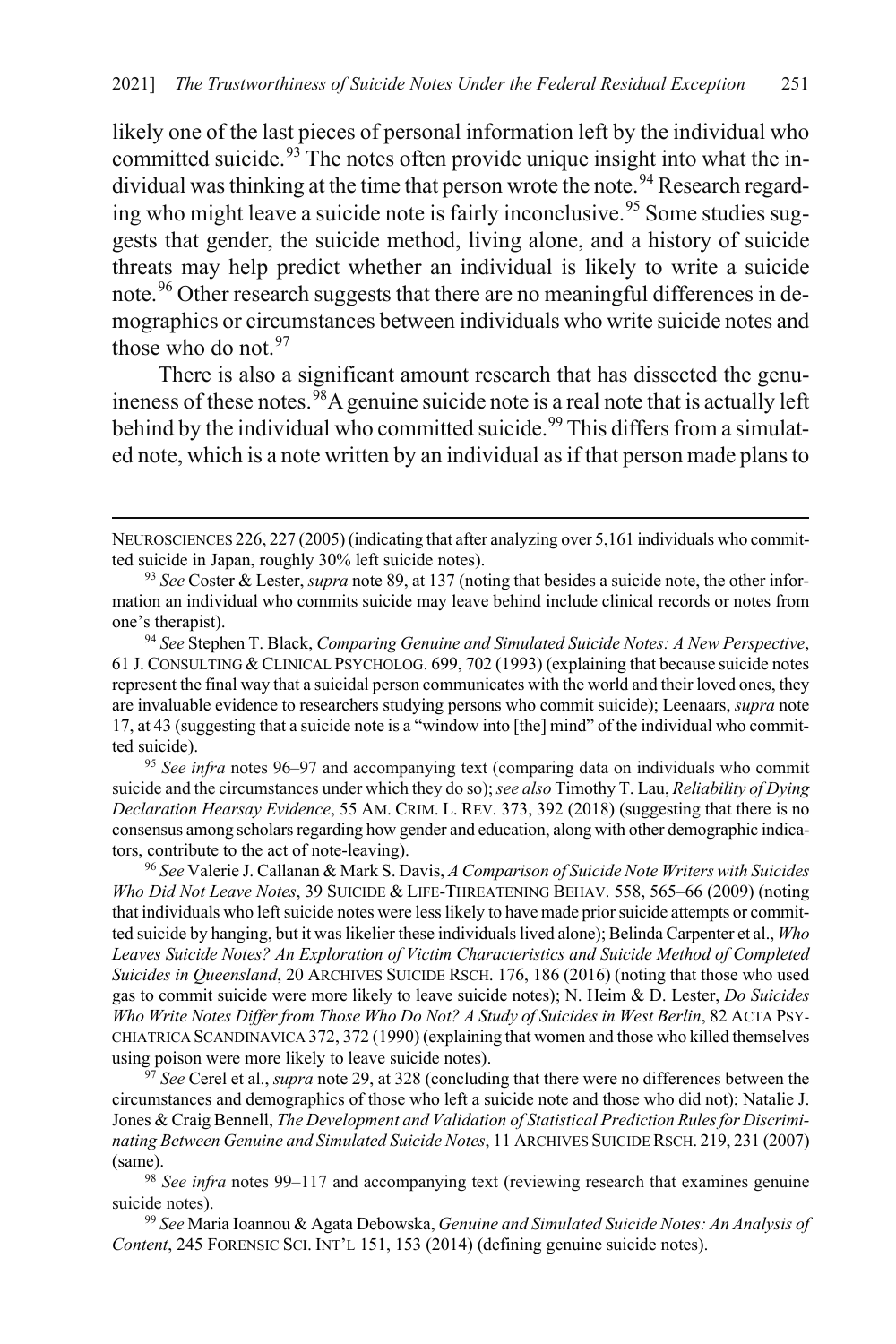commit suicide, but did not have that sincere intention.<sup>[100](#page-18-2)</sup> Subsections 1 and 2 examine an outsider's—someone who did not write the suicide note—ability to distinguish a genuine suicide note from a simulated suicide note<sup>[101](#page-18-3)</sup> and reviews the content often found in each type of note. $102$ 

#### 1. Identifying a Genuine Note Versus a Simulated Note

<span id="page-18-0"></span>Some research has analyzed whether individuals, including lay persons and trained professionals, can distinguish between genuine and simulated suicide notes.[103](#page-18-5) These studies suggest that it is a difficult, but not impossible, task.[104](#page-18-6) One study found that students who possessed a more compassionate outlook toward suicide were better able to distinguish between genuine and simulated suicide notes.<sup>[105](#page-18-7)</sup> In another study examining genuine and simulated suicide notes, the study concluded that mental health professionals were only accurate fifty percent of the time when identifying a genuine note from a simulated one. $106$ 

<span id="page-18-5"></span><span id="page-18-4"></span><span id="page-18-3"></span><sup>103</sup> *See* David Lester, *Correlates of Accuracy in Judging Genuine Versus Simulated Suicide Notes*, 79 PERCEPTUAL & MOTOR SKILLS 642, 642 (1994) (studying college students' ability to identify genuine and simulated suicide notes); *Analyzing the Language of Suicide Notes to Help Save Lives*, *supra* not[e 87](#page-16-9) (describing mental health professionals' ability to identify genuine and simulated suicide notes).

<span id="page-18-6"></span><sup>104</sup> *See* Lester, *supra* not[e 103,](#page-18-0) at 642 (explaining that if an individual possessed a certain attitude about suicide, it increased the odds that the individual would correctly identify whether a suicide note was genuine or simulated); *Analyzing the Language of Suicide Notes to Help Save Lives*, *supra* note [87 \(](#page-16-9)describing the accuracy of mental health professionals' ability to distinguish between genuine and simulated suicide notes).

<span id="page-18-7"></span>105 *See* Lester, *supra* not[e 103,](#page-18-0) at 642; *see also* David Lester, *Reliability of Naïve Judges of Genuine Suicide Notes*, 73 PERCEPTUAL & MOTOR SKILLS 942, 942 (1991) (analyzing a group of fiftyeight college students taking a social science class judging thirty-two genuine and simulated suicide notes, and determining that those students who could identify a genuine versus a simulated suicide note "were reliably better"). The study asked forty-three college students taking a thanatology course to differentiate between thirty-three pairs of genuine and simulated notes. Lester, *supra* not[e 103,](#page-18-0) at 642; *see also What Is Thanatology?*, BEST COUNSELING DEGREES (Sept. 25, 2020), https://www. bestcounselingdegrees.net/resources/thanatology/ [https://perma.cc/LN2U-YD9Z] (explaining that thanatology is the study of physical and psychological changes associated with death). The study determined that students who possessed a more sympathetic outlook toward suicide were more commonly correct in distinguishing genuine from simulated suicide notes. *See* Lester, *supra* not[e 103,](#page-18-0) at 642. The study determined the correct students shared certain views about suicide. *Id.* Those beliefs were that suicide starts from disagreements with a relative, suicide might be the only solution in certain situations, suicide is an individual's own business, suicide reflects a lack of religious beliefs, suicide does not necessarily mean that an individual wants to die, suicide is more acceptable if it is non-violent, and suicide generally ends in an individual dying. *Id.*

<span id="page-18-8"></span><sup>106</sup> *Analyzing the Language of Suicide Notes to Help Save Lives*, *supra* not[e 87.](#page-16-9) This study examined sixty-six suicide notes—thirty-three genuine and thirty-three simulated. *Id.* The researchers then

<span id="page-18-2"></span><span id="page-18-1"></span><sup>&</sup>lt;sup>100</sup> *See id.* (defining simulated suicide notes). Generally, researchers that compare genuine versus simulated suicide notes obtain the genuine suicide notes from a coroner's office, and simulated suicides from participants who volunteered to write them. *Id.*; *see also* Black, *supra* note [94,](#page-17-10) at 699.

<sup>101</sup> *See infra* notes [103–](#page-18-0)[106](#page-18-1) and accompanying text.

<sup>102</sup> *See infra* notes [107–](#page-19-0)[117](#page-21-0) and accompanying text.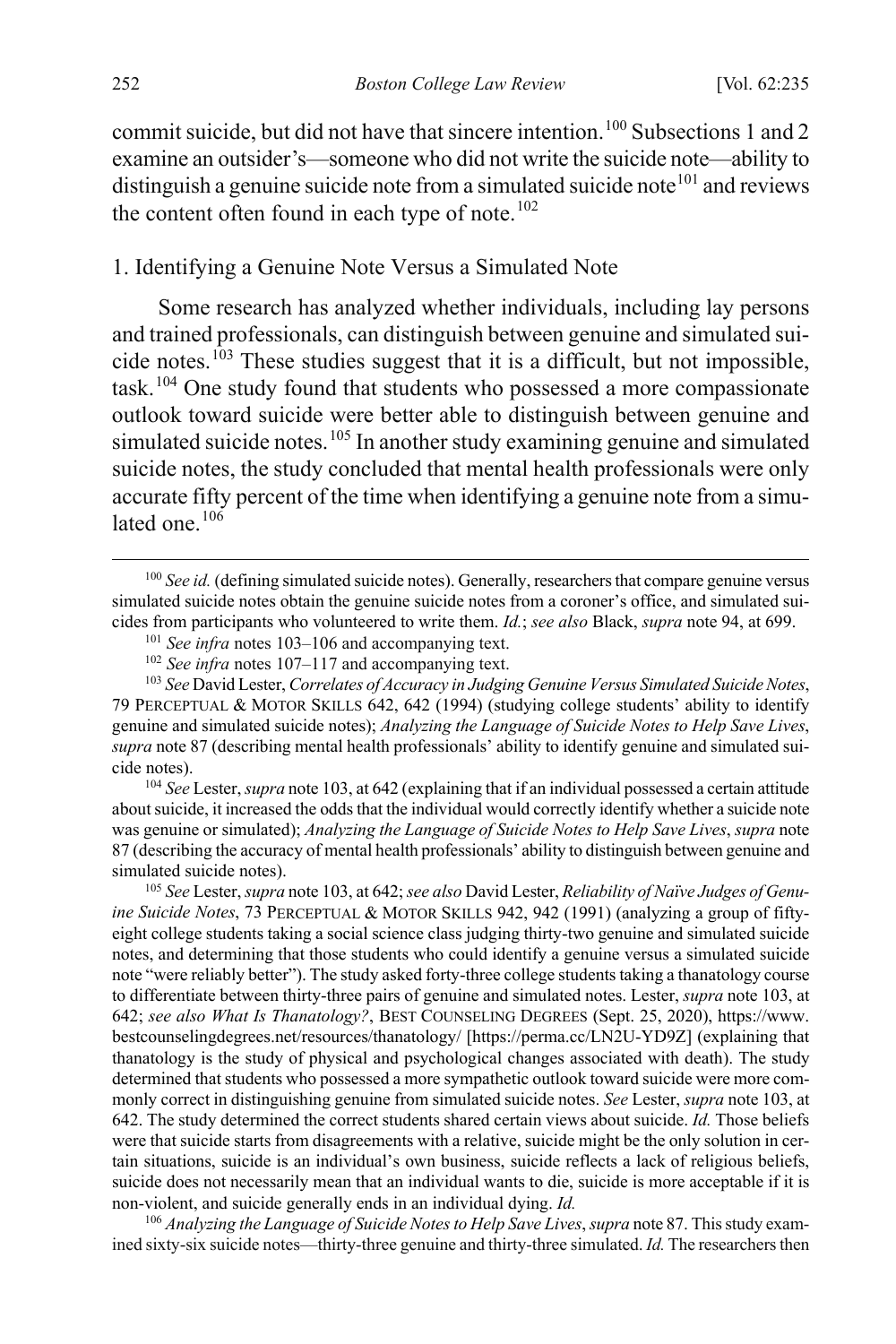### 2. The Content of Genuine and Simulated Suicide Notes

<span id="page-19-0"></span>Other scholars have compared the topics discussed by suicidal persons, overall themes present, and language in the notes, and have found significant differences between genuine and simulated ones.<sup>[107](#page-19-1)</sup> In one study comparing a sample of thirty-three pairs of genuine and simulated suicide notes, for exam-ple, researchers specifically analyzed the differences in topics and themes.<sup>[108](#page-19-2)</sup> They discovered that simulated notes referred to topics such as autonomy, injustice, planning, and reunion, but typically did not discuss the reasons for committing suicide.<sup>[109](#page-19-3)</sup> Genuine suicide notes, by contrast, contained an overall emotional and interpersonal theme, referring to topics such as relationship failure, elaborate love, and partners. $110$  Specifically, when analyzing certain topics in the suicide notes, the researchers discovered that genuine suicide notes typically contained instructions to loved ones about practical matters and constrictions, which is regarded as narrow-thinking focusing on one state or emo-tion.<sup>[111](#page-19-5)</sup> In another study comparing suicide notes for content and structure, re-

<span id="page-19-1"></span><sup>107</sup> *See* Ioannou & Debowska, *supra* not[e 99,](#page-17-2) at 153–157 (comparing the content of genuine and simulated suicide notes and concluding that there were different themes and topics present); Jones  $\&$ Bennell, *supra* note [97,](#page-17-1) at 223, 225 (analyzing the content and structure of genuine and simulated suicide notes and finding that there were differences between the two kinds of notes). Researchers determine themes based on: (1) the similar topics present among the content of the suicide notes they analyze and (2) the type of suicide note—genuine or simulated. Then they lump the suicide notes of the same type that discuss similar topics into the same theme. *See* Ioannou & Debowska, *supra* note [99,](#page-17-2) at 153, 154.

108 Ioannou & Debowska, *supra* not[e 99,](#page-17-2) at 153.

 $\overline{a}$ 

<span id="page-19-3"></span><span id="page-19-2"></span><sup>109</sup> *Id.* at 154. The researchers divided the simulated notes into three specific themes: escape, positive affection and self-blame, and purposeless life. *Id.* at 156–57. The first theme—escape embraced negative stereotypes and saw one's self as weak. *Id.* at 156. Positive affection notes included positive views of others but not one's self, while blaming one's self for failed relationships. *Id.* at 157. Lastly, notes that focused on a purposeless life referenced interpersonal problems, displeasure with loved ones, and cynicism. *Id.*

<span id="page-19-4"></span><sup>110</sup> *Id.* at 154. The researchers separated genuine suicide notes into four themes: planned escape, negative affection and self-mitigation, positive affection and failed relationship, and lack of selfacceptance. *Id.* at 155–56. The first theme—planned escape—discussed medical problems and the fact that one's suicide was intentional. *Id.* at 155. The second theme—negative affection and selfmitigation—expressed anger toward others and martyrdom. *Id.* Positive affection and failed relationship notes discussed one's relationship failure but in a positive and memorable tone. *Id.* at 155–56. The final theme in genuine notes—self-acceptance—focused on negative attitudes toward one's self. *Id.* at 156.

<span id="page-19-5"></span><sup>111</sup> *Id.* at 151, 155–57 (noting that in 35% of simulated notes, suicide note writers mentioned the following items: regrets, unstated reasons for committing suicide, positive and loving views of one's partner, and general declarations of love, whereas in more than 45% of all genuine suicide note writers mentioned: regrets, directives, general declarations of live, narrow thinking, and positive views of one's partner). Individuals who commit suicide and express constriction in their suicide notes generally believe that suicide is the only solution to the problems they face. *Id.* at 152.

shuffled the suicide notes and asked mental health professionals to correctly identify the genuine suicide notes from the simulated ones; they were accurate 50% of the time. *Id.* In the same study, a computer was accurate 90% of the time*. Id.* The difference in accuracy was attributed to human bias, which the researchers claim does not plague computers. *Id.*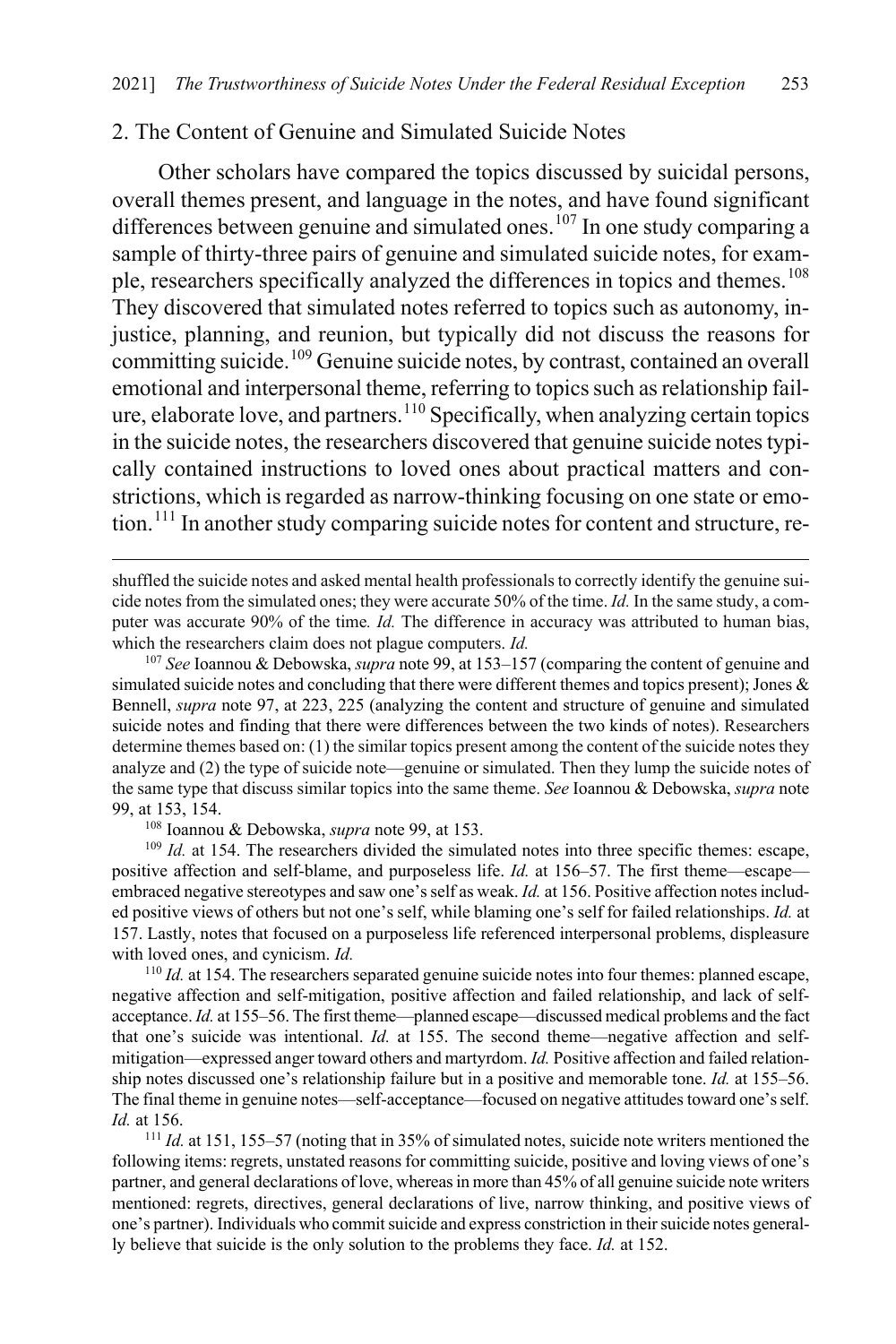searchers found that, compared to the simulated notes, the genuine notes were longer, had shorter sentences, and involved more instructions and positive af-fection toward loved ones.<sup>[112](#page-20-2)</sup>

<span id="page-20-1"></span><span id="page-20-0"></span>Scholars who focus on analyzing genuine suicide notes generally agree that the most common topics discussed are sadness, hopelessness, love, and instructions to loved ones.<sup>[113](#page-20-3)</sup> Interestingly, the presence of blame is less conclusive.[114](#page-20-4) One study suggested that although expressions of blame were present in most of the analyzed suicide notes, self-blame was far more common than blame of others.<sup>[115](#page-20-5)</sup> Another study, however, found that both writers of suicide notes referenced both blame toward others and self-blame less than a combined total of thirty-percent of the time.<sup>[116](#page-20-6)</sup> In sum, even with some conflicting conclusions, the research discussing genuine versus simulated suicide

<span id="page-20-4"></span><sup>114</sup> *Compare* Pestian et al., *supra* not[e 113,](#page-20-0) at 1, 2, 5 tbl.3 (noting that blame was only present in 18% of the notes analyzed, and often showed self-blame), *and* Sanger & Veach, *supra* note [113,](#page-20-0) at 358 tbl.1 (stating that blame for others was only present in 8% of 186 suicide notes analzyed, whereas self-blame was present in 17% of 186 suicide note analyzed), *with* L. McClelland et al., *A Last Defence: The Negotiation of Blame Within Suicide Notes*, 10 J. CMTY & APPLIED SOC. PSYCH. 225, 225 (2000) (concluding that the topic of blame was present in 87% of 172 suicide notes analyzed).

<span id="page-20-5"></span><sup>115</sup> *See* McClelland et al., *supra* not[e 114,](#page-20-1) at 231, 233 (stating that 79% of 172 suicide notes contained references to self-blame, and 20% allocated blame to others). Research further suggests that there are many other emotional topics that may appear in suicide notes but are far less common. *See*  Coster & Lester, *supra* not[e 89,](#page-16-8) at 142 tbl.2 (indicating that guilt, shame, hurt, and anger were less prevalent topics discussed in the analyzed suicide notes); Pestian et al., *supra* not[e 113,](#page-20-0) at 5 tbl.3 (indicating that guilt, sorrow, blame, hopefulness, thankfulness, anger, fear, happiness/peacefulness, pride, forgiveness, and abuse were less prevalent topics discussed in the analyzed suicide notes); Sanger & Veach, *supra* not[e 113,](#page-20-0) at 358 tbl.1 (indicating that explanations for committing suicide, relationship reconciliation and maintenance, concern for others, negative relationships, and acknowledgments of relationships ending were less prevalent topics discussed in the suicide notes analyzed).

<span id="page-20-6"></span><sup>116</sup> Sanger & Veach, *supra* not[e 113,](#page-20-0) at 358 tbl.1 (stating that blame was only present in 8% out of 186 suicide notes reviewed, and self-blame was present in 17% of the same notes). The most common topic discussed by writers in this study was "instructions" to loved ones, found in 70% of suicide notes, and the least discussed topic was blame toward others, which was found in only 8% of notes. *Id.*

<span id="page-20-7"></span><span id="page-20-2"></span> <sup>112</sup> Jones & Bennell, *supra* not[e 97,](#page-17-1) at 223, 225, 228 (suggesting that the organization and language of a suicide note demonstrates that individuals who commit suicide are focused on conveying relevant information in a concise manner to survivors).

<span id="page-20-3"></span><sup>113</sup> *See* Coster & Lester, *supra* not[e 89,](#page-16-8) at 142 tbl.2 (indicating that the most common emotional category present in eighty-six suicide notes for both males and females was depression); Desmet & Hoste, *supra* not[e 86,](#page-16-0) at 6355 fig.3 (noting that results indicated that love, thankfulness, hopelessness, and instructions were the most common topics contained in the analyzed suicide notes); John P. Pestian et al., *What's in a Note: Construction of a Suicide Note Corpus*, BIOMEDICAL INFORMATICS IN-SIGHTS, Nov. 5, 2012, at 1, 2, 5 tbl.3 (demonstrating that instructions, hopelessness, and love were the most common topics in the 1,319 suicide notes analyzed); Sandra Sanger & Patricia McCarthy Veach, *The Interpersonal Nature of Suicide: A Qualitative Investigation of Suicide Notes*, 12 ARCHIVES SUI-CIDE RSCH. 352, 358 tbl.1 (2008) (finding that out 186 suicide notes, instructions (e.g., "financial affairs") and positive relationships (e.g., "[s]ays 'I love you'") were the most common topics).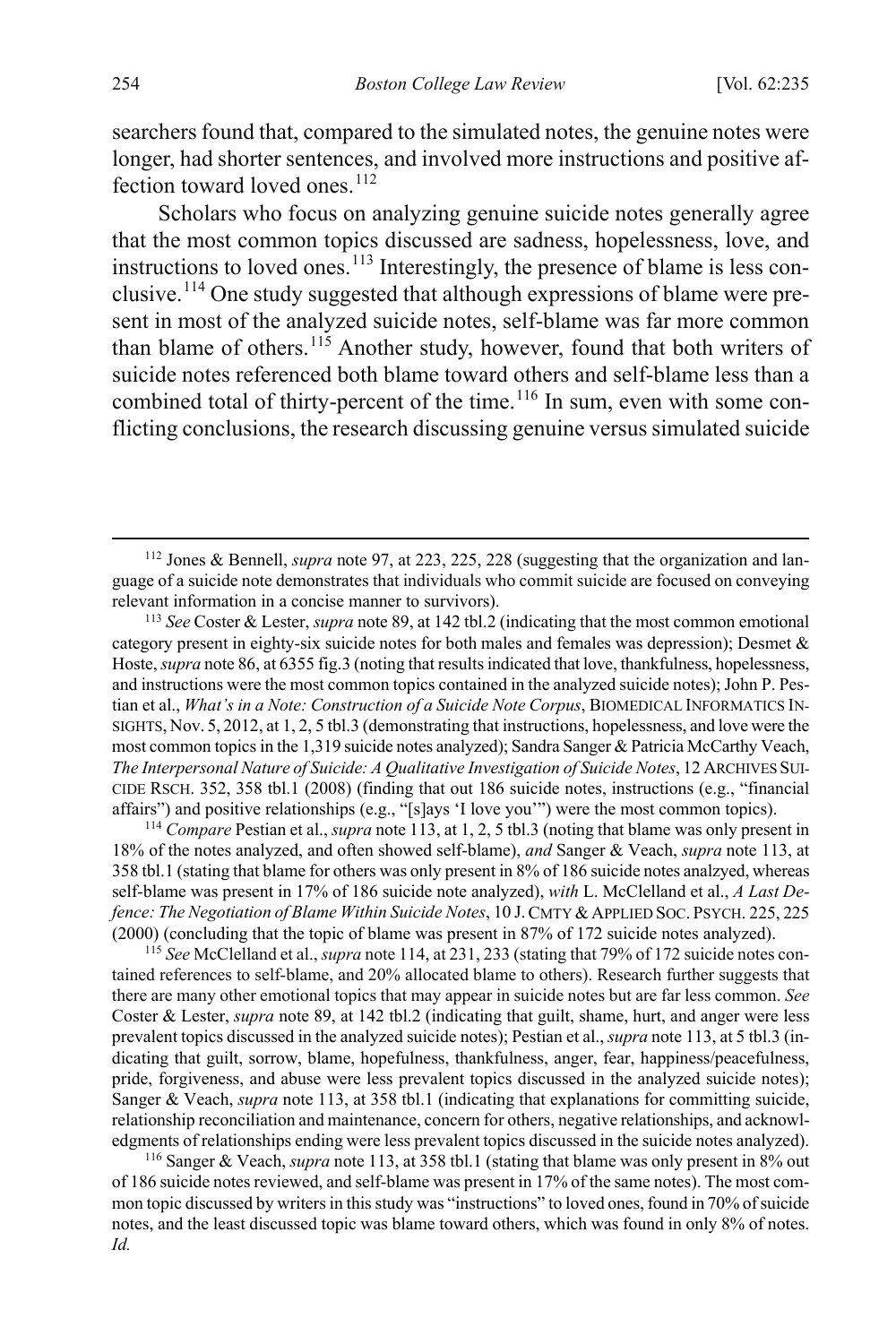notes offers advantageous information that a court should use when analyzing the trustworthiness of a suicide note under the residual exception. $117$ 

### <span id="page-21-1"></span><span id="page-21-0"></span>*C. The Admissibility of Suicide Notes Under the Residual Exception Prior to Its 2019 Amendment*

In general, when litigants seek to admit suicide notes, they often argue for their admissibility under Rule 803, Rule 804, or the residual exception.<sup>[118](#page-21-3)</sup> The cases involving such arguments are usually criminal in nature, including prosecutions for drug-related offenses, fraud schemes, and charges related to mur-der, among others.<sup>[119](#page-21-4)</sup>

For two principal reasons, many courts have been reluctant to admit sui-cide notes into evidence under the residual exception.<sup>[120](#page-21-5)</sup> First, courts have typically found that the offering party, who bears the burden of demonstrating admissibility, has failed to meet one of the requirements of the residual exception.[121](#page-21-6) The most commonly cited failure is that the offering party did not demonstrate that the hearsay statements contained in the suicide note bore sat-isfactory indicators of trustworthiness.<sup>[122](#page-21-7)</sup> Second, courts have concluded that

<span id="page-21-3"></span>ant argued that the suicide note was admissible as a statement against interest first, and admissible under the federal residual exception in the alternative); United States v. Angleton, 269 F. Supp. 2d 878, 881 (S.D. Tex. 2003) (explaining that the defendant argued that the suicide notes were admissible as a dying declaration, statement against interest, excited utterance, and also admissible under the residual exception if those theories failed); Commonwealth v. Pope, 491 N.E.2d 240, 243–44 (Mass. 1986) (describing that the plaintiff argued that the suicide note was admissible as a statement against interest, under the state of mind exception, and alternatively, under the residual exception); State v. Brown, 752 P.2d 204, 206–07 (Mont. 1988) (observing the plaintiff argued that the suicide note was admissible under the residual exception and as a statement against interest). *But see* United States v. Esmurria, No. 02-1556-cr, 2006 U.S. App. LEXIS 13513, at \*5 (2d Cir. May 26, 2006) (explicating that the defendant argued that the suicide note was admissible only under the residual exception).

<span id="page-21-4"></span><sup>119</sup> *See, e.g.*, *Hammers*, 942 F.3d at 1007 (illustrating a case involving a fraud scheme); *Esmurria*, 2006 U.S. App. LEXIS 13513, at \*1 (providing an example of a case related to drug offenses); *Angleton*, 269 F. Supp. 2d at 878 (depicting a murder-for-hire case); *Pope*, 491 N.E.2d at 241 (explaining an instance of bringing charges for accessory to murder-suicide); *Brown*, 752 P.2d at 204 (involving a conspiracy to deliver a pistol to a prison inmate).

<span id="page-21-5"></span><sup>120</sup> *See, e.g.*, *Pope*, 491 N.E.2d at 244 (concluding that the suicide note was inadmissible because the Commonwealth did not satisfy two requirements of the residual exception and admitting it would broaden the residual exception too much); *Brown*, 752 P.2d at 207 (holding that the suicide note was inadmissible because the State failed to satisfy a foundational element of the residual exception and further noting that the residual exception should be used sparingly).

<span id="page-21-6"></span><sup>121</sup> *See, e.g.*, *Esmurria*, 2006 U.S. App. LEXIS 13513, at \*6 ("The burden of proof of admissibility is on the proponent of the evidence." (citing Bourjaily v. United States, 483 U.S 171, 175 (1987))); *Pope*, 491 N.E.2d at 244 (reasoning that the Commonwealth failed to satisfy the trustworthiness and notice requirements of the residual exception).

<span id="page-21-7"></span><sup>122</sup> *See Hammers*, 942 F.3d at 1011–12 (reasoning that the suicide "note did not offer guarantees of trustworthiness" because the individual who committed suicide and the defendant were close

<span id="page-21-2"></span> <sup>117</sup> *See supra* notes [103](#page-18-0)[–116](#page-20-7) and accompanying text (describing studies analyzing genuine suicide notes). 118 *See* United States v. Hammers, 942 F.3d 1001, 1010 (10th Cir. 2019) (noting that the defend-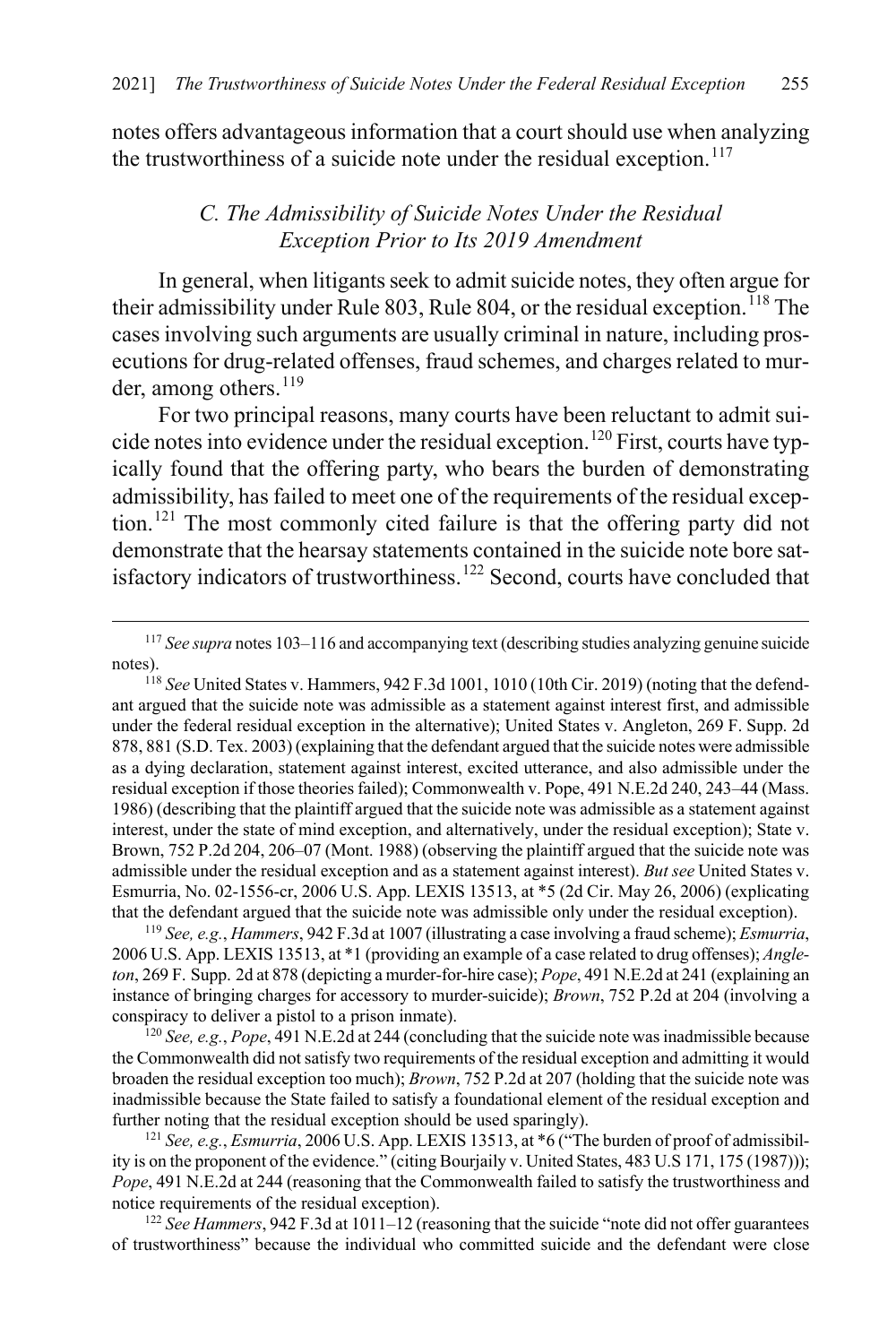the admission of a suicide note would expand the residual exception beyond Congress's intention to only admit hearsay in exceptionally rare situations.<sup>[123](#page-22-0)</sup> Accordingly, these decisions do not suggest that a suicide note will *never* be admitted under the residual exception; rather, they illustrate the extremely high and discretionary bar that the offering party must overcome when arguing that a suicide note is trustworthy under the residual exception.<sup>[124](#page-22-1)</sup>

At least one state court, however, has approved the admission of a suicide note under the residual exception.[125](#page-22-2) In 2003, in *People v. Miller* (*Miller I*), the Michigan Court of Appeals concluded that the defendant's ex-lover's suicide note, which detailed a conspiracy to murder the defendant's husband, was ad-missible under Michigan's residual exception.<sup>[126](#page-22-3)</sup> At the time, Michigan's re-sidual exception mirrored the federal standard.<sup>[127](#page-22-4)</sup> The court reasoned that the

<span id="page-22-0"></span><sup>123</sup> *See Hammers*, 942 F.3d at 1011 ("Courts must use caution in applying the residual exception because 'an expansive interpretation of the residual exception would threaten to swallow the entirety of the hearsay rule.'" (quoting United States v. Tome, 61 F.3d 1446, 1452 (10th Cir. 1995)); *Pope*, 491 N.E.2d at 244 (concluding that admitting the suicide notes would adopt a broad formulation of the residual exception that was inappropriate in that case); *Brown*, 752 P.2d at 207 (holding that because suicide notes were contemplated before the passage of the rules of evidence, they did not present any unexpected situations warranting the development of hearsay law).

<span id="page-22-1"></span><sup>124</sup> *See Hammers*, 942 F.3d at 1011 ("The residual exception should only be used 'in extraordinary circumstances where the court is satisfied that the evidence offers guarantees of trustworthiness and is material, probative and necessary in the interest of justice.'" (quoting United States v. Dalton, 918 F.3d 1117, 1133 (10th Cir. 2019))); *Pope*, 491 N.E.2d at 244 (noting that an offered hearsay statement must possess trustworthiness as a first step in applying the residual exception properly).

<span id="page-22-2"></span><sup>125</sup> *See, e.g.*, People v. Miller (*Miller I*), No. 233018, 2003 WL 21465338, at \*2 (Mich. Ct. App. June 24, 2003) (per curiam) (concluding that a suicide note was admissible under Michigan's residual exception), *habeas corpus granted conditionally sub nom.*, Miller v. Stovall, 573 F. Supp. 2d 964 (E.D. Mich. 2008), *habeas corpus denied*, No. 05–73447, 2012 WL 3151541 (E.D. Mich. 2012), *aff'd*, 742 F.3d 642 (6th Cir. 2014).

<span id="page-22-3"></span><sup>126</sup> *Id.* at  $*1-2$  (noting that the individual who committed suicide left a note to his parents detailing how he and the defendant murdered the defendant's husband, and holding that it was admissible under Michigan's residual exception).

<span id="page-22-4"></span><sup>127</sup> Compare MICH. R. EVID. 803(24) (indicating that the requirements of the residual exception are trustworthiness, relevancy, probative value, service of justice, and notice), *with supra* not[e 53](#page-9-6) and accompanying text (listing the text of the former federal residual exception under Rule 803(24)).

 $\overline{a}$ 

friends, arguably motivating the individual to exculpate the defendant); *Esmurria*, 2006 U.S. App. LEXIS 13513, at \*5–6 (reasoning that the codefendant's suicide note failed to meet the trustworthiness requirement of the residual exception because it was written by an individual who was indifferent to the repercussions of his actions and possessed a motive to lie because the defendant was his brother-in-law); *Angleton*, 269 F. Supp. 2d at 881–82, 891 (reasoning that the circumstances under which the suicide notes were written, wherein the defendant's brother wrote them in his jail cell, were not sufficiently trustworthy); *Pope*, 491 N.E.2d at 244 (concluding that the suicide note was not trustworthy because the Commonwealth failed to establish the time and circumstances of the writing and failed to give notice); *Brown*, 752 P.2d at 207 (reasoning that the statements in the suicide note were not sufficiently trustworthy, so the suicide note only gave rise to speculation of the defendant's role in the conspiracy). The courts in these cases applied the equivalence standard, which is no longer the trustworthiness standard under the amended residual exception. *See* FED.R. EVID. 807(a)(1) (providing that "a hearsay statement is not excluded" if "the statement is supported by sufficient guarantees of trustworthiness").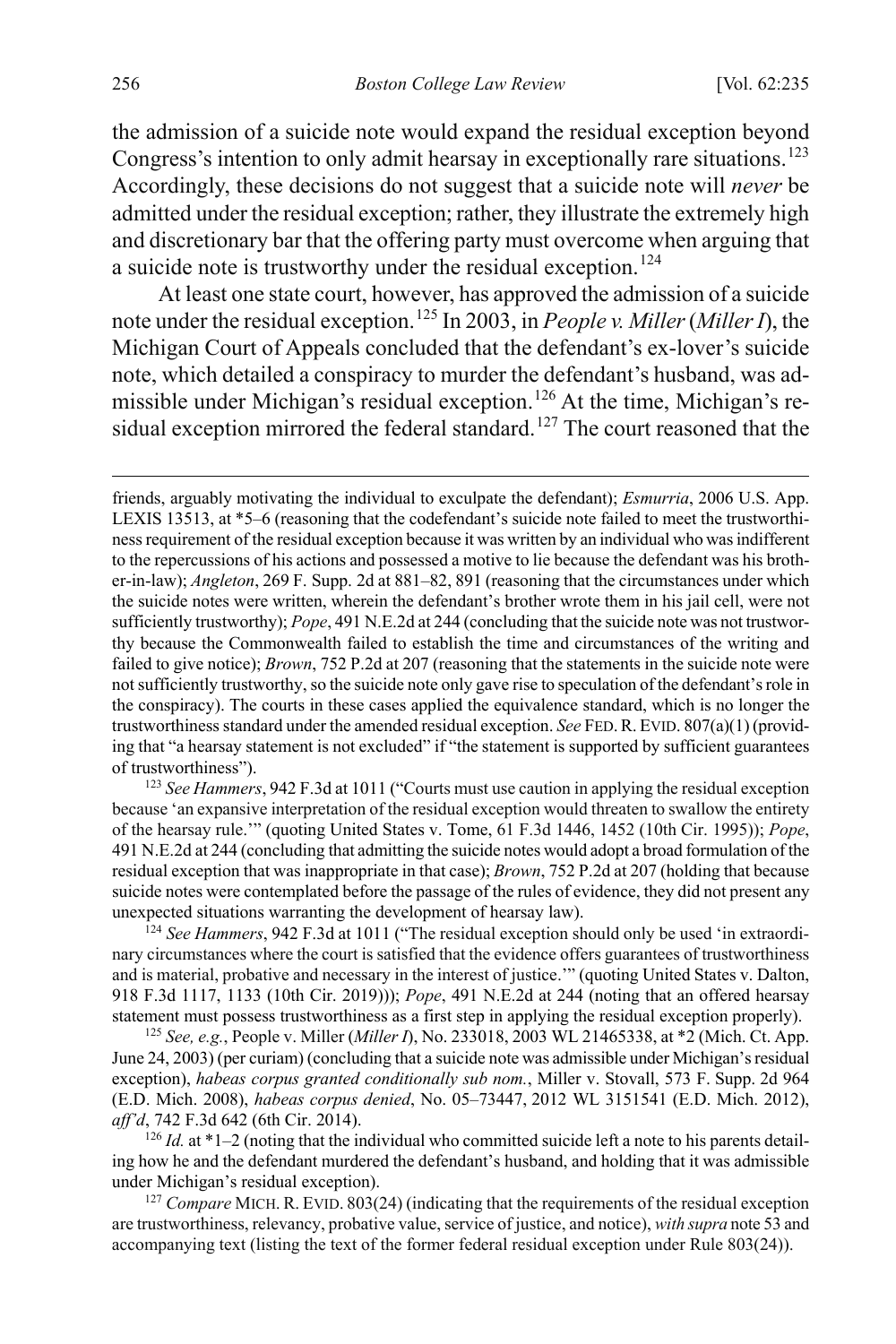hearsay statements in the suicide note contained indicia of trustworthiness sufficient to satisfy both the residual exception and the criminal defendant's con-stitutional right to confront adverse witnesses.<sup>[128](#page-23-0)</sup> These indicia included the suicide note's consistency, spontaneity, voluntariness, basis in personal knowledge, close temporal proximity to the writer's death, addressal to family mem-bers, and reason for being written— suicide.<sup>[129](#page-23-1)</sup> The court also reasoned that the admission of the note was relevant, probative, and served the interests of jus-tice.<sup>[130](#page-23-2)</sup> After concluding that the suicide note met all of the residual exception's requirements, the Michigan court held that it was properly admitted.<sup>[131](#page-23-3)</sup>

<span id="page-23-1"></span><sup>129</sup> *Miller I*, 2003 WL 21465338, at \*2 (citing *Lee*, 622 N.W.2d at 80). The *Miller I* court spent most of its analysis considering the trustworthiness of the suicide note. *See id.* (explaining that the suicide note was trustworthy in two paragraphs and discussing the rest of the residual exception's requirements in a short paragraph).

<span id="page-23-2"></span><sup>130</sup> *Id.* The court reasoned that the suicide note was relevant to proving the defendant's conspiracy to commit murder because it contained detailed plans to kill her husband. *Id.* The court also explained it was probative because the writer of the note was dead. *Id.* Finally, the court concluded it served the interests of justice. *Id.*

<span id="page-23-3"></span><sup>131</sup> *Id.* The court affirmed the defendant's conviction of "conspiracy to commit first-degree murder and second-degree murder." *Id.* at \*1. Importantly, like in *Miller I*, other courts have assessed the residual exception's trustworthiness requirement simultaneously with the trustworthiness requirement of the Confrontation Clause. *Id.*; *see, e.g.*, United States v. Tome, 61 F.3d 1446, 1452–53 (10th Cir. 1995) (citing Idaho v. Wright, 497 U.S. 805, 821–22 (1990)) (using the Confrontation Clause factors from *Idaho v. Wright* to analyze the trustworthiness of a hearsay statement under the residual exception). These courts explain that there is no distinction between the two requirements. *See, e.g.*, *Tome*, 61 F.3d at 1452 n.5 (explaining that it used Confrontation Clause factors because the "[U.S. Supreme] Court saw no meaningful distinction between Rule 803(24)'s requirement that a statement have 'circumstantial guarantees of trustworthiness' and the Confrontation Clause requirement that it 'bear adequate indicia of reliability'" (quoting FED. R. EVID. 803(24) (1975) (amended 1987, 2000, 2011, 2013, & 2014))).

<span id="page-23-0"></span> <sup>128</sup> *Miller I*, 2003 WL 21465338, at \*2 (listing multiple factors relevant to a statement's trustworthiness (citing People v. Lee, 622 N.W.2d 71, 80 (Mich. Ct. App. 2000))). In a criminal trial, the defendant has the right to confront the opposing witness. U.S. CONST. amend. VI. In *Ohio v. Roberts*, the U.S. Supreme Court concluded that when offering hearsay statements into evidence where the declarant is unavailable, a criminal defendant's constitutional right to confront witnesses is satisfied if the statement either falls within a hearsay exception or is trustworthy. 448 U.S. 56, 66 (1980), *overruled by* Crawford v. Washington, 541 U.S. 36 (2004). In *Miller I*, the plaintiffs, People of the State of Michigan, offered a suicide note under the residual exception against the defendant, Sharee Miller, who "conspired with her recently-acquired lover to kill her new husband." 2003 WL 21465338, at \*1. The defendant's lover helped her commit the murder, but then later killed himself and left behind a suicide note explaining the lovers' conspiracy. *Id.* Because the residual exception is not a firmly rooted hearsay exception, in a criminal proceeding, hearsay statements offered against a defendant under the residual exception "must be analyzed for particularized guarantees of trustworthiness." *Lee*, 622 N.W.2d at 77 (quoting United States v. Barrett, 8 F.3d 1296, 1300 (8th Cir. 1993)). In deciding whether to admit the suicide note, the Michigan Court of Appeals in *Miller I* equated the trustworthiness requirement of the residual exception with the trustworthiness requirement of the Confrontation Clause. *See* 2003 WL 21465338, at \*2 (explaining that to satisfy the trustworthiness requirements of the residual exception and the Confrontation Clause, the hearsay statement must "possess[] adequate indicia of reliability"); *see also supra* note [67 a](#page-13-6)nd accompanying text (explaining the Confrontation Clause).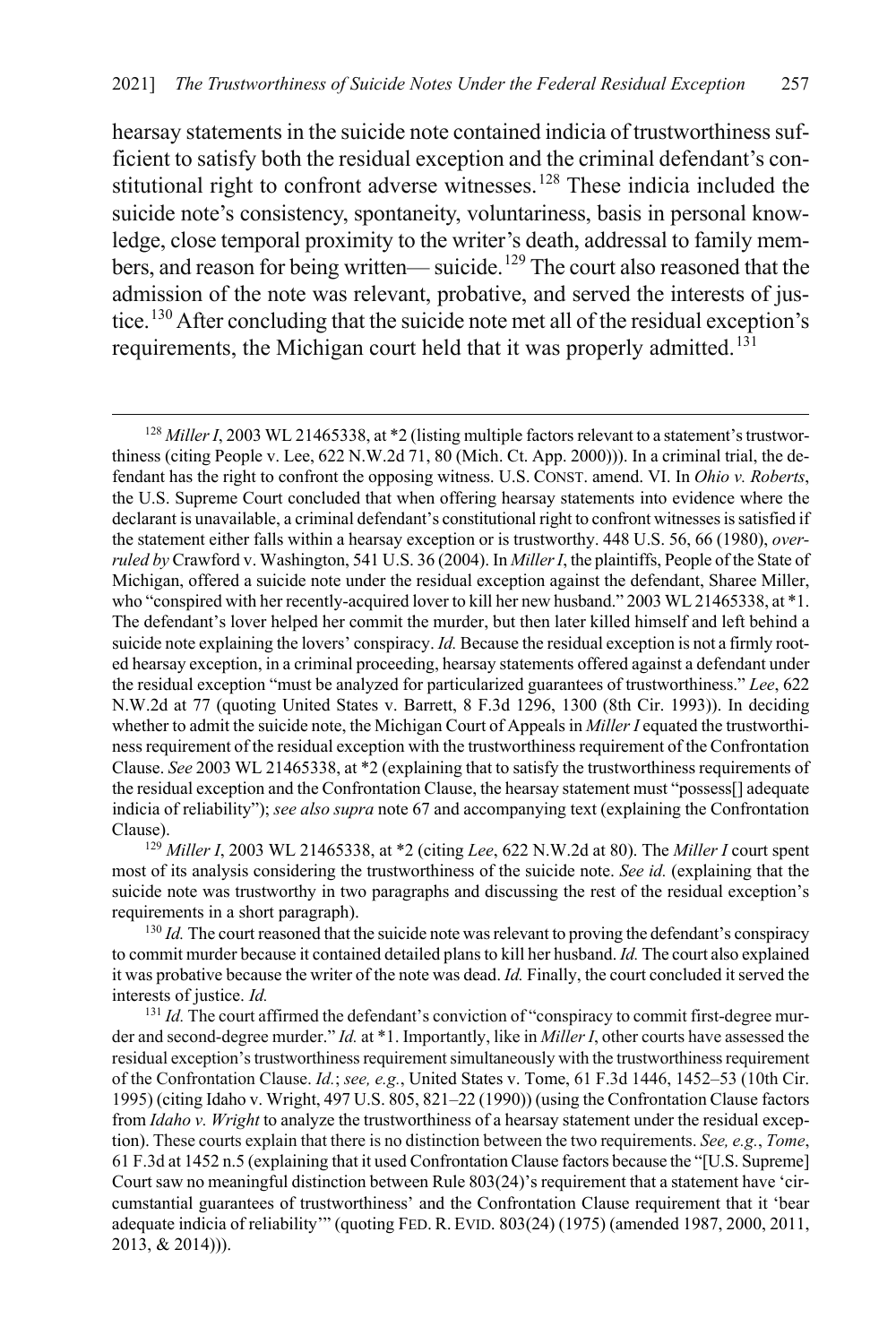The *Miller I* case went on to live a long and complex appellate life. [132](#page-24-2) The petitioner-defendant from *Miller I* sought a writ of habeas corpus after his con-viction was affirmed in state court.<sup>[133](#page-24-3)</sup> The United States District Court for the Eastern District of Michigan granted the petition conditionally, and the United States Court of Appeals for the Sixth Circuit affirmed.<sup>[134](#page-24-4)</sup> The government appealed to the United States Supreme Court, which granted certiorari, but then vacated and remanded the case.<sup>[135](#page-24-5)</sup> The district court denied habeas relief, and the petitioner-defendant ultimately appealed to the Sixth Circuit.[136](#page-24-6) In *Miller v. Stovall* (*Miller II*), the Sixth Circuit approved the reasoning of the Michigan trial and appellate courts, concluding that it was reasonable to hold that the statements in the suicide note were admissible hearsay.[137](#page-24-7) Thus, *Miller II* exemplifies that admission of a suicide note under the residual exception is possible, and that a factor-based analysis of the trustworthiness requirement is workable.<sup>[138](#page-24-8)</sup> It also shows that analysis of a suicide note proffered under the residual exception properly focuses on intricately reviewing the question of trustworthiness.<sup>[139](#page-24-9)</sup>

#### <span id="page-24-1"></span><span id="page-24-0"></span>II. REVIEWING THE TRUSTWORTHINESS OF SUICIDE NOTES

The case law analyzing suicide notes under the residual exception sug-gests that courts pay close attention to the trustworthiness requirement.<sup>[140](#page-24-10)</sup> Giv-

<sup>134</sup> *Miller II*, 742 F.3d at 642.

<span id="page-24-7"></span><span id="page-24-6"></span><span id="page-24-5"></span><sup>137</sup> *Id.* at 648, 651 (examining the factors that the Michigan Court of Appeals used in *Miller I* to decipher whether the suicide note was trustworthy). In *Miller II*, the U.S. Court of Appeals for the Sixth Circuit noted that the suicide victim lacked a motive to lie in his suicide note because he was not a codefendant, he addressed the suicide note to his parents, and he knew his death was imminent. *Id.* The Sixth Circuit held that the rest of the factors that the *Miller I* court used "were not strong indicators of reliability," but that their absence would have undermined the suicide note's trustworthiness. *Id.* at 649. First, the Sixth Circuit concluded that the suicide note's consistency was not a significant assurance of trustworthiness. *Id.* Next, the Sixth Circuit concluded that although the spontaneity demonstrated some reliability, it was insufficient to guarantee the note's trustworthiness. *Id.* Furthermore, the Sixth Circuit reasoned that the fact that the statements in the suicide note were based on personal knowledge similarly did not assure trustworthiness. *Id.* at 650. The Sixth Circuit also concluded that the proximity of note-writing to the suicide itself indicated trustworthiness because the nearness of committing suicide removed any motive to lie. *Id.* Finally, the Sixth Circuit noted that the suicide note's remorseful tone and self-incriminating statements indicated trustworthiness. *Id.* at 648.

<span id="page-24-8"></span><sup>138</sup> *See id.* at 648–51 (applying a multifactorial approach, holding that the admission of the suicide note was reasonable).

<sup>139</sup> *See id.* (spending four pages to determine that the suicide note was trustworthy).

<span id="page-24-10"></span><span id="page-24-9"></span><sup>140</sup> *See, e.g.*, *id.* (concluding that the suicide note was admissible because it was sufficiently trustworthy, and reasoning that the writer wrote it voluntarily and near death, addressed it to family members, and contained a remorseful tone and "self-incriminating content"); Commonwealth v. Pope, 491 N.E.2d 240, 241 242, 244 (Mass. 1986) (concluding that the statements in the suicide note, con-

<span id="page-24-2"></span> <sup>132</sup> *See* Miller v. Stovall (*Miller II*), 742 F.3d 642, 642 (6th Cir. 2014) (describing the appellate history of the case).

<span id="page-24-4"></span><span id="page-24-3"></span><sup>&</sup>lt;sup>133</sup> *Id.* The Supreme Court of Michigan denied reconsideration of the petitioner-defendant's conviction. People v. Miller, 679 N.W.2d 66, 66 (Mich. 2004).

<sup>135</sup> *Id.*

<sup>136</sup> *Id.*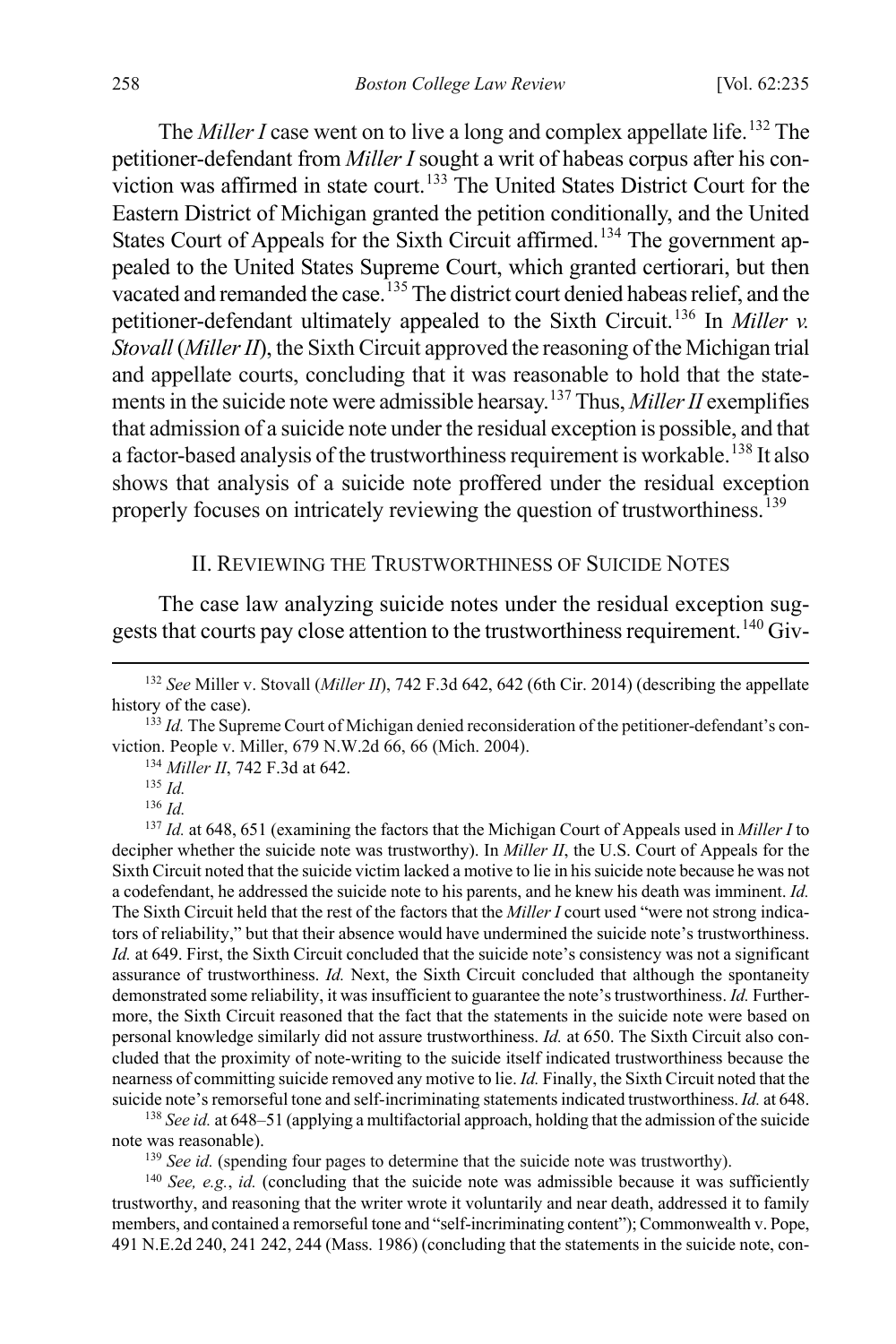en that a majority of courts conclude that suicide notes are not sufficiently trustworthy, but do not always analyze this requirement in much detail, this Note undertakes that task.<sup>[141](#page-25-1)</sup> Section A of this Part discusses decisions that have analyzed the trustworthiness of suicide notes in the context of another hearsay exception—dying declarations.<sup>[142](#page-25-2)</sup> Section A demonstrates that courts providing these decisions have more closely analyzed the trustworthiness of suicide notes compared to courts that have analyzed suicide notes under the residual exception.<sup>[143](#page-25-3)</sup> Section B reviews research assessing whether suicide notes are trustworthy pieces of evidence and offers solutions to concerns raised by scholars about their trustworthiness.<sup>[144](#page-25-4)</sup>

## <span id="page-25-0"></span>*A. The Trustworthiness of Suicide Notes in the Context of the Dying Declaration Exception*

The case law examining the trustworthiness of a suicide note under the residual exception is undeniably sparse.<sup>[145](#page-25-5)</sup> Far more often, courts have examined the trustworthiness of suicide notes under Federal Rule of Evidence  $804(b)(2)$ , the dying declaration exception.<sup>[146](#page-25-6)</sup> To meet the dying declaration

 $\overline{a}$ 

fessing to a killing that the defendant "was tried and convicted . . . as an accessory . . . to the murder . . . and for unlawfully carrying a firearm" were not equivalently trustworthy to be admissible because the proponents produced "no evidence concerning the time and circumstances in which the note was written"); State v. Brown, 752 P.2d 204, 205–06, 207 (Mont. 1988) (concluding that the statements in the suicide note—apologizing for getting the defendant involved in smuggling a pistol into a state prison—were not sufficiently trustworthy under Montana's residual exception because the note "contained no direct statement implicating [the defendant]," "d[id] not mention the pistol, plan, or the delivery," and only "infer[red] some possible role in the conspiracy").

<span id="page-25-1"></span><sup>141</sup> *See, e.g.*, United States v. Hammers, 942 F.3d 1001, 1011–12 (10th Cir. 2019) (analyzing in just two paragraphs the trustworthiness of a suicide note under the residual exception); *Pope*, 491 N.E.2d at 244 (analyzing in merely two sentences the trustworthiness of a suicide note under the residual exception); *Brown*, 752 P.2d at 207 (using only one paragraph to discuss the trustworthiness of a suicide note under the residual exception). 142 *See infra* notes [145–](#page-25-0)[174](#page-29-0) accompanying text.

<sup>143</sup> *See infra* notes [145–](#page-25-0)[174](#page-29-0) accompanying text.

<sup>&</sup>lt;sup>144</sup> See infra notes 175-[197](#page-33-1) accompanying text.

<span id="page-25-5"></span><span id="page-25-4"></span><span id="page-25-3"></span><span id="page-25-2"></span><sup>145</sup> *See supra* note[s 118](#page-21-1)[–139](#page-24-0) and accompanying text (examining case law that has analyzed the trustworthiness of suicide notes in the context of the residual exception).

<span id="page-25-6"></span><sup>146</sup> *See, e.g.*, Pittman v. Cnty. of Madison, No. 08-cv-890, 2015 U.S. Dist. LEXIS 15883, at \*6–9 (S.D. Ill. Feb. 10, 2015) (citing State v. Satterfield, 457 S.E.2d 440, 447 (W. Va. 1995)) (noting that the suicide note was admissible under the dying declaration exception and finding it was trustworthy because the note was written only a few hours before the suicide); Kincaid v. Kincaid, 127 Cal. Rptr. 3d 863, 874–75 (Ct. App. 2011) (citing Garza v. Delta Tau Delta Fraternity Nat'l, 948 So. 2d 84, 95 (La. 2006)) (concluding that the suicide note was inadmissible under the dying declaration exception for lack of trustworthiness because the declarant possessed a motive to pin blame on her father, who she accused of sexual abuse, causing her depression, drinking and drug abuse, and other illegal activities); *Garza*, 948 So. 2d at 95, 97–98 (concluding that the suicide note was inadmissible under the dying declaration exception and noting that an individual who chooses to commit suicide may have a motive to lie when writing a suicide note and can write whatever they want in that note, thus defeating the presumption of trustworthiness); *Satterfield*, 457 S.E.2d at 447, 450 (holding that the suicide note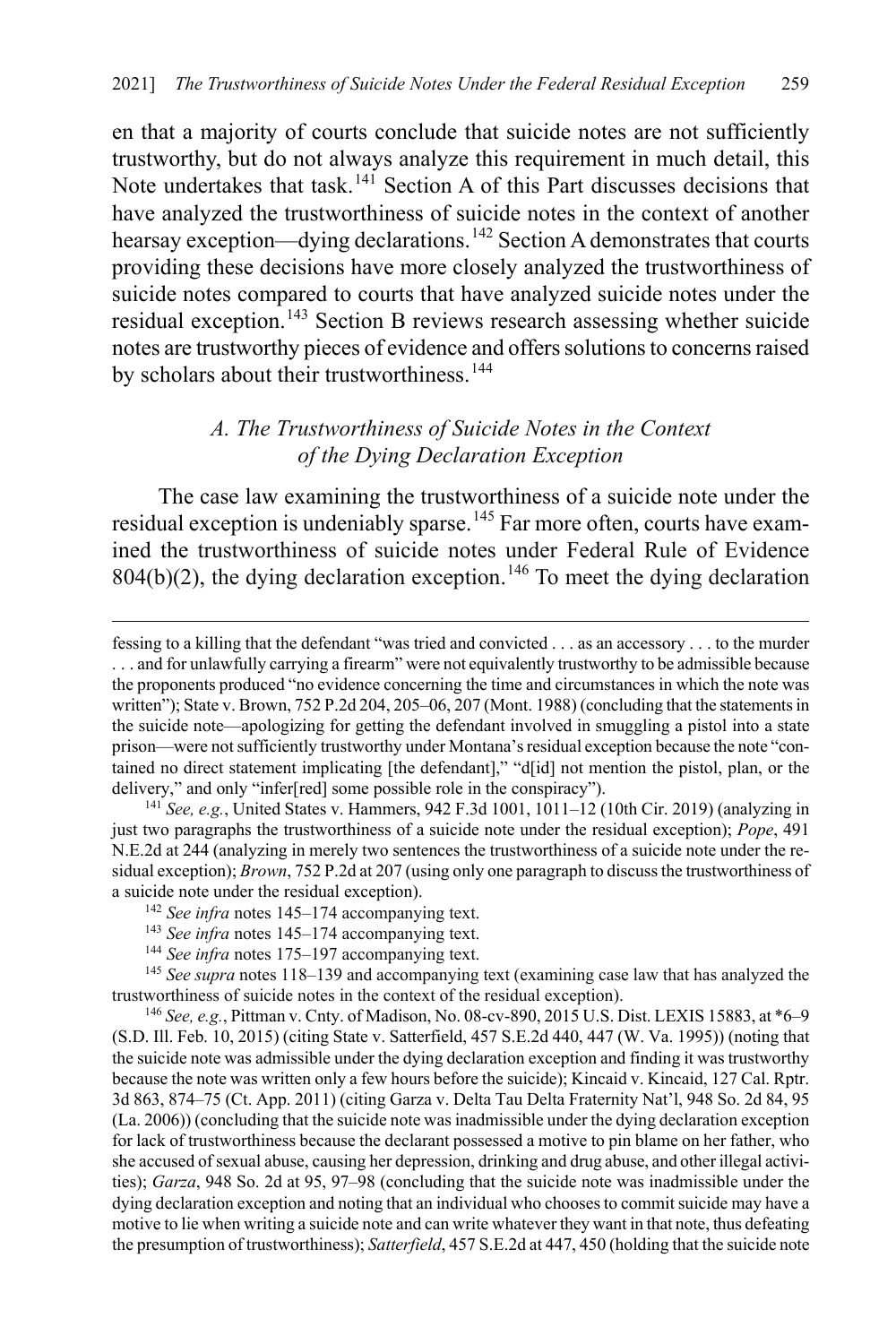exception, the proffering party must demonstrate that the declarant is unavailable to testify as a witness, the statement was made under the honest belief that death was near, the statement related to the causes and circumstances of the declarant's death, and the case is either a civil or criminal matter involving a homicide.<sup>[147](#page-26-0)</sup> An underlying basis for the admissibility of evidence under the dying declaration exception is that a declarant's statement has significant as-surances of trustworthiness.<sup>[148](#page-26-1)</sup> Similar to the trustworthiness analysis under the residual exception, a court tasked with ruling on the applicability of the dying declaration exception considers the totality of the circumstances and the man-ner in which the statement was made to determine trustworthiness.<sup>[149](#page-26-2)</sup>

One of the rationales for admitting hearsay statements under the dying declaration exception is that individuals who are near death have no motive to lie.<sup>[150](#page-26-3)</sup> To courts, this attaches an inherent trustworthiness to the statements.<sup>[151](#page-26-4)</sup> In 1995, in *State v. Satterfield*, the Supreme Court of Appeals of West Virginia indicated that the state's rules of evidence were broad enough to extend this exception and its rationale to suicide notes.[152](#page-26-5) The *Satterfield* court concluded that the declarant's suicide note proclaiming his innocence was admissible un-der the dying declaration exception.<sup>[153](#page-26-6)</sup> In doing so, the court reasoned that the declarant believed that death was near and wrote the suicide note in close proximity to the suicide, thus rendering the note trustworthy and fulfilling the first requirement of the dying declaration exception.[154](#page-26-7) Second, the *Satterfield* court

 $\overline{a}$ 

<span id="page-26-7"></span><sup>154</sup> *Id.* at 450. The declarant testified in a criminal murder trial. *Id.* at 445. At trial, the defendant's attorney conducted an intense cross-examination, even going so far as to imply the defendant was responsible for the murder. *Id.* at 446. The declarant committed suicide the next day before he could

was admissible under the dying declaration exception and noting that because the individual who committed suicide wrote the note close in time to the suicide, the note was sufficiently trustworthy).

<span id="page-26-0"></span><sup>&</sup>lt;sup>147</sup> See FED. R. EVID. 804(b)(2) (explaining that a court may admit an out of court statement in a criminal homicide or civil case if the declarant made it when he or she believed death was near, discussed the "causes or circumstances" of death, and is also unavailable).

<span id="page-26-1"></span><sup>148</sup> *See Kincaid*, 127 Cal. Rptr. 3d at 873 (explaining that an underlying notion is that statements offered must have considerable assurances of trustworthiness); Richter, *supra* note [45,](#page-8-1) at 904–05 (explaining that Rule 804 exceptions rest on both trustworthiness and necessity because the declarant is unavailable to testify); *see also* FED.R.EVID. 807(a)(1) (indicating that a hearsay statement must be sufficiently trustworthy). 149 *Compare* FED.R. EVID. 807(a)(1) (indicating that a hearsay statement must be "supported by

<span id="page-26-2"></span>sufficient guarantees of trustworthiness" after assessing "the totality of circumstances" under which the statement was elicited), *with Satterfield*, 457 S.E.2d at 448 (indicating a statement is trustworthy under the dying declaration exception after assessing "the totality of circumstances" under which the statement was elicited and determining there was no motivation to lie (quoting Syl. Pt. 3, State v. Young, 273 S.E.2d 592, 595 (W. Va. 1980), *modified on other grounds*, State v. Julius, 408 S.E.2d 1 (1991))). 150 *Satterfield*, 457 S.E.2d at 447.

<sup>151</sup> *Id.*

<sup>152</sup> *Id.* at 448.

<span id="page-26-6"></span><span id="page-26-5"></span><span id="page-26-4"></span><span id="page-26-3"></span><sup>153</sup> *See id.* at 447, 450 (explaining that the suicide note did not blame anyone; rather the declarant explained that he was not guilty of the murders of which he was accused).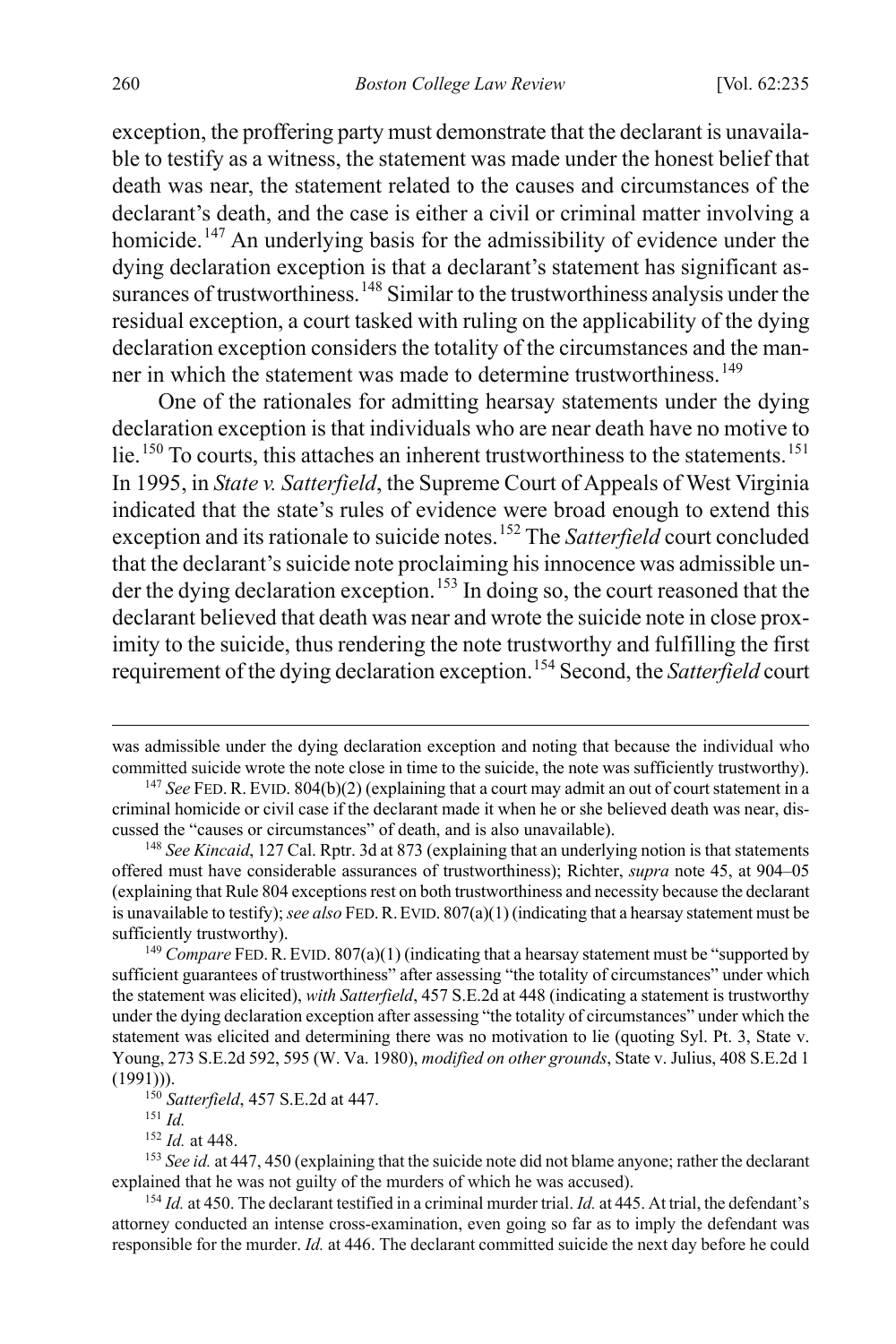explained that the note described the reasons why the declarant killed himself, and therefore also fulfilled the second requirement of the exception—that the writer of the note explained his reasons for committing suicide.<sup>[155](#page-27-1)</sup>

Applying similar reasoning in a more recent case, the United States District Court for the Southern District of Illinois held in *Pittman v. County of Madison* that a non-accusatory suicide note was admissible under the dying declaration exception.[156](#page-27-2) First, the *Pittman* court reasoned that the suicide note met the imminence requirement because the declarant wrote it only a few hours prior to taking his life, thus rendering the note trustworthy.<sup>[157](#page-27-3)</sup> The court also explained that the suicide note detailed the reasons why the declarant wanted to die.<sup>[158](#page-27-4)</sup> Again, both of the hearsay exception requirements were met, and the note was admissible.[159](#page-27-5)

<span id="page-27-0"></span>Some courts, however, have reached the opposite conclusion.<sup>[160](#page-27-6)</sup> In 2006, in *Garza v. Delta Tau Delta Fraternity National*, the Supreme Court of Louisiana held that the declarant's suicide note was inadmissible under the dying declaration exception.<sup>[161](#page-27-7)</sup> The *Garza* court first emphasized that death by suicide is planned, a fact that gives a person the opportunity to tailor a suicide note to an individual's liking.<sup>[162](#page-27-8)</sup> The court further explained that this reality defeats the presumption of trustworthiness that accompanies a statement made when death is out of the declarant's control.<sup>[163](#page-27-9)</sup> The court distinguished the suicide note in *Garza* from the one in *Satterfield*. [164](#page-27-10) As previously described, the

<span id="page-27-2"></span><sup>156</sup> *See* Pittman v. Cnty. of Madison, No. 08-cv-890, 2015 U.S. Dist. LEXIS 15883, at \*6–9 (S.D. Ill. Feb. 10, 2015) (concluding that a suicide note that did not blame anyone was admissible under the dying declaration exception). The suicide note was written to the defendant's family members. *Id.* at \*5. The declarant blamed himself for wanting to die because he could not bear living any longer. *Id.* at \*6.

<sup>157</sup> *Id.* at \*8–9.

 $\overline{a}$ 

<sup>159</sup> *Id.* at \*8–9.

<span id="page-27-8"></span><sup>162</sup> *Id.* at 95.

be recalled. *Id.* at 447. Therefore, the declarant must have written the suicide note close in time to his death. *See id.* at 450.

<span id="page-27-1"></span><sup>&</sup>lt;sup>155</sup> *Id.* at 450. The suicide note consisted of the declarant explaining that he could not handle the pressure of going through the trial and telling his girlfriend goodbye. *Id.* at 447. In 1995, in *State v. Satterfield*, the Supreme Court of Appeals of West Virginia applied the West Virginia Rules of Evidence, but the requirements of the West Virginia dying declaration exception parallel those of the Federal Rules of Evidence. *See id.* at 448 (applying West Virginia's law on the dying declaration exception). *Compare* FED. R. EVID. 804(b)(2) ("In a prosecution for homicide or in a civil case, a statement that the declarant, while believing the declarant's death to be imminent, made about its cause or circumstances."), *with* W. VA. R. EVID. 804(b)(2) (same).

<span id="page-27-5"></span><span id="page-27-4"></span><span id="page-27-3"></span><sup>&</sup>lt;sup>158</sup> *Id.* at \*8. The suicide note suggested that the declarant committed suicide because he was in turmoil. *See id.* at \*6 ("I just cant take it no more I wuld rather die I tryed to talk to the crisis lady but they ant let me I told them no one listen to me . . . . [T]he guards keep fucking with me."). The suicide note also apologized and told his friends and family that he loved them. *Id.*

<span id="page-27-6"></span><sup>160</sup> *See infra* notes [161–](#page-27-0)[171](#page-28-0) and accompanying text.

<span id="page-27-7"></span><sup>161</sup> Garza v. Delta Tau Delta Fraternity Nat'l, 948 So. 2d 84, 97 (La. 2006).

<span id="page-27-9"></span><sup>163</sup> *Id.*

<span id="page-27-10"></span><sup>164</sup> *Id.* at 96 (citing State v. Satterfield, 457 S.E.2d 440, 440 (W. Va. 1995)).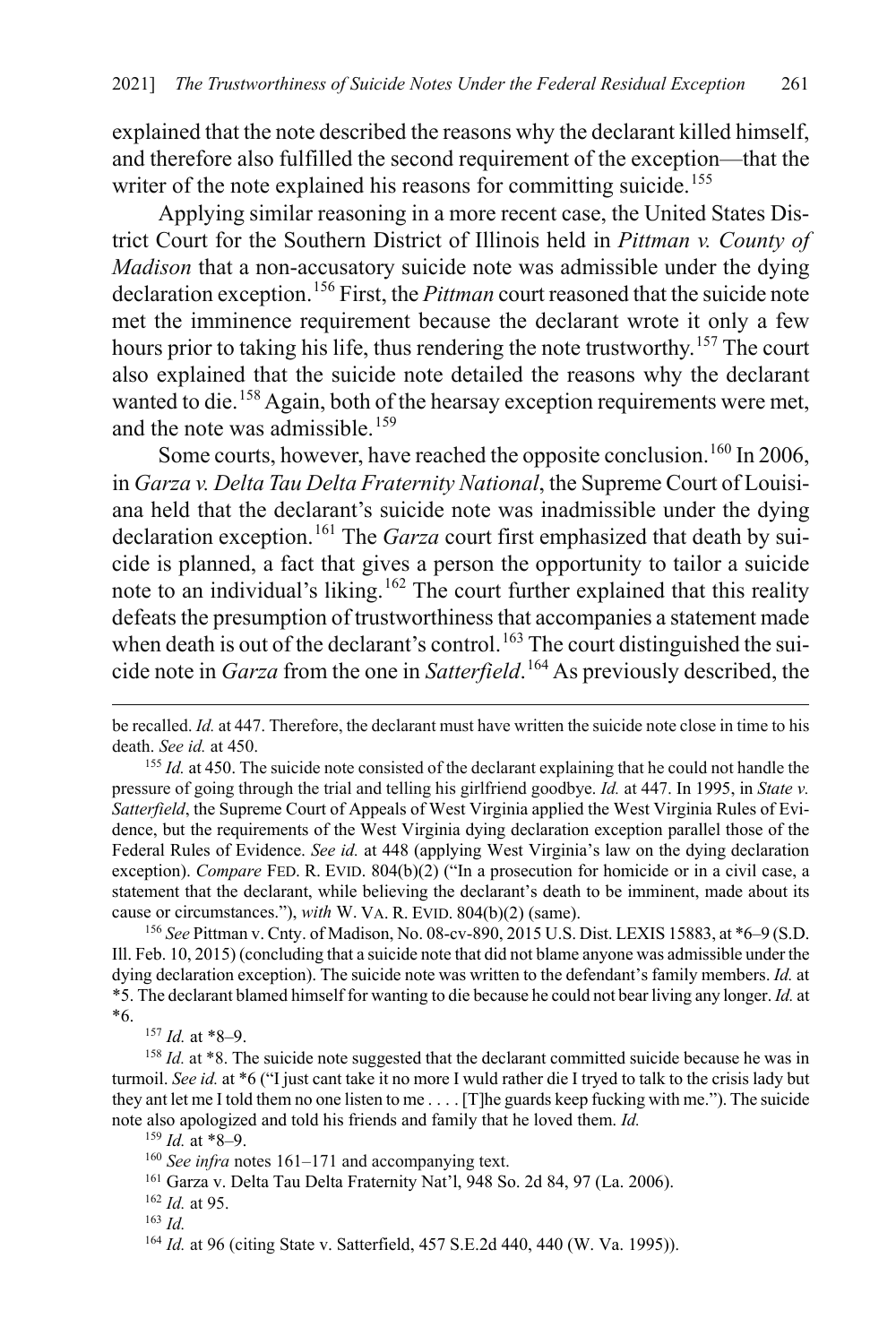*Satterfield* suicide note was offered to exculpate the declarant of committing a murder, and the declarant had been cross-examined while under oath.<sup>[165](#page-28-1)</sup> In *Garza*, by contrast, the declarant's suicide note accused someone of rape, and because the declarant committed suicide, the defendant accused of rape was never given a chance to cross-examine her at trial.[166](#page-28-2) The *Garza* court concluded that the surrounding circumstances of the note did not indicate that the declarant's suicide note was trustworthy.<sup>[167](#page-28-3)</sup> Finally, the court added that because a bodily injury, as opposed to a mental one, was not present when the declarant wrote the suicide note, the suicide note failed the imminence re-quirement.<sup>[168](#page-28-4)</sup>

Similarly, in 2011, in *Kincaid v. Kincaid*, the Court of Appeal of California, Second Appellate District refused to admit the declarant's suicide note that accused her father of sexual abuse under the dying declaration exception.<sup>[169](#page-28-5)</sup> The *Kincaid* court reasoned that the declarant's control over the timing of her death defeated the presumption of trustworthiness.<sup>[170](#page-28-6)</sup> The court then explained that because the declarant experienced depression, abused drugs, and engaged in criminal activity, the declarant had a motive to lie and pin blame on someone like her father. Thus, the court refused to admit the suicide note under the dying declaration exception.<sup>[171](#page-28-7)</sup>

<sup>167</sup> *Id.* at 95–96.

<span id="page-28-4"></span><span id="page-28-3"></span><sup>168</sup> *Id.* at 97. The *Garza* court applied the Louisiana Code of Evidence, but the requirements of the Louisiana dying declaration exception parallel those of the Federal Rules of Evidence, except that Louisiana's dying declaration exception is permissible in all criminal and civil cases. *See id.* at 89–90 (applying Louisiana's law on the dying declaration exception). *Compare* FED.R.EVID. 804(b)(2) ("In a prosecution for homicide or in a civil case, a statement that the declarant, while believing the declarant's death to be imminent, made about its cause or circumstances."), *with* LA.C.EVID. 804(b)(2) ("A statement made by a declarant while believing that his death was imminent, concerning the cause or circumstances of what he believed to be his impending death.").

<span id="page-28-5"></span>169 Kincaid v. Kincaid, 127 Cal. Rptr. 3d 863, 873–75 (Ct. App. 2011). In 2011, in *Kincaid v. Kincaid*, the Court of Appeal of California, Second Appellate District did not clarify to whom the declarant explicitly addressed the suicide note, but the declarant spoke directly to her mother in the note. *See id.* at 873.

<sup>170</sup> *Id.* at 875 (citing *Garza*, 948 So. 2d at 95).

<span id="page-28-7"></span><span id="page-28-6"></span><sup>171</sup> *Id.* The *Kincaid* court applied the California Code of Evidence, but the requirements of the California dying declaration exception parallel those of the Federal Rules of Evidence, except that the California dying declaration exception does not specify whether the exception applies in civil cases, criminal cases, or both. *See id.* at 873 (applying California's law on the dying declaration exception).

<span id="page-28-2"></span><span id="page-28-1"></span><span id="page-28-0"></span> <sup>165</sup> *Id.* (citing *Satterfield*, 457 S.E.2d at 446–47) (explaining that in *Satterfield*, the State introduced a suicide note written by the declarant, a witness in a murder trial, wherein he proclaimed his innocence and stated that he could not handle the pressure of going through trial).

<sup>166</sup> *Id.* at 87–88, 96. In 2006, in *Garza v. Delta Tau Delta Fraternity National*, there were multiple defendants as parties to the action, but the decedent accused only one of them of rape, Paul Upshaw. *Id.* at 84, 88. The declarant's suicide note contained an account of her rape and "consist[ed] of goodbyes to family, instructions for getting in touch with friends, and instructions for her funeral." *Id.* at 87–88. The Supreme Court of Louisiana explained that because the case was a civil suit, and not a criminal prosecution, the Confrontation Clause did not apply. *Id.* at 90. Even so, the court stressed the importance of a defendant's opportunity to cross-examine witnesses. *Id.*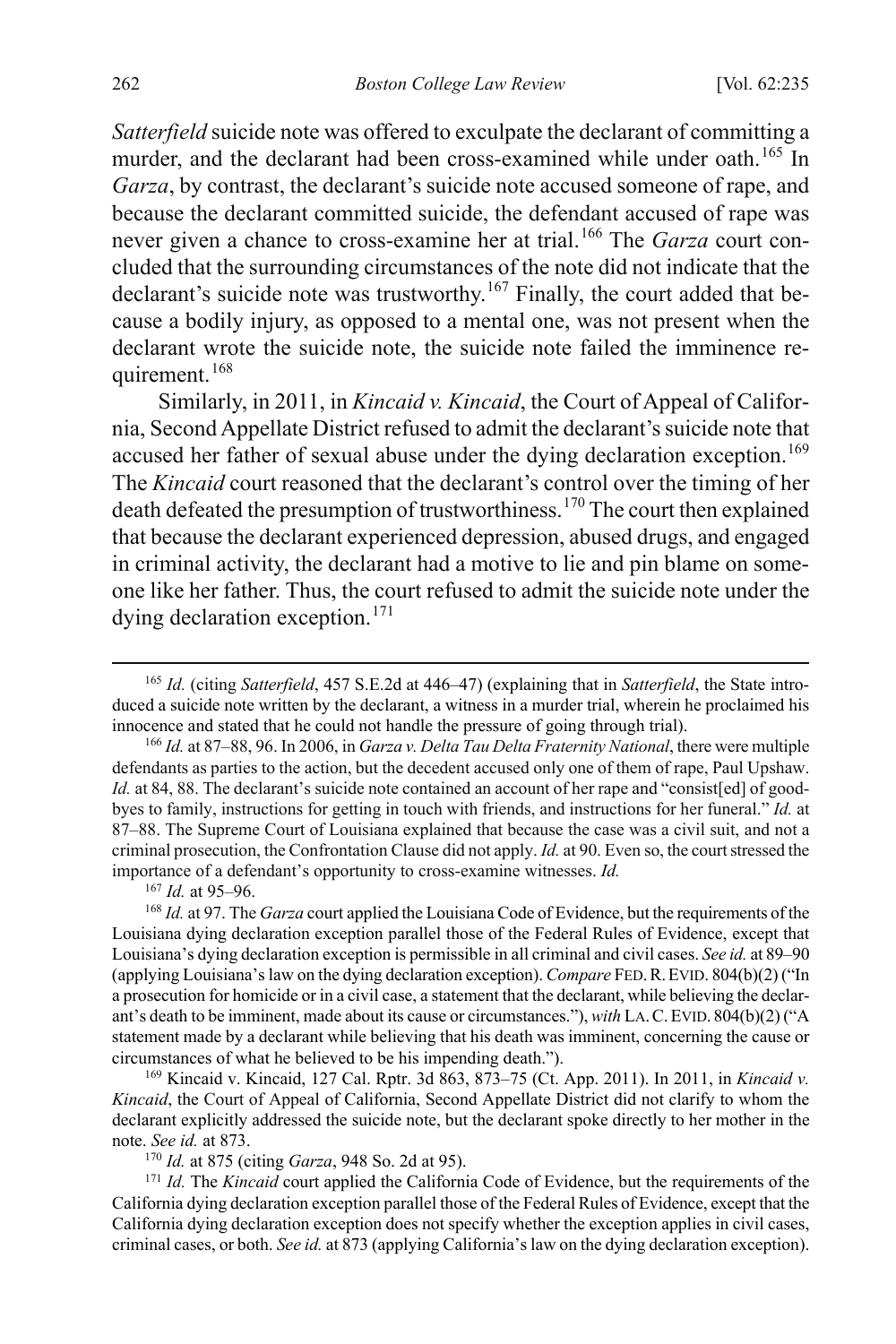<span id="page-29-2"></span><span id="page-29-1"></span>These cases demonstrate that some courts admit suicide notes under the dying declaration exception because the close proximity of death renders a declarant's last few statements trustworthy and case law that supports their conclusion.[172](#page-29-3) Although not all courts agree that suicide notes are trustworthy, those courts still explain their reasoning in detail, noting that retaining control over one's death defeats its imminence and the attendant presumption of trust-worthiness.<sup>[173](#page-29-4)</sup> Therefore, because these courts closely analyzed the trustworthiness of suicide notes, they provide a helpful blueprint to a court tasked with the question of whether to admit a suicide note under the residual exception.<sup>[174](#page-29-5)</sup>

<span id="page-29-0"></span> $\overline{a}$ 

<span id="page-29-4"></span><sup>173</sup> *See, e.g.*, *Kincaid*, 127 Cal. Rptr. 3d at 874–75; *Garza*, 948 So. 2d at 90–98. In *Garza*, the Louisiana Supreme Court concluded that the suicide note was inadmissible under the dying declaration exception. 948 So. 2d at 97. It noted that an individual who chooses to commit suicide may have a motive to write false statements in a suicide note and can write whatever the individual wants in the suicide note, thus defeating the presumption of trustworthiness. *Id.* at 95. The court explained its reasoning and cited precedent that supports its conclusion over multiple pages. *Id.* at 90–98. Furthermore, in *Kincaid*, the California Court of Appeal concluded that the suicide note was inadmissible under the dying declaration exception for lack of trustworthiness because the writer possessed a motive to pin blame on her father for her depression, drinking and drug abuse, and other illegal activities. 127 Cal. Rptr. 3d at 874–75. The court thus explained why the note was trustworthy and relied on other case law in two long paragraphs. *Id.* For a more in-depth discussion on the trustworthiness of suicide notes in the context of the dying declaration exception, see generally Lau, *supra* not[e 95.](#page-17-11)

<span id="page-29-5"></span><sup>174</sup> *Compare, e.g.*, United States v. Hammers, 942 F.3d 1001, 1011–12 (10th Cir. 2019) (explaining that the suicide note was not trustworthy in two paragraphs and referring to only one case discussing the admissibility of a suicide note under the residual exception), *and* United States v. Angleton, 269 F. Supp. 2d 878, 891 (S.D. Tex. 2003) (noting that the circumstances under which the suicide notes were written were not trustworthy in one paragraph, but failing to list those circumstances, and relying on no precedent discussing admissibility), *with supra* note[s 172–](#page-29-1)[173](#page-29-2) and accompanying text (illustrating courts that describe their reasoning in detail when deciding on the admissibility of suicide notes under the dying declaration exception, including their reliance on case law).

*Compare* FED. R. EVID. 804(b)(2) ("In a prosecution for homicide or in a civil case, a statement that the declarant, while believing the declarant's death to be imminent, made about its cause or circumstances."), *with* CAL. EVID.CODE § 1242 ("Evidence of a statement made by a dying person respecting the cause and circumstances of his death is not made inadmissible by the hearsay rule if the statement was made upon his personal knowledge and under a sense of immediately impending death.").

<span id="page-29-3"></span><sup>172</sup> *See, e.g.*, Pittman v. Cnty. of Madison, No. 08-cv-890, 2015 U.S. Dist. LEXIS 15883, at \*6–9 (S.D. Ill. Feb. 10, 2015); *see also* State v. Satterfield, 457 S.E.2d 440, 447–48, 450 (W. Va. 1995). In *Pittman*, the district court noted that the suicide note was admissible under the dying declaration exception because the writer detailed the reasons and circumstances of his death and wrote it a few hours before his death, rendering the note trustworthy. 2015 U.S. Dist. LEXIS 15883, at \*6–9. The court also explained that an "impending death" often renders a note trustworthy and relied on other case law where courts admitted suicide notes under the dying declaration exception. *Id.* The court's relevant analysis consisted of three paragraphs in the opinion. *Id.* Additionally, in *Satterfield*, the West Virginia Supreme Court held that the suicide note was admissible under the dying declaration exception and noted that because the individual who committed suicide wrote the note close in time to the suicide, the note was sufficiently trustworthy. 457 S.E.2d at 447–48, 450. The court also explained that trustworthiness reasoning is a historical principle upon which the dying declaration relies to admit evidence and spent two pages in its opinion discussing trustworthiness. *Id.*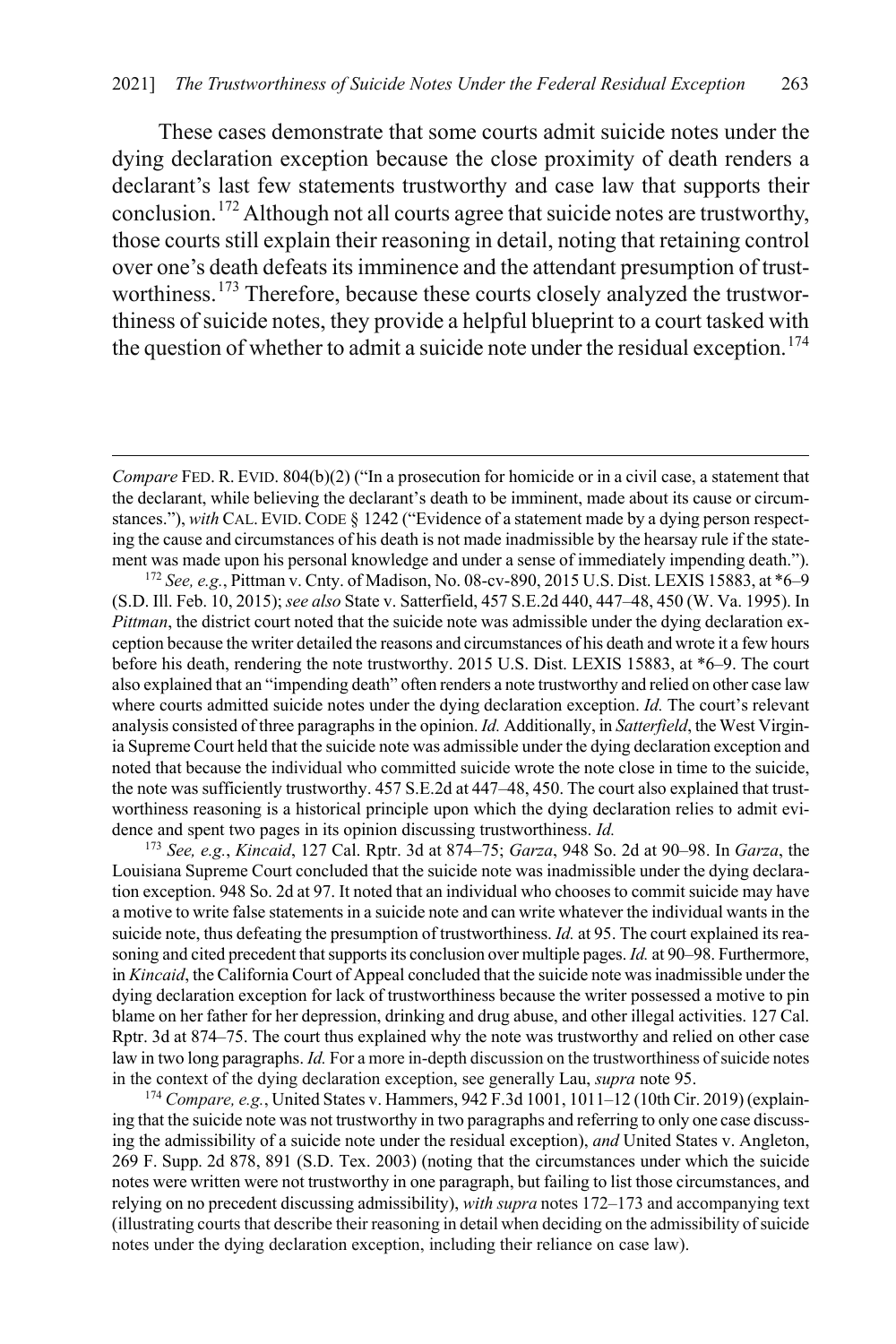#### *B. Research Analyzing Whether Suicide Notes Are Trustworthy*

<span id="page-30-0"></span>Critics argue that suicide notes are not sufficiently trustworthy to admit into evidentiary records because the discovery of a suicide note does not guarantee that it was actually a suicide note written by the person who committed suicide.<sup>[175](#page-30-1)</sup> They further posit that because people who do commit suicide may be prone to distortions, these notes could also lack the requisite trustworthiness.[176](#page-30-2)

First, critics indicate that the death of the author of the note may, in fact, be the result of something other than a suicide.<sup>[177](#page-30-3)</sup> One study examined the death of a Canadian jockey who left behind two notes.<sup>[178](#page-30-4)</sup> The issue in the case was whether the individual actually committed suicide or whether his death was the result of something else.<sup>[179](#page-30-5)</sup> Based on examining the notes' content, a social scientist told the Canadian inquest that the jockey's death did look like a suicide.<sup>[180](#page-30-6)</sup> The study disputed the social scientist's determination because, in the scientist's testimony at trial, he: (1) did not mention any research; (2) used an unfamiliar procedure to examine the note; and (3) solely relied on the note to make the determination.<sup>[181](#page-30-7)</sup> Despite the presence of two notes written by the deceased, the court concluded that the jockey did not commit suicide.<sup>[182](#page-30-8)</sup> This

<sup>179</sup> *Id.*

181 Leenaars, *supra* not[e 17,](#page-4-4) at 41.

<span id="page-30-8"></span><span id="page-30-7"></span><sup>182</sup> *Id.* at 43. The study closely examined the jockey's suicide and determined from the note that the jockey expressed pain and hurt, unresolved personal issues, anger toward someone, some sort of mental disorder, forgiveness and love, desire to leave, incapableness, and narrow thinking. *Id.* at 42– 43. The study explained, however, that questions arose about the jockey's expressions that could not be answered solely from the note, such as why he was hurt, who he was angry toward, or what kind of

<span id="page-30-1"></span> <sup>175</sup> *See* Leenaars, *supra* note [17,](#page-4-4) at 42–43 (explaining the drawbacks of suicide notes). In one study, half of the coroner's officer sought to deem the cause of death a suicide based on the presence of a suicide note, but the "number of people who kill themselves and leave a note" is somewhere between "12% to 36%." *Id.* at 39 (citing D.S. Syer & J.P. Wyndowe, *How Coroner's Attitudes Towards Suicide Affect Certificate Procedures*, *in* DEPRESSION AND SUICIDE 36–39 (Pergamon Press 1981)). Based on the number of individuals who commit suicide and leave a note, this could imply that just because someone left a note, it does not necessarily mean that the person always committed suicide (i.e., maybe that person was held hostage and their captivator forced them to write a note). *Id.* It also could imply that there is an "under-reporting of suicide." *Id.*

<span id="page-30-2"></span><sup>&</sup>lt;sup>176</sup> *Id.* at 44–45. Suicide notes can demonstrate mistaken, constricted, and subjective beliefs, so it makes one wonder whether one can "be truthful in such a state of mind?" *Id.* at 45.

<span id="page-30-3"></span><sup>&</sup>lt;sup>177</sup> *Id.* at 42 (explaining that a death of an individual who wrote a suicide note could be an "accident, natural death, suicide or homicide").

<span id="page-30-4"></span><sup>&</sup>lt;sup>178</sup> *Id.* at 41. The individual allegedly left two suicide notes behind: one addressed to his wife and one addressed to his son. *Id.*

<span id="page-30-6"></span><span id="page-30-5"></span><sup>&</sup>lt;sup>180</sup> *Id*. The social scientist, who was not an expert in suicide notes, testified that the content of the note was consistent with a suicidal state of mind because the note included references to shame, blame, and loss of hope. *Id.* Therefore, the social scientist deemed the death a suicide. *Id. But see supra* note[s 113](#page-20-0)[–117](#page-21-0) and accompanying text (describing shame, blame, and loss of hope as common topics discussed in genuine suicide notes). The study examining the case took issue with the fact that the social scientist should have looked beyond the suicide note to research suicide notes more generally. Leenaars, *supra* note [17,](#page-4-4) at 41.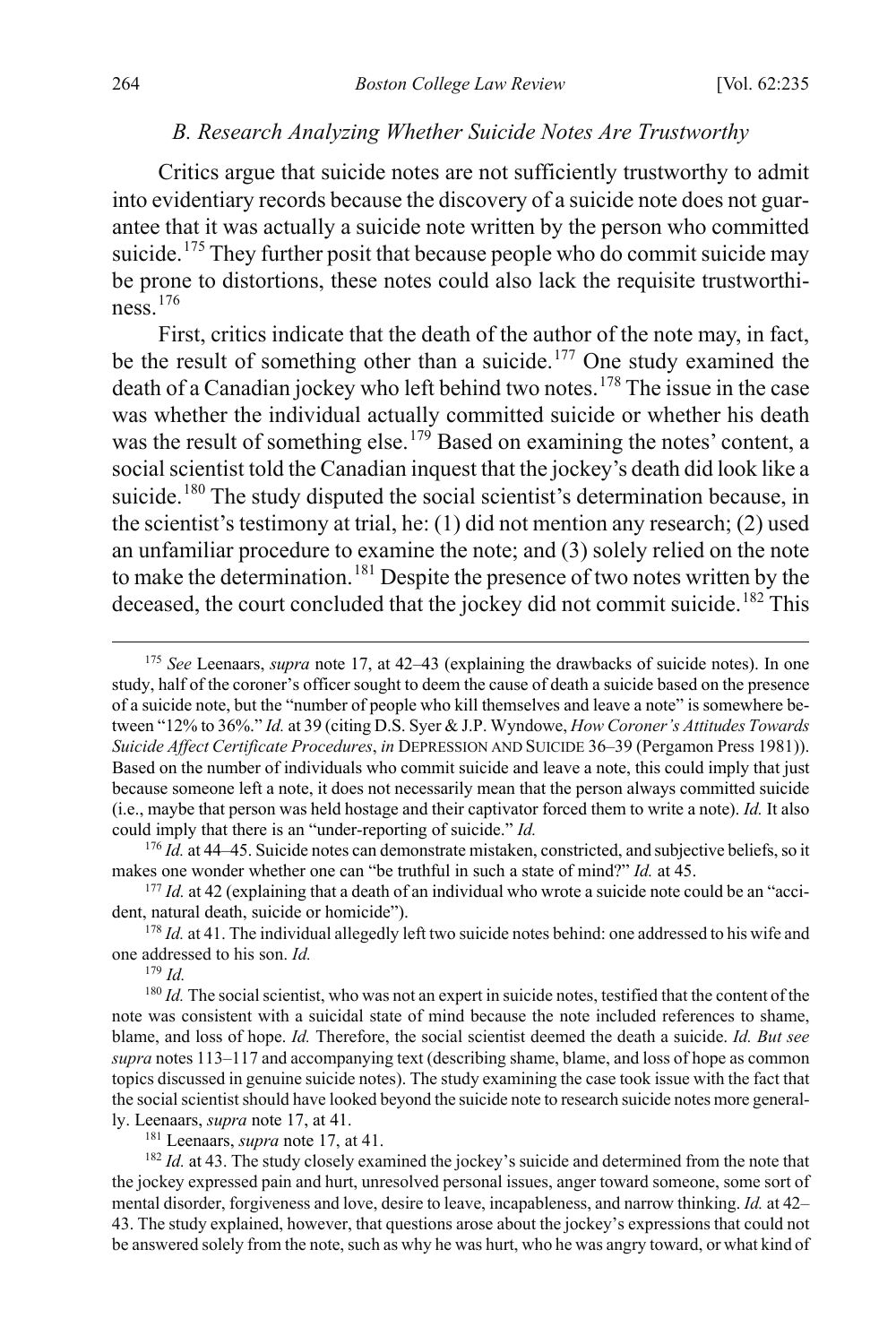outcome illustrates that relying solely on the content of a suicide note may lead to inaccurate conclusions about an individual's mode of death; therefore, as later described in more detail, it would be beneficial for courts determining whether to admit a suicide note under the residual exception to review the note with other evidence about the writer to ensure it is a genuine suicide note.<sup>[183](#page-31-0)</sup>

Furthermore, some scholars argue that even if the individual who wrote the suicide note did commit suicide, the content of the note may not be sufficiently trustworthy.[184](#page-31-1) This is because individuals who write notes relay a situation as they see it personally.[185](#page-31-2) As such, these individuals are often, but not always, prone to muddle reality with imagination.<sup>[186](#page-31-3)</sup> An individual who commits suicide may also indicate that one thing led to suicide, but scholars suggest that the reasons for suicide are typically multifaceted and difficult to articulate in a note. $187$ 

Proponents of admitting suicide notes argue that, although the notes may raise various questions of trustworthiness, these notes are invaluable pieces of evidence when an individual actually committed suicide and the statements made in the note are corroborated by additional independent evidence.<sup>[188](#page-31-5)</sup> First, to determine whether an individual who wrote a note committed suicide, one study suggests that the individual's intentions must be examined.<sup>[189](#page-31-6)</sup> This can be accomplished by reviewing the suicide note in conjunction with other evidence obtained about that individual, such as interviews with relatives and

 $\overline{a}$ 

<span id="page-31-2"></span><sup>185</sup> *Id.* at 43. Oftentimes, an individual who commits suicide is likely not even aware whether they are writing down the objective truth. *Id.*

<span id="page-31-3"></span><sup>186</sup> *Id.* at 43, 45. The study indicated that some individuals who commit suicide often confuse "reality and fantasy, objective and subjective, feelings and the outside world." *Id.* at 45. This means that a suicide note may not always be trustworthy. *Id.*

<span id="page-31-4"></span><sup>187</sup> *Id.* at 45. Individuals who commit suicide and leave behind suicide notes commonly blame their suicide on pain, disease, or unsteadiness, but that may actually reflect the complexity of the situation that an individual faces when contemplating suicide. *Id.*

<span id="page-31-5"></span><sup>188</sup> *See id.* at 42, 45, 47 (recognizing that suicide notes can be inaccurate pieces of evidence when only reviewing a note's content, but then explaining that if "one knows the empirical basis for understanding them and they are considered within the context of other data" the notes can be important and trustworthy pieces of evidence in the courtroom).

<span id="page-31-6"></span><sup>189</sup> *Id.* at 41. The study concluded that to ensure a death is a suicide, the individual must have acted in a way wherein they intended to die. *Id.* at 42. The study explained that this includes more than just reviewing the contents of a suicide note. *Id.*

mental disorder he had. *Id.* Then it explained that, "[t]he final verdict in the case, based on divergent forensic data, was that Michael Parcel's [the jockey] death was not a suicide." *Id.* at 43.

<span id="page-31-0"></span><sup>&</sup>lt;sup>183</sup> *See id.* at 41, 43 (arguing that the social scientist in the case came to the wrong conclusion because he only reviewed the content of the suicide note and failed to utilize research analyzing suicide notes and other data about the individual). The court came to a different conclusion than the scientist based on reviewing the suicide note and scientific data. *Id.* at 43.

<span id="page-31-1"></span><sup>184</sup> *See id.* at 42, 43 (explaining that two problems with suicide notes in the courtroom are that there is no guarantee that just because someone left a note means that individual committed suicide, and even if evidence indicates that the individual committed suicide, the contents of the note are not always trustworthy).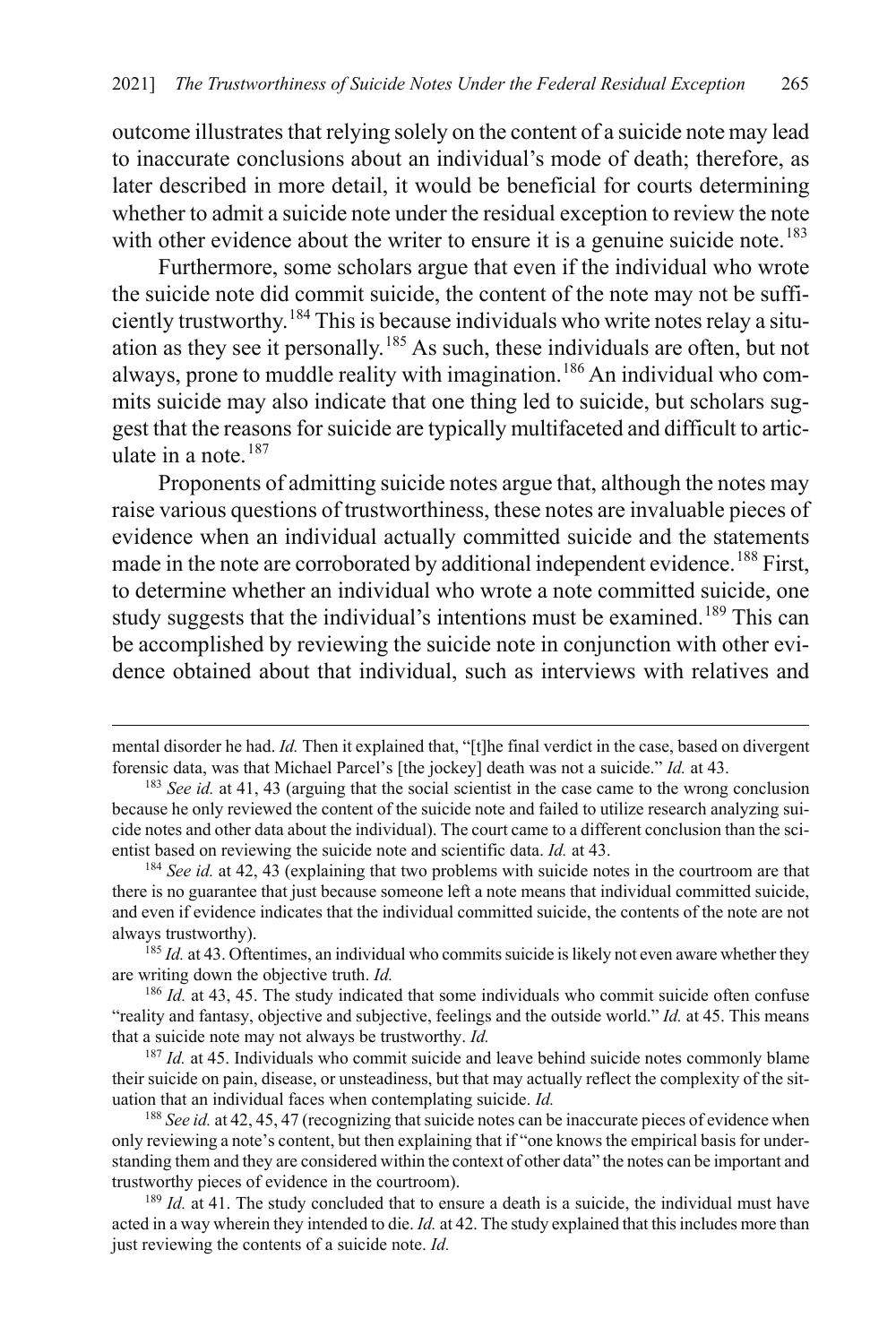friends.[190](#page-32-2) If this other evidence reasonably leads to the conclusion that the individual expressed signs of wanting to commit suicide and went through with it, the note is likely a suicide note.<sup>[191](#page-32-3)</sup> Even if the death is determined not to be a suicide, the note might still be useful because it may help determine the writer's actual cause of death.<sup>[192](#page-32-4)</sup>

<span id="page-32-0"></span>In support of the notion that suicide notes are useful pieces of evidence, another study assessing the content of sixty-three suicide notes concluded that the writers' explanations for their suicides in their notes were honest, so there-fore, the notes were trustworthy.<sup>[193](#page-32-5)</sup> The results of the study found substantial similarity between the reasons in the suicide note and corroborating statements given by relatives, friends, and doctors.<sup>[194](#page-32-6)</sup> The results suggested that the content of a suicide note is truthful when the reasons in a cited note align with the corroborating evidence.<sup>[195](#page-32-7)</sup> Thus, this research demonstrates that although some critics argue suicide notes are not automatically trustworthy, proponents have

<span id="page-32-5"></span><sup>193</sup> Jacob Tuckman et al., *Credibility of Suicide Notes*, 116 AM. J. PSYCHIATRY 1104, 1104–05 (1960). The study explained that there is skepticism of a suicide note's trustworthiness because before an individual commits suicide, the individual may be too distracted to clearly comprehend the circumstances surrounding that person's suicide. *Id.* at 1104.

<span id="page-32-6"></span><sup>194</sup> *Id.* at 1105. The study explained that the reasons articulated in the suicide note were less specific than the reasons elicited by the informants. *Id.* at 1104. It noted that this is not surprising because official investigators directly questioned informants. *Id.* Individuals who commit suicide, however, write their notes voluntarily and typically address them to people who were familiar with their situation. *Id.*

<span id="page-32-7"></span><sup>195</sup> See id. at 1105 (explaining that the results were 75% agreement, 18% compatibility, and only 7% percent disagreement between the reasons for suicide explained in the note and the corroborating evidence). Compatibility is defined as a situation where the reasons given in the suicide note compared with the corroborating evidence were not completely in agreement or disagreement, but somewhere in the middle. *Id.* at 1104. The study explained that it would be unreasonable to assume that the informant would have access to the note or provide the reason the writer articulated for committing suicide unless the informant also knew that reason to be accurate. *Id.* at 1106.

<span id="page-32-2"></span><span id="page-32-1"></span> $190$  *Id.* Other evidence that may be useful is interviews with doctors and colleagues, an autopsy, and police reports. *Id.* One must use this evidence to answer questions including the reason behind the suicide, the timing of the suicide, and the specific method used to commit the suicide. *Id.*

<span id="page-32-3"></span><sup>191</sup> *See id.* ("[I]f a note of a decedent is determined, by a scientific method of analysis, to be a suicide note, one can conclude that in all probability at the time of writing the note the person had suicide on his/her mind."). The evidence could also lead to the conclusion that the individual's death was not a suicide, but instead an accident, murder, natural death, or something else. *Id.*

<span id="page-32-4"></span><sup>192</sup> *See id.* (explaining a suicide note is an invaluable piece of evidence because it helps to assess the individual's state of mind and then determine that the individual probably died by suicide or by something else). The study examined two cases where both individuals wrote suicide notes. *Id.* at 41, 43. For one case, the study explained that the court's final verdict was that individual did not die by suicide. *Id.* at 43. For the other case, the study explained that the individual did not commit suicide, but because the court determined that the defendant's letters demonstrated that he had contemplated suicide and were therefore trustworthy, the court spared him the death penalty. *See id.* at 43, 45, 47. The other case law and research analyzing suicide notes, however, is simply not applicable unless the person committed suicide. *See supra* note[s 86](#page-16-0)[–139,](#page-24-0) [145](#page-25-0)[–174](#page-29-0) and accompanying text (describing case law and research analyzing suicide notes); *infra* notes [193–](#page-32-0)[195](#page-32-1) and accompanying text (describing research analyzing the trustworthiness of suicide notes).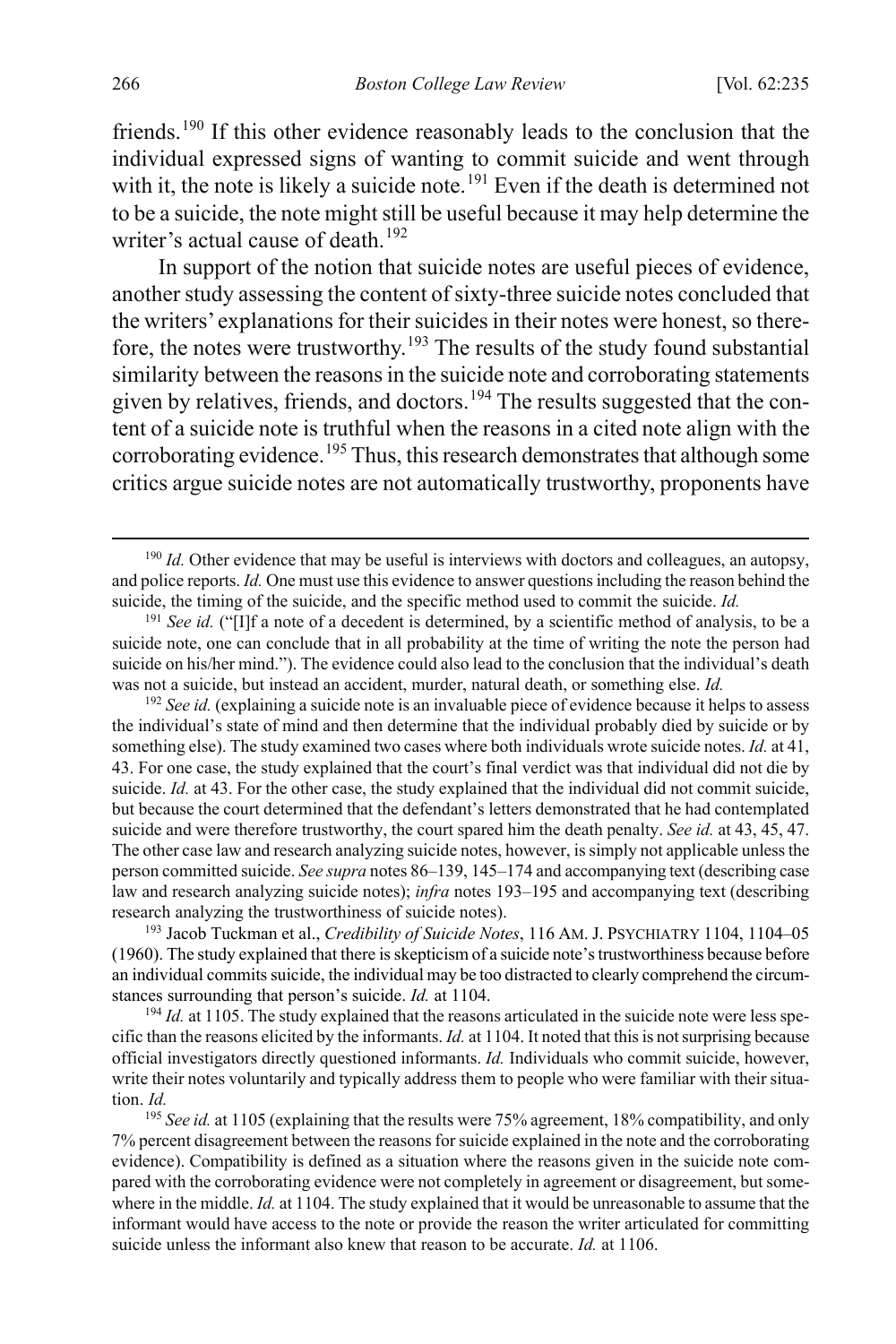established that they can be deemed trustworthy if the individual who wrote the note actually committed suicide and the note's content is corroborated by other evidence.<sup>[196](#page-33-2)</sup>

In sum, a court should review judicial opinions examining suicide notes under the dying declaration exception and studies reviewing the trustworthiness of suicide notes when assessing the trustworthiness of a suicide note un-der the residual exception.<sup>[197](#page-33-3)</sup>

## <span id="page-33-1"></span>III. A SOLUTION: HOW TO REVIEW THE TRUSTWORTHINESS OF A SUICIDE NOTE WITH JUDICIAL CARE

<span id="page-33-0"></span>Correctly analyzing a suicide note is a difficult task, but nonetheless a vi-able one.<sup>[198](#page-33-4)</sup> A judge's role in assessing whether a suicide note is admissible under the federal residual exception is particularly important because that deci-sion may significantly impact the outcome of a case.<sup>[199](#page-33-5)</sup> Precedent suggests that most courts do not admit suicide notes under the residual exception, reasoning that the notes are not sufficiently trustworthy.<sup>[200](#page-33-6)</sup> Research reveals, however, that trustworthy suicide notes share common attributes.<sup>[201](#page-33-7)</sup> Case law demonstrates that suicide notes may be trustworthy evidence under a proper analysis, as some courts applying the dying declaration exception to suicide notes have already concluded.<sup>[202](#page-33-8)</sup> Accordingly, this Part proposes a three-part balancing

<span id="page-33-2"></span><sup>&</sup>lt;sup>196</sup> See supra note[s 175](#page-30-0)[–195](#page-32-1) and accompany text (examining the views of critics and proponents on whether suicide notes are trustworthy).

<span id="page-33-3"></span><sup>&</sup>lt;sup>197</sup> See supra note[s 145](#page-25-0)[–195](#page-32-1) and accompanying text (examining case law and research that analyze whether a suicide note is trustworthy).

<span id="page-33-4"></span><sup>198</sup> *See* Lester, *supra* not[e 103,](#page-18-0) at 642 (explaining that the college students who possessed a sympathetic outlook toward suicide were more likely to correctly identify whether a suicide note was genuine or simulated); *Analyzing the Language of Suicide Notes to Help Save Lives*, *supra* note [87](#page-16-9) (explaining that mental health professionals were only accurate half of the time when deciding whether a suicide note was genuine or simulated).

<span id="page-33-5"></span><sup>199</sup> *See, e.g.*, United States v. Hammers, 942 F.3d 1001, 1008, 1012, 1019 (10th Cir. 2019) (explaining that a suicide note exculpating the defendant was inadmissible and affirming the defendant's conviction). 200 *See id.* at 1011–12 (reasoning that a suicide note was not trustworthy under the residual excep-

<span id="page-33-6"></span>tion); United States v. Esmurria, No. 02-1556-cr, 2006 U.S. App. LEXIS 13513, at \*5–6 (2d Cir. May 26, 2006) (same); United States v. Angleton, 269 F. Supp. 2d 878, 891 (S.D. Tex. 2003) (same); Commonwealth v. Pope, 491 N.E.2d 240, 244 (Mass. 1986) (same); State v. Brown, 752 P.2d 204, 207 (Mont. 1988) (same).

<span id="page-33-7"></span><sup>201</sup> *See* Desmet & Hoste, *supra* note [86,](#page-16-0) at 6355 fig.3 (indicating that love, hopelessness, and instructions were some of the most common topics addressed in the suicide notes analyzed); Ioannou & Debowska, *supra* not[e 99,](#page-17-2) at 157 (concluding that genuine suicide notes referred more to relationships, love, instructions, and constrictions when compared with simulated suicide notes); Jones & Bennell, *supra* not[e 97,](#page-17-1) at 225, 228 (concluding that genuine suicide referred to instructions and positive affection toward loved ones when compared with simulated suicide notes).

<span id="page-33-8"></span><sup>202</sup> *See* Pittman v. Cnty. of Madison, No. 08-cv-890, 2015 U.S. Dist. LEXIS 15883, at \*7–9 (S.D. Ill. Feb. 10, 2015) (concluding that the declarant wrote the suicide note close in time to his death, thus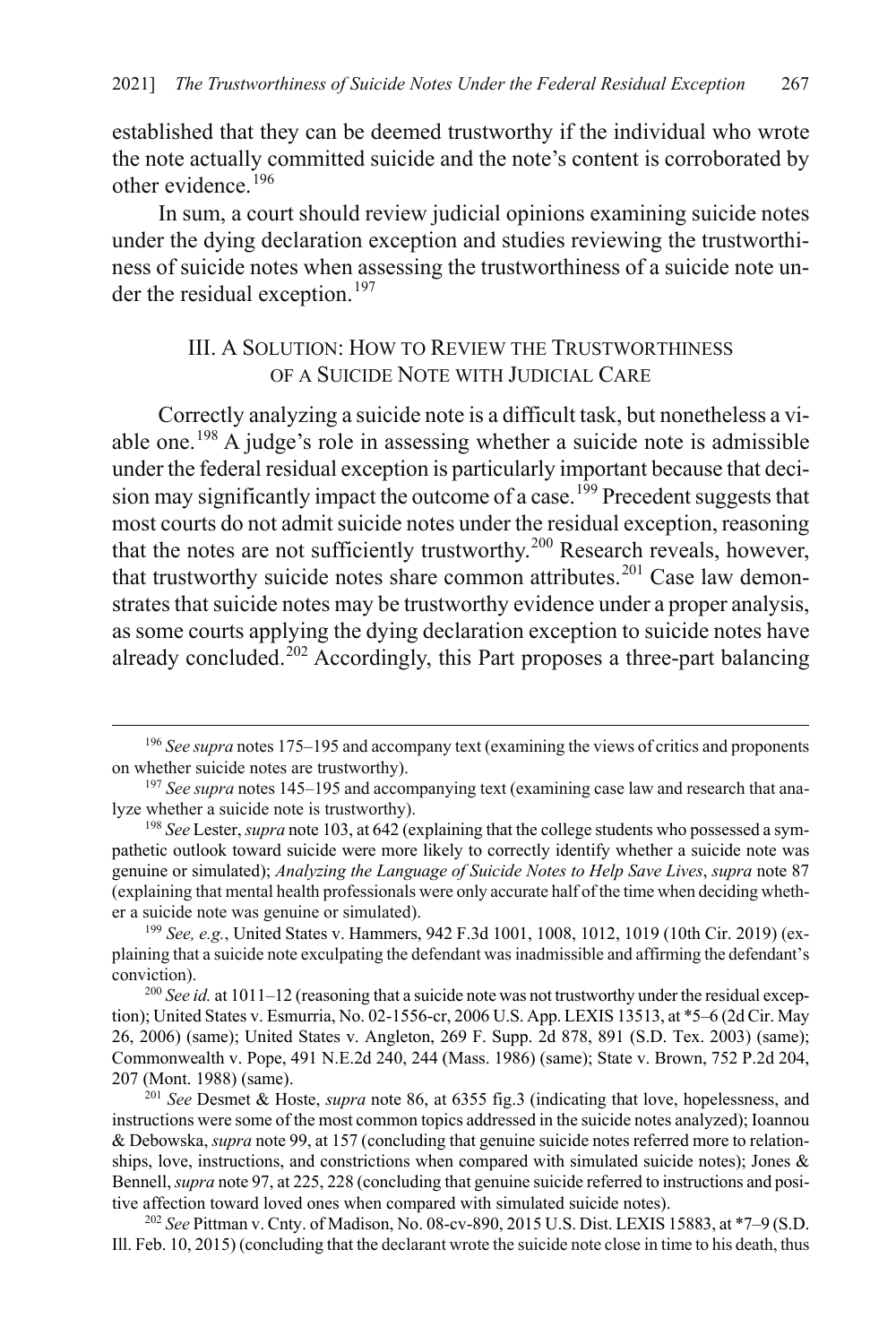test that accounts for applicable psychological research and case law to assist judges in holistically analyzing the trustworthiness requirement of the residual exception.<sup>[203](#page-34-1)</sup>

<span id="page-34-0"></span>A statement is trustworthy under the amended residual exception if the circumstances under which the declarant elicited it and independent corrobo-rating evidence suggest that it is trustworthy.<sup>[204](#page-34-2)</sup> A judge's analysis of this requirement should be separated into a three-part review of  $(1)$  the circumstances under which the individual who committed suicide wrote the suicide note, (2) the content of the suicide note, and (3) the presence and extent of any corrobo-rating evidence.<sup>[205](#page-34-3)</sup> Ultimately, this analysis of the trustworthiness requirement is a balancing test in which a court possesses a significant amount of discre $tion$ <sup>[206](#page-34-4)</sup>

<span id="page-34-7"></span>When applying this test, a judge should first review the circumstances under which the suicide note was written.[207](#page-34-5) In *People v. Miller* (*Miller I*), the Michigan Court of Appeals used seven factors to analyze the circumstances under which the suicide note was written.<sup>[208](#page-34-6)</sup> The proposed first step adopts those factors, which are whether the suicide note was  $(1)$  spontaneous,  $(2)$  voluntary, (3) internally consistent, (4) written close in time to the declarant's death, (5) based upon personal knowledge, (6) directed to family members,

<span id="page-34-4"></span><sup>206</sup> *See* FED. R. EVID. 807(a)(1) (explaining that a court must analyze the trustworthiness of a hearsay statement by considering "the totality of the circumstances under which it was made and evidence, if any, corroborating the statement"); *id.*R. 807 advisory committee's note to 2019 amendment (noting that a court has discretion when applying the trustworthiness requirement to a hearsay statement). The abuse of discretion standard applies to appellate courts reviewing trial courts' evidentiary decisions (for example, a court's decision to admit a suicide note under the residual exception). *See*  Gen. Elec. Co. v. Joiner, 522 U.S. 136, 141 (1997) (explaining that when an appellate court reviews a "district court's evidentiary rulings," the abuse of discretion standard applies); *see also* People v. Miller (*Miller I*), No. 233018, 2003 WL 21465338, at \*1 (Mich. Ct. App. June 24, 2003) (per curiam) (same), *habeas corpus granted conditionally sub nom.*, Miller v. Stovall, 573 F. Supp. 2d 964 (E.D. Mich. 2008), *habeas corpus denied*, No. 05–73447, 2012 WL 3151541 (E.D. Mich. 2012), *aff'd*, 742 F.3d 642 (6th Cir. 2014).

<span id="page-34-6"></span><span id="page-34-5"></span><sup>207</sup> *See* FED.R. EVID. 807(a)(1) (noting that a court must consider the circumstances under which the hearsay statement was made); *Miller I*, 2003 WL 21465338, at \*2 (explaining that to satisfy the trustworthiness requirement of the residual exception, a court must analyze the circumstances surrounding the making a suicide note).

<sup>208</sup> *Miller I*, 2003 WL 21465338, at \*2.

 $\overline{a}$ 

rendering the suicide note trustworthy and fulfilling the imminence requirement of the dying declaration exception); State v. Satterfield, 457 S.E.2d 440, 447, 450 (W. Va. 1995) (same).

<span id="page-34-2"></span><span id="page-34-1"></span><sup>&</sup>lt;sup>203</sup> *See infra* notes [204–](#page-34-0)[231 a](#page-38-0)ccompanying text.<br><sup>204</sup> FED. R. EVID. 807(a)(1) ("[T]he statement is supported by sufficient guarantees of trustworthiness—after considering the totality of circumstances under which it was made and evidence, if any, corroborating the statement . . . .").

<span id="page-34-3"></span><sup>&</sup>lt;sup>205</sup> See id. (noting that the analysis requires assessing the circumstances surrounding the hearsay statement and any corroborating evidence); Tuckman et al., *supra* not[e 193,](#page-32-0) at 1104–05 (assessing the content of sixty-three suicide notes and concluding "that credence can be given to the reason found in the suicide note").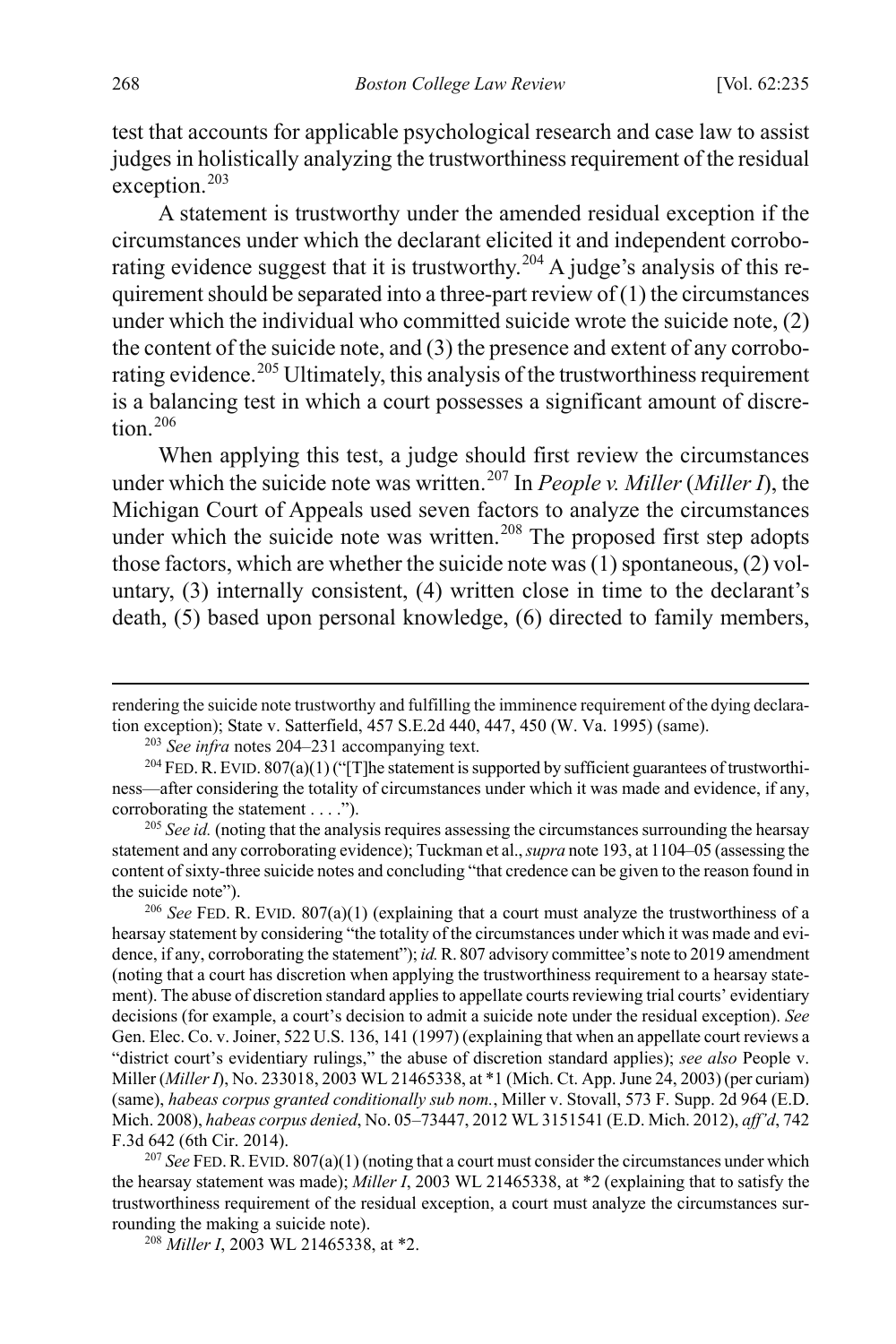and (7) written by a now-unavailable declarant.<sup>[209](#page-35-0)</sup> The factor concerning temporal proximity adopts the reasoning of the courts that have admitted suicide notes under the dying declaration exception.[210](#page-35-1) That factor is also supported by a study that noted that suicide notes are typically written minutes or hours be-fore committing suicide.<sup>[211](#page-35-2)</sup> The presence of all of these factors suggests that a suicide note is potentially trustworthy.<sup>[212](#page-35-3)</sup> The absence of a factor is not outcome-determinative, but a judge should take that into consideration when making a final decision about whether to admit the suicide note under the residual exception.<sup>[213](#page-35-4)</sup>

Second, a judge should assess the actual content of the suicide note to en-sure its trustworthiness.<sup>[214](#page-35-5)</sup> The judge should initially assess the language and structure of the suicide note to determine whether the note contains more than a few sentences, possesses a significant number of nouns, and has sentence fragments.[215](#page-35-6) These factors also weigh in favor of a suicide note's trustworthiness because research suggests that these characteristics are commonly found in genuine suicide notes. $216$ 

As a part of this second step, a judge should also look to whether any of the following topics are present: positive affection toward loved ones; instructions to loved ones; hopelessness; and other signs of emotions including de-

<span id="page-35-0"></span> <sup>209</sup> *See id.* (citing People v. Lee, 622 N.W.2d 71, 80 (Mich. Ct. App. 2000)). In 2003, in *Miller I*, the Michigan Court of Appeals noted that if a declarant addresses a suicide note to family members, the declarant is more likely to be honest. *Id.*; *see also* Pittman v. Cnty. of Madison, No. 08-cv-890, 2015 U.S. Dist. LEXIS 15883, at \*5, \*9 (S.D. Ill. Feb. 10, 2015) (concluding that the suicide note addressed to the declarant's family members was admissible under the dying declaration exception).

<span id="page-35-1"></span><sup>210</sup> *See, e.g.*, State v. Satterfield, 457 S.E.2d 440, 447 (W. Va. 1995) (explaining that the sense that death is near is presumed to remove any motive to lie and thus assures as much trustworthiness as if that person were under oath).

<span id="page-35-2"></span><sup>211</sup> *See* Black, *supra* not[e 94,](#page-17-10) at 699 (explaining that the approximate time between when an individual writes a suicide note and commits suicide is typically less than hours beforehand).

<span id="page-35-3"></span><sup>212</sup> *See Miller I*, 2003 WL 21465338, at \*2 (holding that the declarant's suicide note was sufficiently trustworthy because the suicide note was voluntarily written, uniform, drafted close in time to the writer's death, based on the writer's own knowledge, addressed to the writer's family, and the writer was unavailable to testify in court because he killed himself).

<sup>&</sup>lt;sup>213</sup> *See id.* (explaining it is a "totality of the circumstances" test).

<span id="page-35-5"></span><span id="page-35-4"></span><sup>214</sup> *See* Leenaars, *supra* not[e 17,](#page-4-4) at 43, 45 (explaining that although there is some research suggesting that suicide notes are trustworthy, it is important to use other evidence to validate the content of a suicide note to further ensure its trustworthiness); Tuckman et al., *supra* note [193,](#page-32-0) at 1105 (demonstrating that there was 90% agreement and compatibility between the content in the suicide note and the information that informants gave about why the individual committed suicide).

<span id="page-35-6"></span><sup>215</sup> *See* Jones & Bennell, *supra* not[e 97,](#page-17-1) at 225, 228 (concluding that when compared with simulated suicide notes, genuine suicide notes were longer as well as contained more nouns and shorter sentences). 216 *See id.* at 228 (explaining that the structure of genuine suicide notes demonstrates that genuine

<span id="page-35-7"></span>suicide notes are written to convey important information that the authors want their loved ones to know after they have committed suicide and "support[s] the theory that the suicidal individual is experiencing a high degree of cognitive arousal").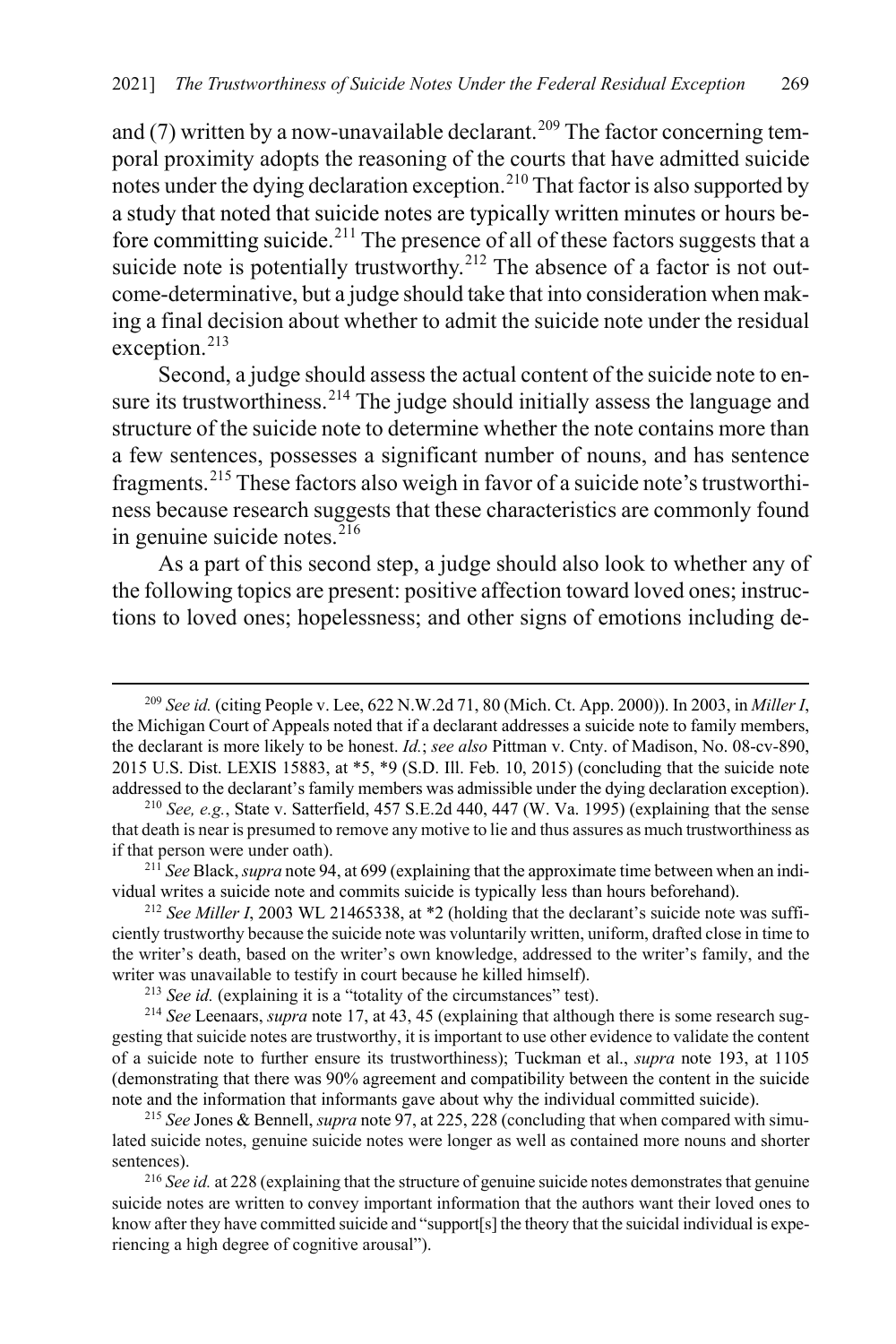<span id="page-36-0"></span>pression, narrow-thinking, and regret.<sup>[217](#page-36-1)</sup> According to research, these sentiments tend to support a finding of trustworthiness because these sentiments are commonly found in genuine suicide notes (as opposed to simulated notes).<sup>[218](#page-36-2)</sup> Some courts analyzing the admissibility of a suicide note under the dying declaration exception have been skeptical to admit a suicide note that blames someone else for a certain action.[219](#page-36-3) For example, in 2006, in *Garza v. Delta Tau Delta Fraternity National*, the Supreme Court of Louisiana concluded that a suicide note blaming a fraternity member for the decedent's rape was inad-missible under the dying declaration exception.<sup>[220](#page-36-4)</sup> The court specifically noted that "her accusations of others contained in the note are tainted with possible motives of self-exoneration," and thus defeated the trustworthiness presumption of the dying declaration exception associated with an individual who dies unexpectedly.[221](#page-36-5) Scholars, however, disagree on whether blaming others calls for this amount of skepticism.<sup>[222](#page-36-6)</sup> Therefore, to combat a potentially false accu-

<span id="page-36-3"></span><sup>219</sup> *See* Kincaid v. Kincaid, 127 Cal. Rptr. 3d 863, 873–75 (Ct. App. 2011) (concluding that the suicide note, accusing an individual's father of sexual abuse, was inadmissible and noting that it was untrustworthy because the declarant accused her father of raping her); Garza v. Delta Tau Delta Fraternity Nat'l, 948 So. 2d 84, 88, 96, 97 (La. 2006) (concluding that the suicide note, containing an accusation of rape, was inadmissible under the dying declaration exception and explaining that the suicide note was less likely to be trustworthy because the declarant accused someone of rape).

<sup>220</sup> *Garza*, 948 So. 2d at 88, 97.

<span id="page-36-5"></span><span id="page-36-4"></span><sup>221</sup> *Id.* at 88, 95–96. In 2006, in *Garza v. Delta Tau Fraternity National*, the Supreme Court of Louisiana explained that a suicide note is less reliable because the declarant has complete control over the time of death and can craft the note to his or her liking, whereas declarants who die unexpectedly are more likely to tell the truth during their final moments because they believe death is near and lack any control over their death. *Id.* at 92, 95. Researcher Timothy T. Lau explained that admitting a hearsay statement containing blame "may result in wrongful convictions" and is "the easiest and probably the most common form of deception." Lau, *supra* not[e 95,](#page-17-11) at 396.

<span id="page-36-6"></span><sup>222</sup> *Compare* Sanger & Veach, *supra* not[e 113,](#page-20-0) at 358 tbl.1 (noting that blame of others was only present in 8% of the 186 suicide notes reviewed), *with* McClelland et al., *supra* not[e 114,](#page-20-1) at 230, 233 (noting that blame of others was present in 20% of the suicide notes reviewed, but the topic of blame was present in 87% of suicide notes reviewed). Additionally, researcher Lau argued that blame toward others in suicide notes is uncommon, but that does not mean it is never present. Lau, *supra* not[e 95,](#page-17-11) at 398–99.

<span id="page-36-1"></span> <sup>217</sup> *See* Coster & Lester, *supra* note [89,](#page-16-8) at 142 tbl.2 (suggesting that depression was the most common emotion present in the suicide notes reviewed); Desmet & Hoste, *supra* not[e 86,](#page-16-0) at 6355 fig.3 (indicating that love, hopelessness, and instructions were some of the most common topics found in the analyzed suicide notes); Ioannou & Debowska, *supra* not[e 99,](#page-17-2) at 157 (concluding that genuine suicide notes referred to relationships, love, instructions, and constrictions when compared with simulated suicide notes); Pestian et al., *supra* not[e 113,](#page-20-0) at 2, 5 tbl.3 (demonstrating that instructions, hopelessness, and love were the most common topics found in the analyzed suicide notes); Sanger & Veach, *supra* not[e 113,](#page-20-0) at 358 tbl.1 (showing that instructions and positive relationships were the most common topics mentioned in the analyzed suicide notes).

<span id="page-36-2"></span><sup>218</sup> *See supra* not[e 217](#page-36-0) and accompanying text (explaining that research examining the content of suicide notes indicates that certain topics are consistently present in genuine suicide notes).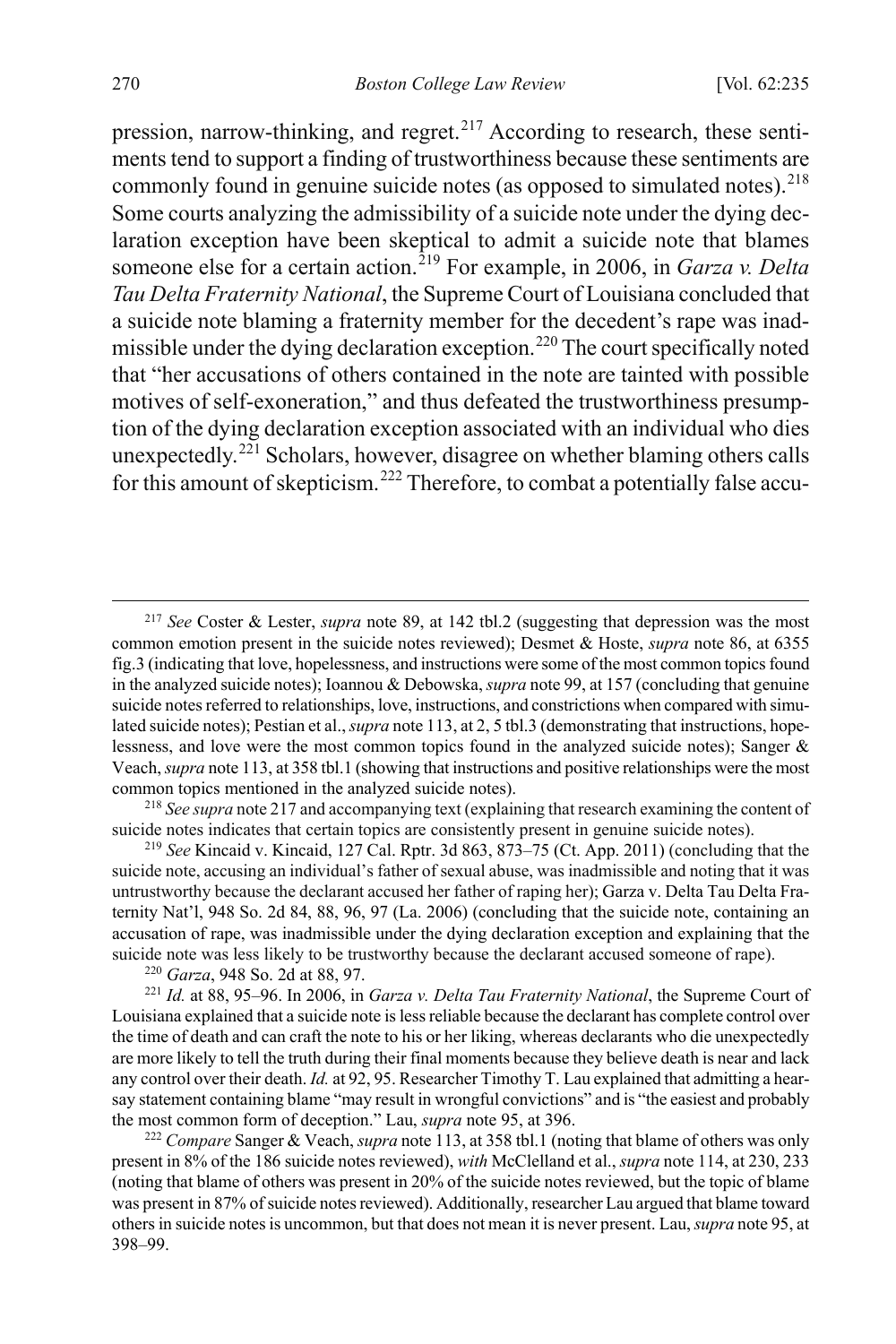sation in a suicide note, if a suicide note blames another, a judge *must* find cor-roborating evidence of that blame under the third step of the analysis.<sup>[223](#page-37-0)</sup>

Finally, for the third step, a judge should assess whether and to what extent there is any independent corroborating evidence, paying close attention to its strength and quality, as mandated by the Advisory Committee.<sup>[224](#page-37-1)</sup> This could include witnesses close to the declarant or in frequent interaction with the declarant, an autopsy examining the individual's body, police reports, and any other corroborating evidence.[225](#page-37-2) This evidence would help to ensure that the individual died as a result of suicide, and consequently ensure that the note is a genuine suicide note.[226](#page-37-3) The presence of this corroborating evidence should not be dispositive of the admissibility question.<sup>[227](#page-37-4)</sup> If other evidence corroborates the content of the note or the circumstances under which it was written, a court should deem the note sufficiently trustworthy.<sup>[228](#page-37-5)</sup>

<span id="page-37-8"></span>Even atop this framework, there is no guarantee that a judge's answer to the trustworthiness question will be accurate, especially considering that trained professionals are often incorrect when it comes to determining whether a suicide note is genuine or not.<sup>[229](#page-37-6)</sup> But in analyzing the admissibility of a suicide note, a judge is tasked only with a threshold inquiry: is the note *sufficiently* trustworthy to reach the jury?<sup>[230](#page-37-7)</sup> This balancing test therefore helps to ensure

<span id="page-37-9"></span><span id="page-37-0"></span> <sup>223</sup> *See* Leenaars, *supra* note [17,](#page-4-4) at 45 (explaining that to determine whether a suicide note is trustworthy, a court must review corroborating evidence).

<span id="page-37-1"></span><sup>&</sup>lt;sup>224</sup> See FED. R. EVID.  $807(a)(1)$  (explaining that a court must review any evidence corroborating the hearsay statement); *id.* R. 807 advisory committee's note to 2019 amendment (noting that a court must consider "the strength and quality of that evidence"); Leenaars, *supra* not[e 17,](#page-4-4) at 45 (explaining that it is important to review a suicide note's content and validate it with other data to determine its trustworthiness).

<span id="page-37-2"></span><sup>225</sup> *See* Leenaars, *supra* not[e 17,](#page-4-4) at 42 (explaining that other independent evidence should be reviewed in conjunction with the content of a suicide note).

<span id="page-37-3"></span><sup>226</sup> *See id.* (explaining that to determine whether an individual's death is actually a suicide, a court must examine the individual's intention by obtaining independent evidence such as statements from the individual's family, friends, doctors, and colleagues, an autopsy, and police files).

<span id="page-37-4"></span> $227$  FED. R. EVID. 807 advisory committee's note to 2019 amendment (requiring a court to analyze whether there is corroborating evidence but noting that its absence is not completely outcome determinative).

<span id="page-37-5"></span><sup>228</sup> *See id.* R. 807(a)(1) (requiring a review of the content of the hearsay statement in conjunction with the circumstances and any corroborating evidence); Leenaars, *supra* not[e 17,](#page-4-4) at 45 (explaining that one cannot know "from a note alone that what the person writes is true or false" but placing a suicide note in the context of other evidence creates "convergent validity").

<span id="page-37-6"></span><sup>229</sup> *See Analyzing the Language of Suicide Notes to Help Save Lives*, *supra* not[e 87](#page-16-9) (illustrating that trained mental health professionals were only correct 50% of the time when determining whether a suicide note was genuine or simulated).

<span id="page-37-7"></span><sup>230</sup> *See* FED. R. EVID. 807(a)(1) ("[T]he statement is supported by *sufficient* guarantees of trustworthiness—after considering the totality of circumstances under which it was made and evidence, if any, corroborating the statement . . . ." (emphasis added)). A statement only needs to be *sufficiently*  trustworthy, not *completely* trustworthy. *See id.*